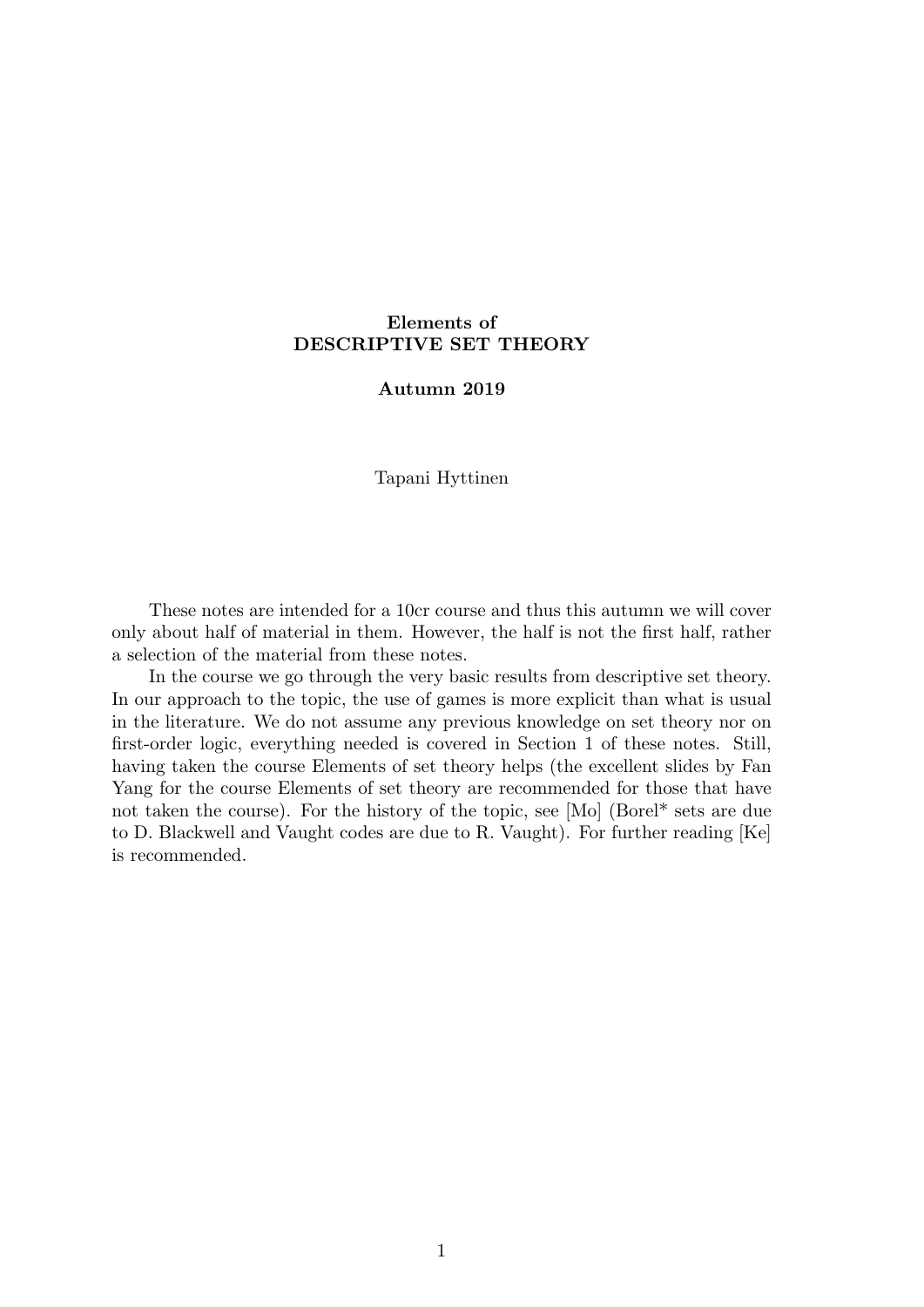# **Contents**

| 1. Preliminaries from set theory                         | 3              |
|----------------------------------------------------------|----------------|
| 1.1. Axioms                                              | 3              |
| 1.2. Recursive definitions                               | 5              |
| 1.3. Ordinals                                            | 6              |
| 1.4. Cardinals                                           | $\overline{7}$ |
| 1.5. Recursive definitions revisited                     | 10             |
| 2. Polish spaces                                         | 11             |
| 3. Borel sets and the property of Baire                  | 14             |
| 4. Borel <sup>*</sup> codes and the perfect set property | 18             |
| 5. Universal relations and Borel hierarchy               | 21             |
| 6. Projective hierarchy                                  | 22             |
| 7. Separation                                            | 25             |
| 8. Suslin operation                                      | 27             |
| 9. Cardinality of $\Pi_1^1$ sets                         | 29             |
| 10. Uniformization                                       | 30             |
| 11. Measurability                                        | 32             |
| 12. Universal measurability                              | 35             |
| 13. The property of Baire revisited                      | 36             |
| 14. Determinacy                                          | 37             |
| 15. Borel model classes and $L_{\omega_1\omega}$         | 43             |
| Appendix: Cardinals revisited                            | 48             |
| References                                               | 49             |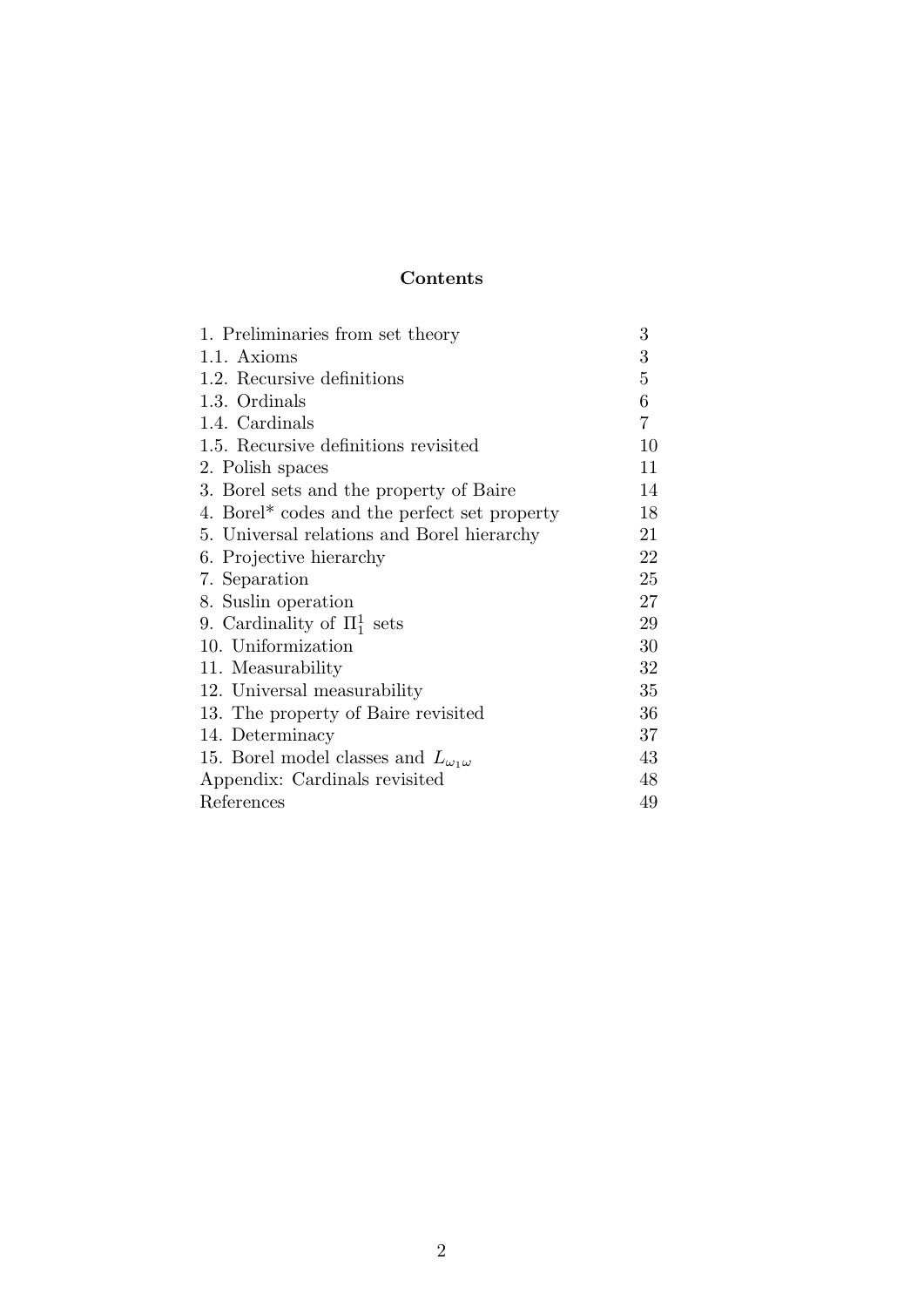#### **1. Preliminaries from set theory**

Our approach to set theory is na¨ıve i.e. we do not introduce any formal language. So when we talk on a general level about properties of sets, usually denoted by  $\phi$ ,  $\psi$  etc., we do not specify what these are. What we really mean by these, are properties that are expressible by a first-order formula with parameters. But since (at least) practically all mathematical properties are such, we do not bother to be more precise here. (Here we are dangerously close to the philosophy of mathematics and we do not want to elaborate further.) Also our notation seems to suggest that all classes i.e. the totalities of all sets that have some given property  $\phi$ , are mathematical objects. But not all of them are, e.g. *V*, the class of all sets (one can choose  $x = x$  as the defining property), is not, at least not from the point of view of set theory (again we do not want to elaborate further). However, a closer study shows that the way we use *V* and other proper classes (i.e. classes that are not sets) is done only to simplify our notations. Those readers that are not comfortable with our approach are invited to consult [Je].

#### **1.1 Axioms**

The membership relation within the elements of *V* is denoted by  $\in$  (so if *a* is a set and  $b \in a$ , also *b* is a set). In addition, for classes *C* and sets *a* we write  $a \in C$  meaning that *a* has the defining property of *C*.

**I Extensionality**: If sets *a* and *b* have the same elements, then *a* = *b*.

Notice, that also the inverse of the implication in Extensionality holds. And that from now on to determine a set, it is enough to describe its elements, e.g.  $\{3, 8, i\}, \{n \in \mathbb{N} \mid n \text{ is even}\},\dots$ , and of course  $\emptyset$ . Also we extend the idea in Extensionality to classes i.e. two classes are considered the same if they have the same elements and a class and a set are considered the same if they have the same elements.

**1.1.1 Exercise.** *Show that every set is a class.*

**II Foundation**: Every non-empty set *a* has an *∈*-minimal element i.e. there is  $x \in a$  such that for all  $y \in a, y \notin x$ .

**III Pairing**: For any sets *a* and *b*, *{a, b}* is a set.

Notice, that from Pairing it follows that for every set *a*, *{a}* is a set.

**1.1.2 Exercise.** Show that there is no set a such that  $a \in a$  or sets a and *b such that*  $a \in b \in a$ *.* 

**IV Separation**: If *a* is a set and  $\phi$  is a property, then  $\{x \in a \mid \phi(x)\}$  is a set, where  $\phi(x)$  means that *x* has the property  $\phi$ .

**V Union**: For every set *a*, the union *∪a* of the elements of *a* is a set (*x ∈ ∪a* if  $x \in b$  for some  $b \in a$ ).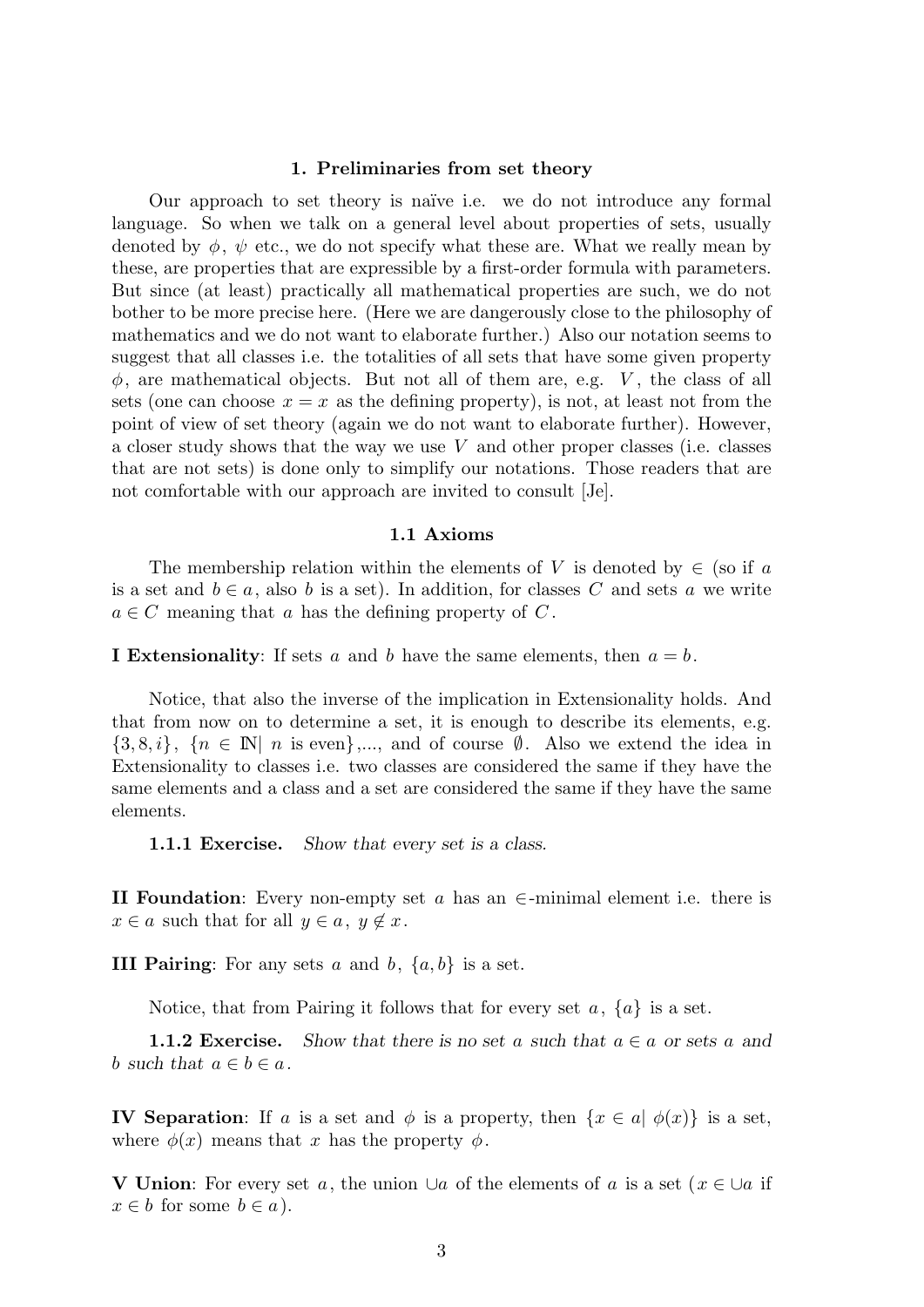## **1.1.3 Exercise.**

*(i)* Show that if  $a, b, c, d$  and  $e$  are sets, then  $\{a, b, c, d, e\}$  is a set. *(ii)* We write  $(a, b)$  for the set  $\{a, \{a, b\}\}\$ . Show that *(a)* (*a, b*) *is indeed a set,* (b) if  $(a, b) = (c, d)$ , then  $a = c$  and  $b = d$ .

**VI Power Set**: For every set *a*, the power set  $P(a)$  of *a* is a set  $(x \in P(a))$  if  $x \subseteq a$ ).

So far we have had no axiom that states that there exists even a single set. The next axiom says that there is an infinite set. However, it seems to assume that the empty set already exists. So should we not have an axiom that says this? We could have such an axiom but usually it is not included. The axiomatic version of set theory is developed within the first-order logic and there it is common to define the proof system so that one can always prove that there exists *x* such that  $x = x$  (in basic logic courses it is explained why it is done this way). So in the case of set theory, one can always prove the existence of at least one set.

# **1.1.4 Exercise.**

- *(i) Show that the empty set ∅ exists.*
- *(ii)* For sets *a* and *b,* show that  $a \times b = \{(x, y) | x \in a, y \in b\}$  is a set.

**VII Infinity**: There exists an inductive set i.e. a set *a* such that  $\emptyset \in a$  and if  $x \in a$ , then also  $x \cup \{x\} \in a$  (exercise: show that  $x \cup \{x\}$  is a set).

When we talk about functions *f* from a set *a* to a set *b*, we always mean that  $f = \{(x, f(x)) | x \in a\}$  is a set. We talk also about class functions:

**1.1.5 Definition.** Let C be a class. We say that a function  $F: C \to V$  is *a class function if the graph of*  $F$  *is a class i.e. there is a property*  $\phi$  *such that for all sets x*, *x has the property*  $\phi$  *iff*  $x = (a, F(a))$  *for some set*  $a \in C$ .

**VIII Replacement:** If *a* is a set and  $F: a \rightarrow V$  is a class function, then  ${F(x) | x \in a}$  is a set.

# **1.1.6 Exercise.**

*(i)* Show that if a is a set and  $F: a \rightarrow V$  is a class function, then F is a set.

*(ii)* Show that if *a* and *b* are sets and  $f: a \rightarrow b$  is a function, then it is a *class function.*

**IX Choice:** If *a* is a set and every  $x \in a$  is non-empty, then there is a function  $f: a \to \bigcup a$  such that for all  $x \in a$ ,  $f(x) \in x$ .

The theory that consists of all these axioms is called ZFC. If the Choice is left out, the resulting theory is called just ZF. Unless we state otherwise, we work in ZFC.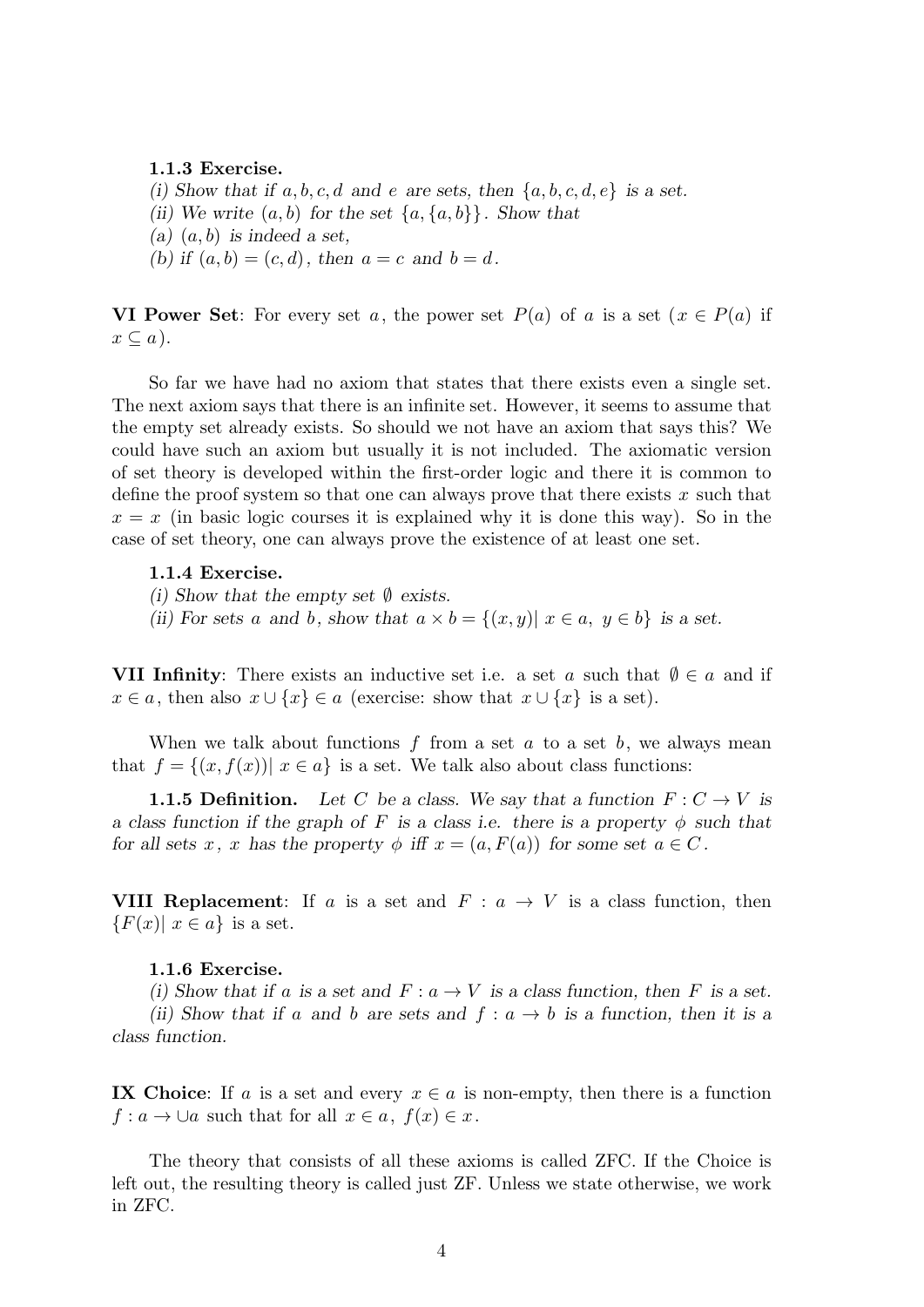# **1.2 Recursive definitions**

# **1.2.1 Definition.**

*(i) If C is a class, then a class < is called a partial ordering of C if the elements of*  $\lt$  *are of the form*  $(x, y)$ *,*  $x, y \in C$ *, and the following holds: if*  $(x, y)$ *,* $(y, z) \in \lt$ *, then*  $(x, z) \in \langle$  *and*  $(y, x) \notin \langle$ *. Instead of writing*  $(x, y) \in \langle$ *, we will simply write*  $x < y$ .

*(ii) A partial ordering*  $\lt$  *is a linear ordering, if in addition, for all*  $x, y \in C$ ,  $x < y$  or  $x = y$  or  $y < x$ .

*(iii) A partial ordering is well-founded if for all*  $x \in C$ ,  $\{y \in C | y < x\}$  *is a set and if a is a non-empty set such that every element of it belongs to C , then a has a <-minimal element. If in addition the partial ordering is a linear ordering, it is called a well-ordering.*

**1.2.2 Theorem.** *Suppose C is a class and < is a well-founded partial ordering of C*. Let  $\phi$  *be a property and assume that for all*  $x \in C$ *, if every element of*  $\{y \in C | y < x\}$  *has the property*  $\phi$ *, then also x has it. Then every element of C has the property*  $\phi$ *.* 

**Proof.** Suppose not. Let  $x \in C$  be such. We show first that we can choose x so that it is *<*-minimal element of *C* among those that do not have the property *ϕ*: If *x* is not such then the class *a* of all element of *C* which are smaller than *x* and do not have the property  $\phi$  is non-empty and a set. Since  $\lt$  is well founded, *a* has a *<*-minimal element. Clearly this is as wanted.

But if *x* is a minimal among those that do not have the property  $\phi$ , then every element of  $\{y \in C | y < x\}$  has the property, and so also x has it, a contradiction.  $\Box$ 

**1.2.3 Theorem.** *Suppose C is a class, < is a well-founded partial ordering of C* and  $G: V \to V$  *is a class function. Then there is a unique class function*  $F:$  $C \to V$  such that for all  $x \in C$ ,  $F(x) = G(F \upharpoonright C_x)$ , where  $C_x = \{y \in C | y < x\}$ .

**Proof**. We say that  $A \subseteq C$  is downward closed if  $x < y \in A$  implies  $x \in A$ . We start with an exercise:

**1.2.3.1 Exercise.** Suppose that a set  $A \subseteq C$  is downward closed and  $f, g: A \to V$  (recall Exercise 1.1.6) are such that for all  $z \in A$ ,  $f(z) = G(f \restriction C_z)$ *and*  $g(z) = G(g \restriction C_z)$  (notice that  $C_z \subseteq A$ ). Show that  $f = g$ . Conclude that if *F exists, it is unique.*

Now let  $\phi$  the following property of sets *a*: *a* is of the form  $(x, y)$  where  $x \in C$  and *y* is such that there is a function  $f_x : C_x \to V$  such that  $y = G(f_x)$ and for all  $z \in C_x$ ,  $f(z) = G(f_x \restriction C_z)$ . We will show that for every  $x \in C$ , there is a set *y* such that  $(x, y)$  has the property  $\phi$ . Then since by Exercise 1.2.3.1, such *y* is unique,  $\phi$  defines a class function  $C \to V$ .

To see that *y* exists, it is enough to show that  $f_x$  exists. We prove this by induction i.e. by using Theorem 1.2.2. So suppose that the claim holds for every  $z \in C_x$ . We notice

(\*) if  $z, w \in C$  and  $f_z$  and  $f_w$  exist, then  $f_z \restriction (C_z \cap C_w)$  and  $f_w \restriction (C_z \cap C_w)$ satisfy the requirements of Exercise 1.2.3.1 for  $A = (C_z \cap C_w)$  and thus  $f_z$  $(C_z \cap C_w) = f_w \restriction (C_z \cap C_w).$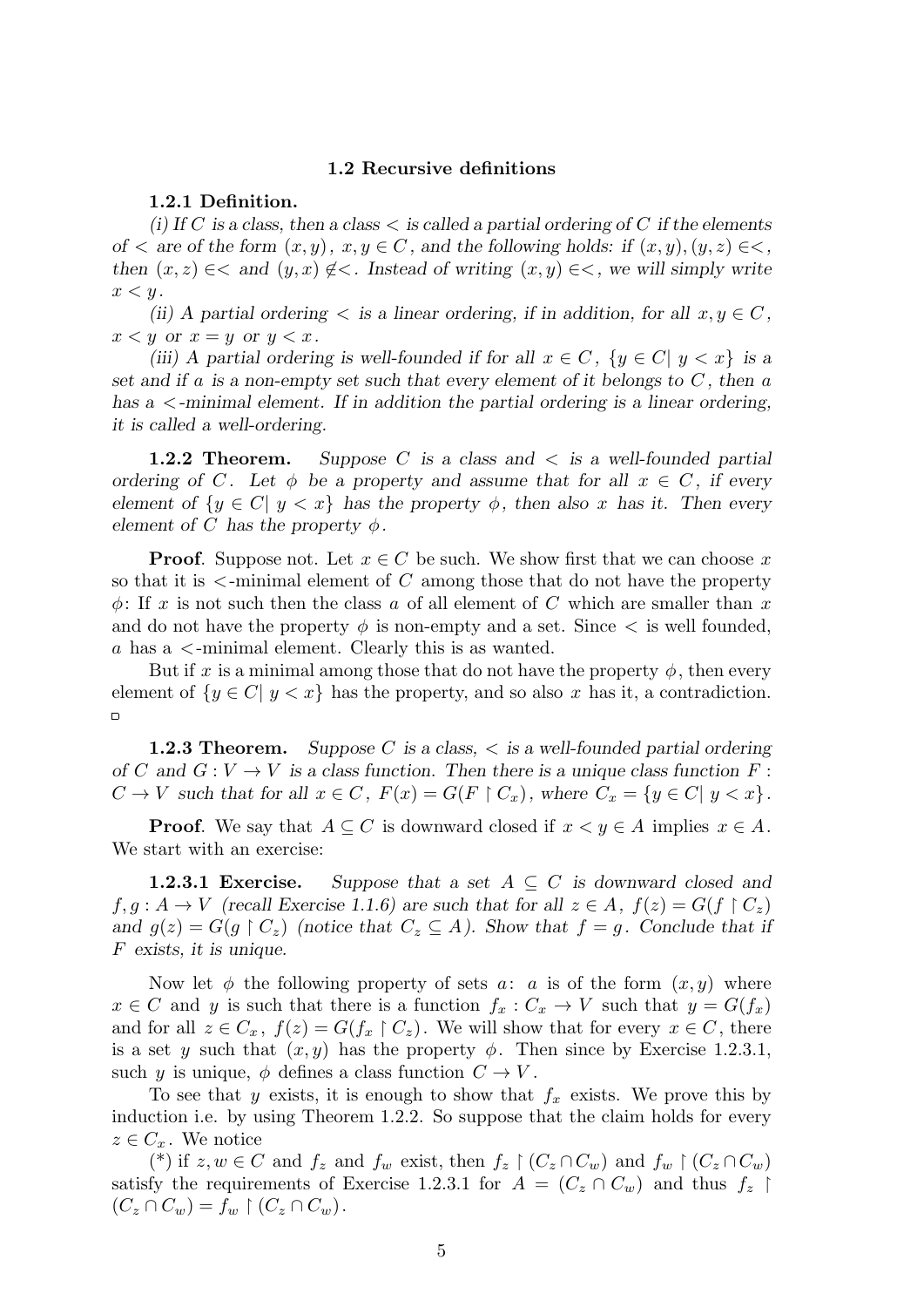So by  $(*),$  if  $C_x$  does not have maximal elements ( $z \in C_x$  is maximal if there are no  $y \in C_x$  such that  $z < y$ )  $f_x = \bigcup_{z \le x} f_z$  is as wanted. On the other hand, if  $C_x$ has maximal elements, we let  $f_x = (\bigcup_{z \leq x} f_z) \cup \{(z, G(f_z))\} | z \in C_x$  is maximal}. Again by  $(*), f_x$  is as wanted.

So we are left to prove that for all  $x, F(x) = G(F \restriction C_x)$ . So suppose that this holds for all  $z \in C_x$  and let  $f_x$  be as in the definition of  $\phi$ . Then by Exercise 1.2.3.1,  $F \upharpoonright C_x = f_x$  and thus  $F(x) = G(f_x) = G(F \upharpoonright C_x)$ .

# **1.3 Ordinals**

# **1.3.1 Definition.**

*(i)* We say that a set *a* is transitive if  $x \in y \in a$  implies  $x \in a$  (i.e.  $\cup a \subseteq a$ ).

*(ii) We say that a set α is an ordinal if it is transitive and linearly ordered by*

*∈. For ordinals*  $\alpha$  *and*  $\beta$ , *one usually writes*  $\alpha < \beta$  *instead of*  $\alpha \in \beta$  *and*  $\alpha \leq \beta$ *for*  $\alpha < \beta$  *or*  $\alpha = \beta$ *.* 

*(iii) The class of all ordinals is denoted by On.*

#### **1.3.2 Exercise.**

*(i)* Show that ordinals are well-ordered by  $\in$ .

*(ii)* Show that  $0 = \emptyset$  *is an ordinal.* 

*(iii)* Show that if  $\alpha$  is an ordinal, then also  $\alpha + 1 = \alpha \cup \{\alpha\}$  is an ordinal.

*(iv)* Show that if *a* is a set of ordinals and for all  $\alpha, \beta \in \alpha$ , either  $\alpha \subseteq \beta$  or  $\beta \subset \alpha$ , then  $\cup$ *a* is an ordinal.

*(v)* Show that if  $α$  is an ordinal and  $β ∈ α$ , then  $β$  is an ordinal.

*(vi)* Show that if  $\alpha$  and  $\beta$  are ordinals, then so is  $\alpha \cap \beta$ .

**1.3.3 Lemma.** Let  $\alpha$  and  $\beta$  be ordinals. *(i)* If  $\alpha \subseteq \beta$ , then either  $\alpha = \beta$  or  $\alpha \in \beta$ . *(ii) Either*  $\alpha \subseteq \beta$  *or*  $\beta \subseteq \alpha$ *.* 

**Proof**. (i): Suppose  $\alpha \neq \beta$ . Then  $\beta - \alpha$  is not empty and thus it has the least element *γ*. If  $\delta \in \gamma$ , then  $\delta \in \beta$  and so by the choice of *γ*,  $\delta \in \alpha$ . On the other hand, if  $\delta \in \alpha$ , then  $\gamma \nleq \delta$ , because otherwise  $\gamma \in \alpha$  and this is against our choice of  $\gamma$ . Thus since  $\in$  linearly orders  $\beta$ ,  $\delta \in \gamma$ . It follows that  $\alpha = \gamma$  and so  $\alpha \in \beta$ .

(ii): Now by Exercise 1.3.2 (vi),  $\gamma = \alpha \cap \beta$  is an ordinal. Then  $\gamma = \alpha$  or *γ* = *β* because otherwise by (i), *γ*  $\in$  *α*  $\cap$  *β* = *γ*. In the first case  $\alpha \subseteq \beta$  and in the other case  $\beta \subseteq \alpha$ .  $\Box$ 

# **1.3.4 Exercise.**

*(i)* Show that *On* is well-ordered by  $\in$ .

*(ii)* Show that  $\alpha + 1$  *is the least ordinal strictly greater than the ordinal*  $\alpha$ *.* 

*(iii) For a set a of ordinals show that ∪a is the supremum of a (in particular, ∪a is an ordinal).*

# **1.3.5 Definition.**

*(i)* We say that an ordinal  $\alpha$  is a successor ordinal if  $\alpha = \beta + 1$  for some *ordinal*  $\beta$  *and otherwise*  $\alpha$  *is called a limit ordinal. However,* 0 *is usually not considered a limit ordinal.*

*(ii) By*  $\omega$  *we denote the least limit ordinal*  $\neq 0$  *(if such ordinal exists).*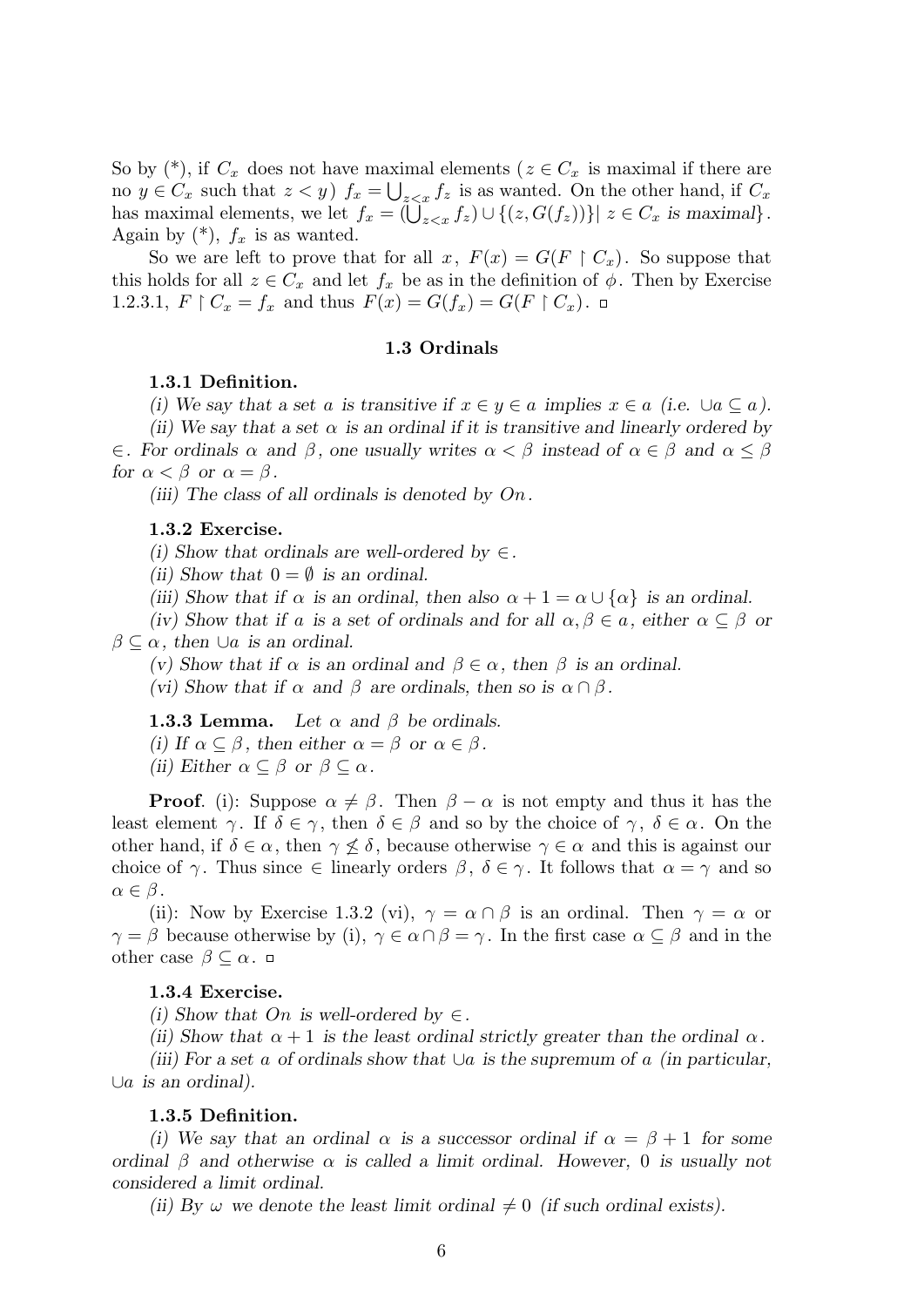#### **1.3.6 Lemma.** *For every ordinal*  $\beta$  *there is a limit ordinal*  $\alpha > \beta$ *.*

**Proof.** We show first that  $\omega$  exists. By Infinity, there is an inductive set  $b$ . Let  $a = b \cap On$  and  $\alpha = \cup a$ . By Exercise 1.3.4 (iii),  $\alpha$  is an ordinal. Also it is easy to see that *a* is inductive and thus  $\alpha$  can not be a successor ordinal. So in particular *ω* exists.

Now for given ordinal  $\beta$ , choose a function  $f : \omega \to On$  so that  $f(0) = \beta$ and for successor ordinals  $\gamma + 1 \in \omega$ ,  $f(\gamma + 1) = f(\gamma) + 1$  (exercise: show that *f* exists and  $rng(f) \subseteq On$ , keep in mind that every ordinal in  $\omega$  excluding 0, is a successor ordinal). Let  $\alpha = \cup rng(f)$ . Clearly  $\alpha$  is as wanted.  $\Box$ 

**1.3.7 Exercise.** Show that there is no class function  $f: \omega \to V$  such that *for all*  $n \in \omega$ ,  $f(n+1) \in f(n)$ .

**1.3.8 Theorem.** For every set a there is an ordinal  $\alpha$  and a one-to-one *and onto function*  $f: \alpha \to a$ *.* 

**Proof.** Let *b* be the set of all non-empty subsets of *a* and *q* be the choice function for *b*. We define a class function  $G: V \to V$  so that for all ordinals  $\beta$  and functions  $h : \beta \to a$  with  $rng(h) \neq a$ ,  $G(h) = g(a - rng(h))$  and for all other sets *x*,  $G(x) = a$ . Let  $F: On \to V$  be such that for all ordinals  $\gamma$ ,  $F(\gamma) = G(F \restriction \gamma)$ (by Theorem 1.2.3) and suppose that for some ordinal  $\gamma$ ,  $F(\gamma) = a$ . Then by letting  $\alpha$  be the least such ordinal,  $\alpha$  and  $f = F \restriction \alpha$  are clearly as wanted.

So it is enough to show that for some  $\gamma$ ,  $F(\gamma) = a$ . Suppose not. Then (by Separation)  $F^{-1}$  is a class function from a subset of *a* onto  $On$ . Thus by Replacement *On* is a set. Thus  $\beta = \cup On$  is an ordinal. So  $\beta \in \beta + 1 \in On$  and thus  $\beta \in \beta$ , a contradiction.  $\Box$ 

**1.3.9 Exercise.** *(Zermelo's well-ordering theorem) Every set can be wellordered.*

In fact, under e.g. ZF, Zermelo's well-ordering theorem is equivalent with Choice: To get Choice, simply choose a well-ordering *<* for *∪a* and then for every  $x \in a$ , let  $f(x)$  be the  $\lt$ -least element of *x*.

The sets  $V_{\alpha}$  in the next exercise form so called cumulative hierarchy.

**1.3.10 Exercise.** We define  $V_\alpha$  for all ordinals  $\alpha$  as follows:  $V_0 = \emptyset$ ,  $V_{\alpha+1} = P(V_{\alpha})$  *and for limit ordinals*  $\alpha$ ,  $V_{\alpha} = \bigcup_{\gamma < \alpha} V_{\gamma}$ *. Show that* 

*(i)*  $\alpha \mapsto V_{\alpha}$  *is a class function,* 

*(ii)* for  $\gamma < \alpha$ ,  $V_{\gamma} \subseteq V_{\alpha}$ ,

*(iii)* for all sets *a* there is an ordinal  $\alpha$  such that  $a \in V_\alpha$ .

# **1.4 Cardinals**

**1.4.1 Definition.** *We say that sets a and b have the same cardinality, if there is a one-to-one and onto function*  $f: a \rightarrow b$ *.* 

**1.4.2 Exercise.**

*(i) Show that the equicardinality relation from Definition 1.4.1 is an equivalence relation.*

*(ii) Show that if there is an onto function*  $f: a \rightarrow b$ , then there is a one-to-one *function*  $q : b \to a$  *and vice versa assuming that*  $b \neq \emptyset$ *.*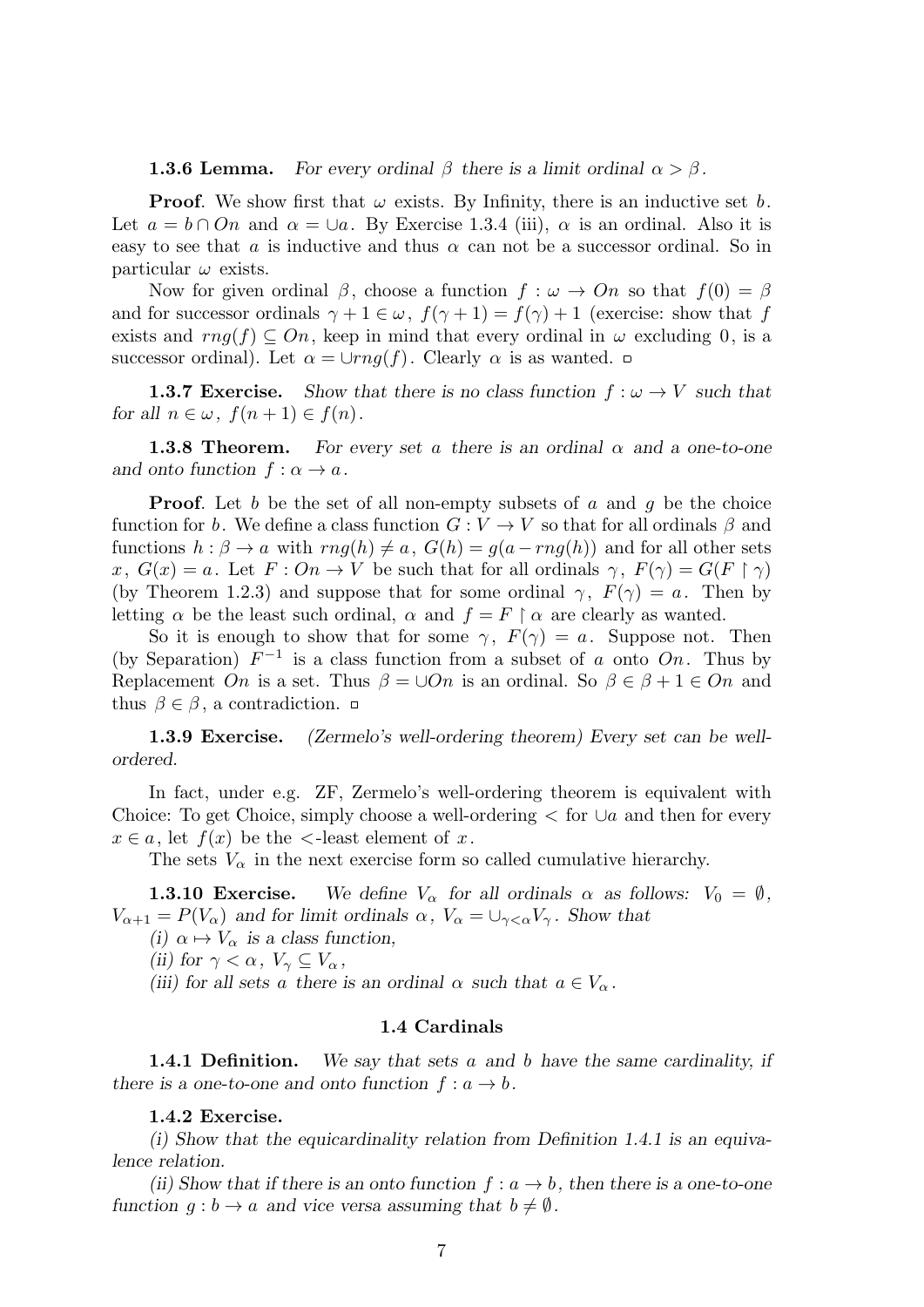**1.4.3 Theorem.** *(Cantor-Bernstein) For all sets a and b, if there are oneto-one functions*  $f: a \to b$  *and*  $g: b \to a$ *, then a and b have the same cardinality.* 

**Proof.** For all  $n \in \omega$ , we define sets  $A_n$  and  $B_n$  as follows:  $A_0 = a$ ,  $B_0 = b$ ,  $A_{n+1} = g(f(A_n))$  and  $B_{n+1} = f(g(B_n))$ . Finally, let  $A = \bigcap_{n < \omega} A_n$ and  $B = \bigcap_{n < \omega} B_n$ . Clearly, for  $n < \omega$ ,  $A_{n+1} \subseteq A_n$  and  $B_{n+1} \subseteq B_n$ . Also (e.g. draw a picture)  $f \restriction (A_n - g(B_n))$  is one-to-one function from  $A_n - g(B_n)$  onto *f*(*A*<sub>*n*</sub>) *− B*<sub>*n*+1</sub>,  $g^{-1}$  | ( $g(B_n) - A_{n+1}$ ) is one-to-one function from  $g(B_n) - A_{n+1}$ onto  $B_n - f(A_n)$  and  $f \upharpoonright A$  is one-to-one function from A onto B. By putting these together, the required one-to-one and onto function is found.

# **1.4.4 Definition.**

*(i)* We say that an ordinal  $\alpha$  is a cardinal if there are no  $\beta < \alpha$  and a *one-to-one function from*  $\alpha$  *to*  $\beta$ *.* 

*(ii)* We say that a set *a* is finite, if for all one-to-one functions  $f: a \rightarrow a$ ,  $rng(f)=a$ .

**1.4.5 Lemma.**  $\omega$  and every  $n \in \omega$  are cardinals. In fact, every  $n \in \omega$  is *finite.*

**Proof.** We start by proving the claim for the elements of  $\omega$ . Clearly it is enough to show that they are finite. We prove this by induction (i.e. using Theorem 1.2.2, keeping in mind that all elements of  $\omega$ , excluding 0, are successor ordinals and, in fact, the claim we prove is that every ordinal  $\alpha$  is either finite or *≥ ω*).

For  $n = 0$ , this is clear. So suppose that this holds for *n* and let  $f : n + 1 \rightarrow$  $n+1$  be one-to-one. For a contradiction suppose that  $rng(f) \neq n+1$ . By applying a transposition, we may assume that  $n \notin rng(f)$ . But then  $f \restriction n$  is a one-to-one function from *n* to a proper subset of *n*, a contradiction.

If  $\omega$  is not a cardinal, then there are  $n \in \omega$  and a one-to-one function  $f$ :  $\omega \to n$ . But then  $f \restriction n+1$  contradicts what we just proved.  $\Box$ 

# **1.4.6 Exercise.**

- *(i)* Show that an ordinal  $\alpha$  is finite iff  $\alpha \in \omega$ .
- *(ii) Show that all infinite cardinals are limit ordinals.*
- *(iii) Show that if a is a set of cardinals, then ∪a is a cardinal.*

**1.4.7 Lemma.** For every set a, there is a unique cardinal  $\kappa$  for which there *is a one-to-one function from κ onto a.*

**Proof.** Clearly there cannot be more than one such cardinal. So we prove just the existence: Let  $\kappa$  be the least ordinal such that there is a one-to-one function *f* from  $\kappa$  onto *a* (such  $\kappa$  exists by Theorem 1.3.8). It is enough to show that  $\kappa$ is a cardinal. If not, then there is  $\alpha < \kappa$  and a one-to-one function  $g : \kappa \to \alpha$ . By Cantor-Bernstein, we can choose *g* so that it is also onto. But then  $\alpha$  and  $f \circ g^{-1}$ witness that  $\kappa$  was not minimal.  $\Box$ 

**1.4.8 Definition.** Let a be a set. The unique cardinal  $\kappa$  for which there is *a one-to-one function from κ onto a, is called the cardinality of a and is denoted by*  $|a|$ *. If the cardinality of a set is*  $\leq \omega$ *, we say that the set is countable.*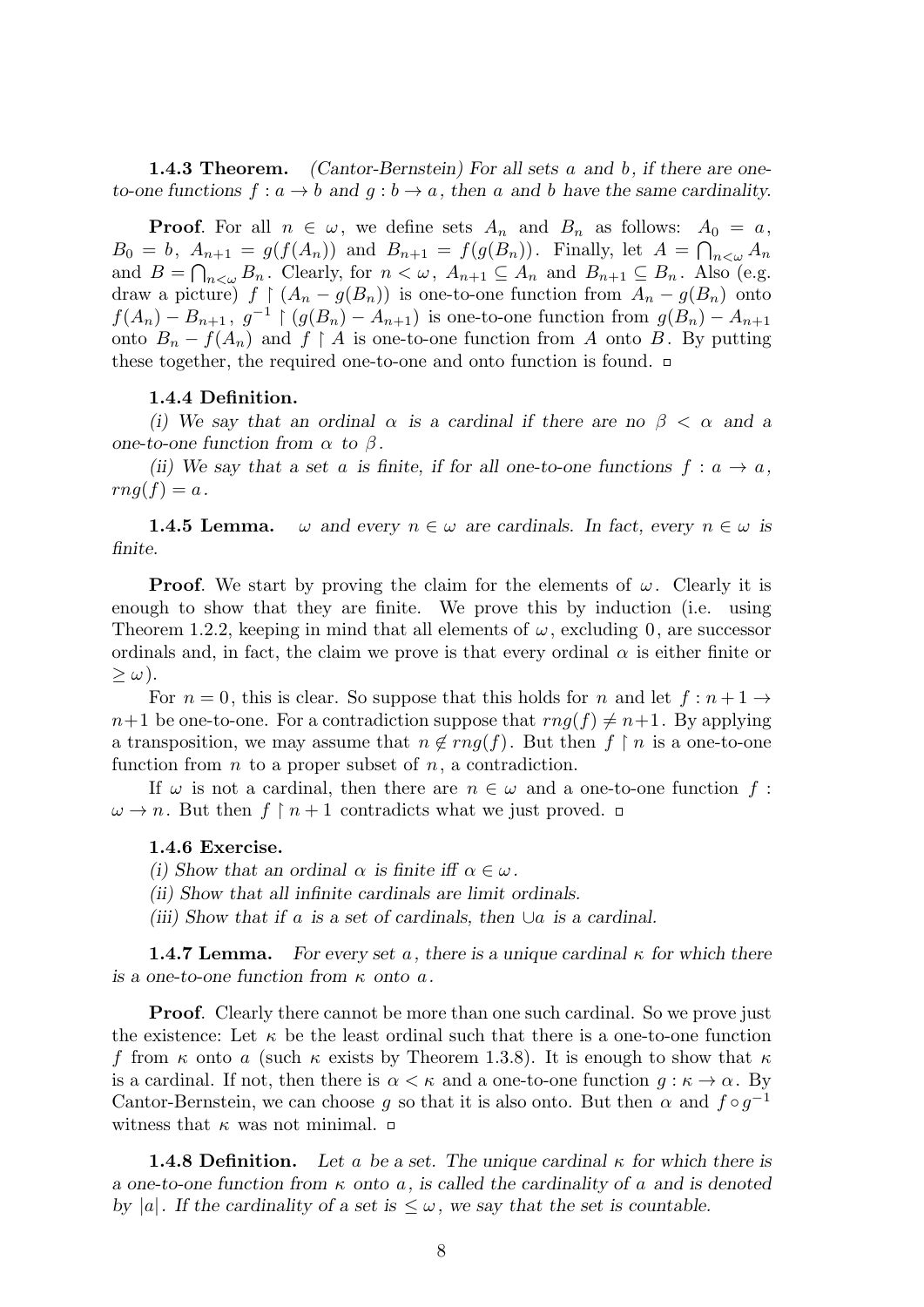#### **1.4.9 Exercise.**

*(i)* Show that a set *a* is finite iff  $|a| \in \omega$ .

*(ii)* Show that  $|a| \leq |b|$  *iff there is a one-to-one function*  $f : a \rightarrow b$ *.* 

The elements of  $\omega$  are called natural numbers and thus  $\omega$  is called also the set of natural numbers i.e. IN. We also write  $0 = \emptyset$  as already mentioned and  $1 = 0 + 1 = 0 \cup \{0\}, 2 = 1 + 1, 3 = 2 + 1$  etc. Recall that for all  $n \in \omega$ ,  $n = \{0, 1, ..., n-1\}.$ 

For the rest of this section, we will concentrate on the cardinal *ω*. From the appendix one can find these basic facts proved also for uncountable cardinals.

**1.4.10 Lemma.**  $|\omega \times \omega| = \omega$ .

**Proof.** Clearly  $|\omega \times \omega| \geq \omega$  and thus it is enough to find a one-to-one function  $f: \omega \times \omega \to \omega$ . E.g.  $f(n,m) = 2^n 3^m$  is such function.

As a hint for the item (i) in next exercise we want to mention that the claim in the item can not be proved without Choice. If Choice is not assumed, it is possible that the set of reals is a countable union of countable sets and we will see later that the set of reals is not countable and this can be proved without Choice.

Also, instead of talking about functions  $f: I \to X$  for some sets *I* and *X*, it is sometimes notationally convenient to talk about indexed sequences  $(x_i)_{i \in I}$ . So by an indexed sequence  $(x_i)_{i \in I}$  we simply mean a function  $f: I \to V$  such that for all  $i \in I$ ,  $f(i) = x_i$ . Thus for  $x : a \to V$ , we sometimes also write  $x_i$  in place of  $x(i)$ .

# **1.4.11 Exercise.**

*(i) Suppose that a is a countable set such that also every element of it is countable. Show that ∪a is countable.*

*(ii) Show that there are sets*  $X_i \subseteq \omega$ ,  $i \in \omega$ , such that for all *i*,  $X_i$  is infinite, *for all*  $i \neq j$ ,  $X_i \cap X_j = \emptyset$  *and*  $\bigcup_{i < \omega} X_i = \omega$ *.* 

*(iii) Show that the set of rational numbers is countable.*

For sets *a* and *b*, by  $a^b$  we mean the set of all functions from *b* to *a* (e.g.  $\mathbb{R}^n$ ). If  $b = \beta$  is an ordinal we also write  $a^{<\beta}$  for  $\bigcup_{\alpha \leq \beta} a^{\alpha}$  and  $a^{\leq \beta}$  for  $\bigcup_{\alpha \leq \beta} a^{\alpha}$ . On the level of notation, we also identify  $f: 2 \to X$  with  $(f(0), f(1))$  and thus think that  $X \times X$  is the same as  $X^2$ , see the discussion on indexed sequences above.

**1.4.12 Lemma.** 
$$
|P(\omega)| = |2^{\omega}| = |2^{\omega \times \omega}| = |(2^{\omega})^{\omega}| = |\omega^{\omega}|.
$$

**Proof.** For  $|P(\omega)| = |2^{\omega}|$ , just map every  $a \subseteq \omega$  to its characteristic function.  $|2^{\omega}| = |2^{\omega \times \omega}|$  is clear by Lemma 1.4.10. To find a one-to-one function *F* from  $2^{\omega \times \omega}$  onto  $(2^{\omega})^{\omega}$ , simply for  $\eta \in 2^{\omega \times \omega}$  let  $\xi = F(\eta)$  be such that for all  $n, m < \omega$ ,  $(\xi(n))(m) = \eta(n,m)$ . Since  $2^{\omega} \subseteq \omega^{\omega}$ ,  $|2^{\omega}| \leq |\omega^{\omega}|$ . Finally since  $|\omega| \leq |2^{\omega}|$ , it is easy to see that  $|\omega^{\omega}| \leq |(2^{\omega})^{\omega}|$ .

One often denotes  $|2^{\omega}|$  by just  $2^{\omega}$ . It is clear from the context which possibility we mean.

**1.4.13 Theorem.**  $|P(\omega)| > \omega$ .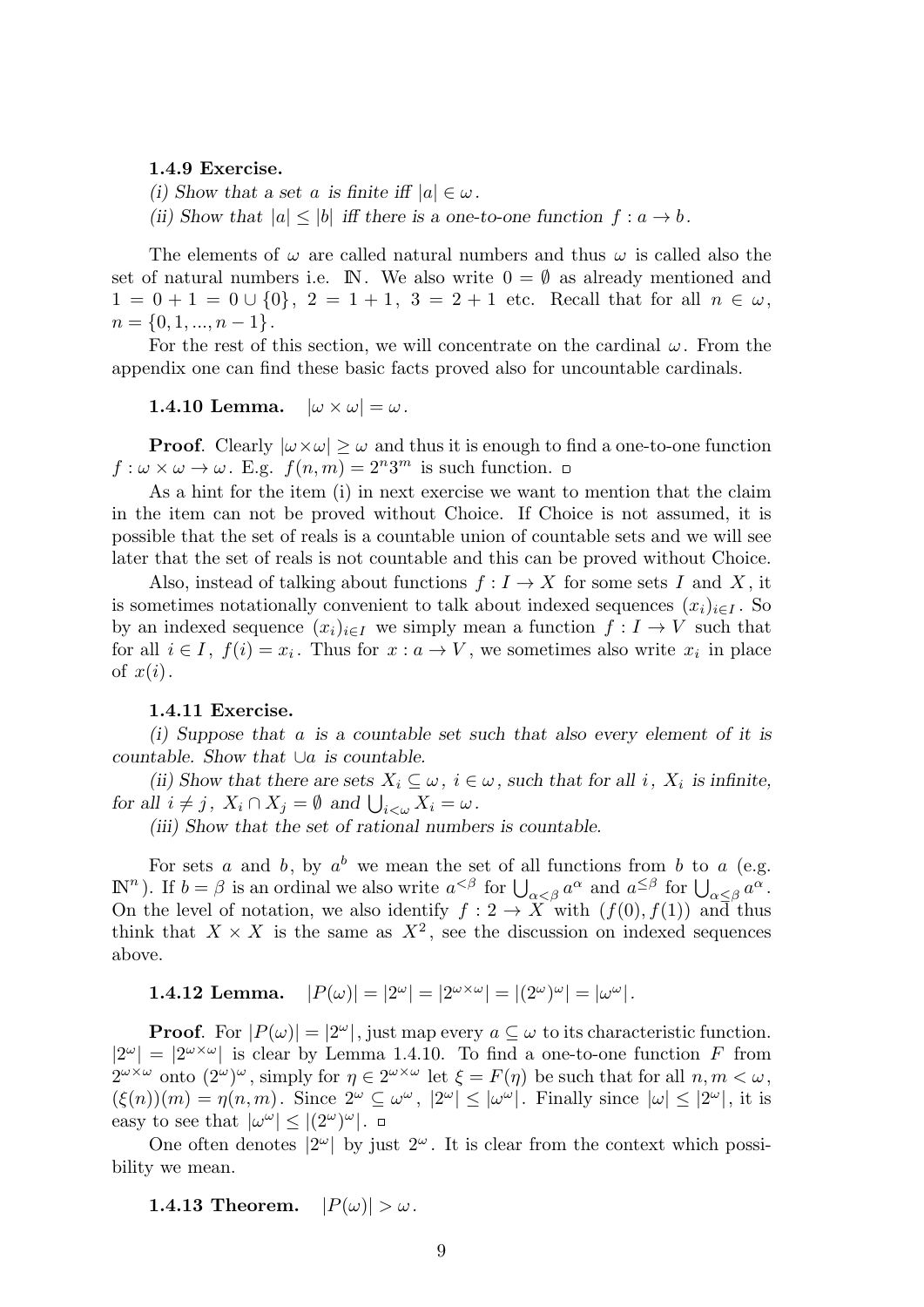**Proof.** By Lemma 1.4.12, it is enough to show that  $2^{\omega} > \omega$ . For a contradiction, suppose  $2^{\omega} \leq \omega$ . Clearly,  $2^{\omega} \geq \omega$  and thus, under the counter assumption, there is a one-to-one function *f* from  $\omega$  onto  $2^{\omega}$ . Denote  $f(n)$  by  $\xi_n$  (i.e. we enumerate  $2^{\omega}$ ).

Let  $g: \omega \to 2$  be such that for all  $n < \omega$ ,  $g(n) = 1 - \xi_n(n)$ . Then  $g \in 2^{\omega}$  and so for some  $m < \omega$ ,  $q = \xi_m$ . Now  $q(m) = 1 - \xi_m(m) = 1 - q(m)$ , a contradiction.  $\Box$ 

So in particular, there is a cardinal strictly greater than  $\omega$ . The least such is denoted by  $\omega_1$ .

**1.4.14 Definition.** *Let κ be an infinite cardinal.*

*(i) The cofinality cf*(*κ*) *of κ is the least ordinal α such that there is a function*  $f: \alpha \to \kappa$  *such that*  $\cup rng(f) = \kappa$ *.* 

*(ii)*  $\kappa$  *is called regular if*  $cf(\kappa) = \kappa$ *.* 

# **1.4.15 Exercise.**

*(i)* Show that for all infinite cardinals  $\kappa$ ,  $cf(\kappa)$  is a regular cardinal.

*(ii)* Show that  $\omega$  and  $\omega_1$  are regular.

### **1.4.16 Fact.**

*(i)*  $\omega$  is the only regular limit cardinal whose existence is provable in ZFC *(see Definition A.5 in the appendix).*

*(ii) ZFC does not prove or disprove CH (continuum hypothesis) i.e. the claim that*  $2^{\omega} = \omega_1$  *(assuming ZFC is consistent).* 

# **1.4.17 Exercise.**

(i) Define  $f: \omega_1 + 1 \rightarrow On$  so that  $f(0) = 0$ ,  $f(\alpha + 1)$  is the least limit *ordinal*  $> f(\alpha)$  *and for limit*  $\alpha$ *,*  $f(\alpha) = \bigcup_{\gamma < \alpha} f(\gamma)$ *. Show that*  $f(\omega_1) = \omega_1$ *.* 

*(ii)* Suppose that  $|a| = \omega_1$  and every  $b \in a$  is countable. Show that  $|Ua| \leq \omega_1$ . *Hint: Use (i).*

*(iii) Show that if a is countable and < is a well-ordering of a, then there is*  $f: a \to \omega_1$  such that for all  $x, y \in a$ , if  $x < y$ , then  $f(x) < f(y)$ .

#### **1.5 Recursive definitions revisited**

**1.5.1 Definition.** *Suppose X is a set.*

*(i)* Suppose  $\alpha$  *is an ordinal,*  $f: X^{\alpha} \to X$  *is a function and*  $C \subseteq X$ *. We say that C* is closed under *f* if for all  $x \in C^{\alpha}$ ,  $f(x) \in C$ .

*(ii)* Suppose  $Y \subseteq X$  and for all  $i \in I$ ,  $\alpha_i$  is an ordinal and  $f_i: X^{\alpha_i} \to X$  is *a function.* Then by  $C(Y, f_i)_{i \in I}$  we mean the  $\subseteq$ -least subset C of X such that *it contains Y* and *is closed under every*  $f_i$ ,  $i \in I$  (*if such C exists*).

**1.5.2 Lemma.** Let *X*, *Y*, *I* and  $\alpha_i$  and  $f_i$ ,  $i \in I$ , be as in Definition *1.5.1 (ii).* Then  $C(Y, f_i)_{i \in I}$  exists.

**Proof.** Just let  $C(Y, f_i)_{i \in I}$  be the intersection of all sets  $C \subseteq X$  which contain *Y* and are closed under every  $f_i$  (notice that *X* is such a set).  $\Box$ 

**1.5.3 Lemma.** Let *X*, *Y*, *I* and  $\alpha_i$  and  $f_i$ ,  $i \in I$ , be as in Definition *1.5.1 (ii).* Suppose that  $\phi$  is a property, every element of Y has it and for all  $k \in I$  and  $x \in (C(Y, f_i)_{i \in I})^{\alpha_k}$  the following holds: If every  $x_j$ ,  $j < \alpha_k$ , has the *property, then also*  $f_k(x)$  *has the property. Then every element of*  $C(Y, f_i)_{i \in I}$  *has the property*  $\phi$ *.*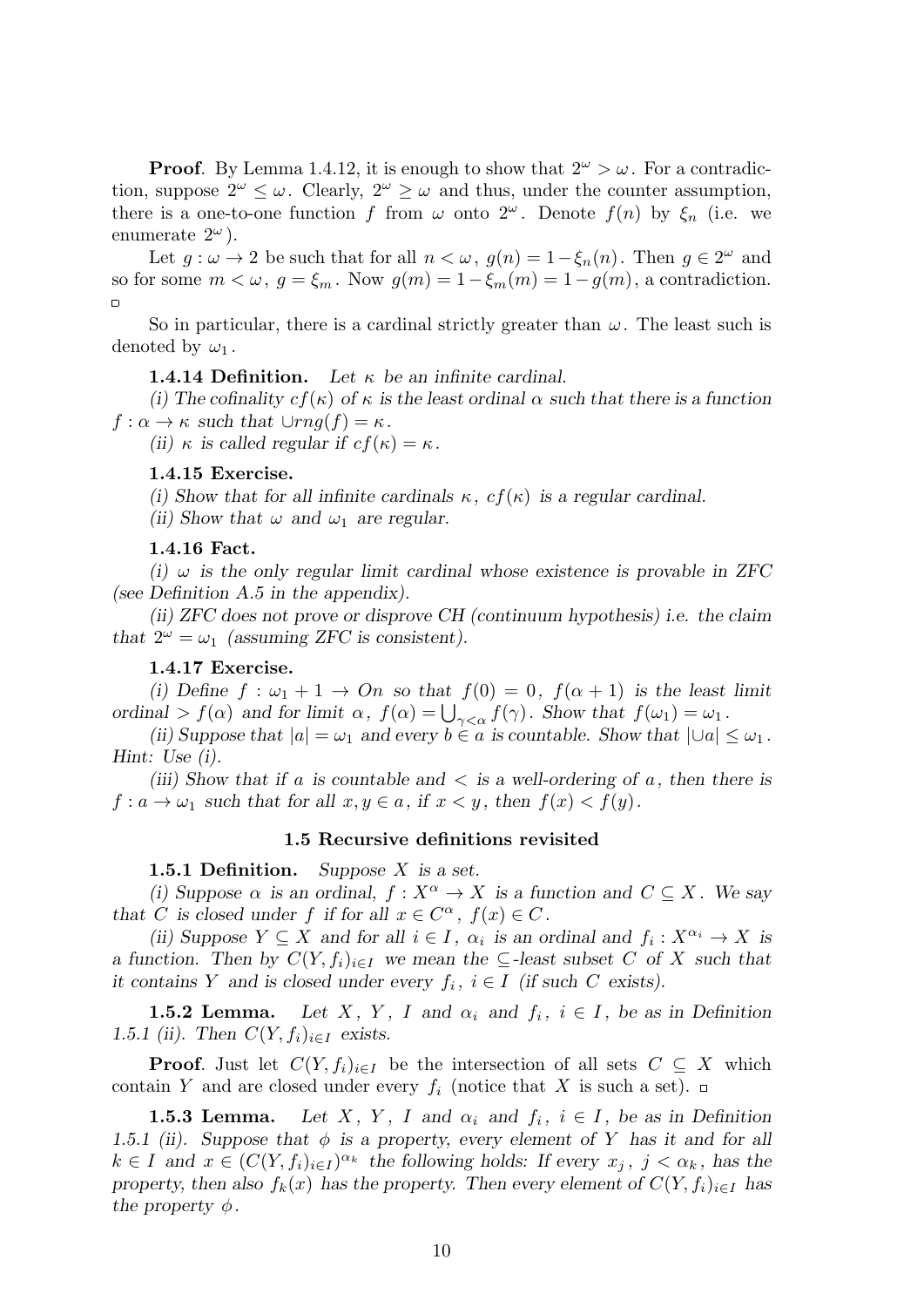**Proof.** Let *C* be the set of all elements of  $C(Y, f_i)_{i \in I}$  that have the property  $\phi$ . Then *C* contains *Y* and is closed under every  $f_i$ . Thus  $C(Y, f_i)_{i \in I} \subseteq C$ .

**1.5.4 Definition.** Let *X*, *Y*, *I* and  $\alpha_i$  and  $f_i$ ,  $i \in I$ , be as in Definition *1.5.1 (ii). For all ordinals*  $\alpha$ *, we define*  $C_{\alpha}(Y, f_i)_{i \in I}$  *as follows:* 

 $(i)$   $C_0(Y, f_i)_{i \in I} = Y$ ,

(ii)  $C_{\alpha+1}(Y, f_i)_{i\in I} = C_{\alpha}(Y, f_i)_{i\in I} \cup \{f_i(x) | i\in I, x\in (C_{\alpha}(Y, f_i)_{i\in I})^{\alpha_i}\},$ 

(iii) if  $\alpha$  is limit, then  $C_{\alpha}(Y, f_i)_{i \in I} = \bigcup_{\beta < \alpha} C_{\beta}(Y, f_i)_{i \in I}$ .

**1.5.5 Exercise.** Show that  $\alpha \mapsto C_{\alpha}(Y, f_i)_{i \in I}$  is a class function from *On* to  $P(X)$  and that for all ordinals  $\alpha < \beta$ ,  $Y \subseteq C_{\alpha}(Y, f_i)_{i \in I} \subseteq C_{\beta}(Y, f_i)_{i \in I} \subseteq$  $C(Y, f_i)_{i \in I}$ .

**1.5.6 Lemma.** Let *X*, *Y*, *I* and  $\alpha_i$  and  $f_i$ ,  $i \in I$ , be as in Definition 1.5.1 (ii). Suppose further for all  $i \in I$ ,  $\alpha_i < \omega_1$ . Then  $C(Y, f_i)_{i \in I} = C_{\omega_1}(Y, f_i)_{i \in I}$ .

**Proof**. By Exercise 1.5.5, it is enough to show that  $C_{\omega_1}(Y, f_i)_{i \in I}$  is closed under every  $f_k$ ,  $k \in I$ . For this let  $x \in (C_{\omega_1}(Y, f_i)_{i \in I})^{\alpha_k}$ . Since  $\omega_1$  is regular, there is  $\gamma < \omega_1$  such that  $x \in (C_\gamma(Y, f_i)_{i \in I})^{\alpha_k}$  (Exercise, think of function *g*:  $\alpha_k \to \omega_1$  such that for all  $\beta < \alpha_k$ ,  $g(\beta)$  is the least ordinal  $\delta$  for which  $x_\beta \in$  $C_{\delta}(Y, f_i)_{i \in I}$ ). But then  $f_i(x) \in C_{\gamma+1}(Y, f_i)_{i \in I} \subseteq C_{\omega_1}(Y, f_i)_{i \in I}$ .

### **2. Polish spaces**

Descriptive set theory is usually developed for Polish spaces i.e. topological spaces that are homeomorphic to some complete separable metric space. In this section we introduce some examples of these and study the connections between them, especially the connection between the *n*-dimensional Euclidian space  $\mathbb{R}^n$ ,  $n < \omega$ , and the Baire space  $\omega^{\omega}$  (in Section 3, another connection is established). Later we usually develop the theory first for the Baire space and then use the connection(s) to translate (most of) the results to the Euclidian spaces, which are the most important polish spaces for the obvious reasons. Alternatively one can, of course, modify the proofs to get (most of) the results also for the Euclidian spaces (and other Polish spaces). If the result does not generalize to Euclidian spaces, this is pointed out.

There are many reasons why we do not work directly with the Euclian spaces (or Polish spaces in general): E.g. the topology of Euclidian spaces is a bit obscure and all codings (and we will do a lot of them) are much more naturally done with functions from  $\omega$  to  $\omega$  than with reals - what ever the reals are.

In fact, we do not bother to specify what reals are: one can take any of the usual constructions of reals starting from natural number which we already have (e.g. Dedekind cuts of rational numbers **Q** or equivalence classes of Cauchy sequences in **Q**, and **Q** is the field of fractions of the ring of integers etc.), and notice that the construction can be done in ZFC. Also the axiomatic approach to reals works in ZFC (completely ordered field).

Let us start with the reals  $\mathbf{R}$ : Open intervals  $(q, r) \subset \mathbf{R}$ ,  $q, r \in \mathbf{Q}$  and  $q < r$ , are called basic open sets. Then open sets are unions (of any size) of these basic open sets (notice that *∪∅* = *∅* and thus *∅* is open). This gives the same topology as the one, we get from the usual metric of **R**.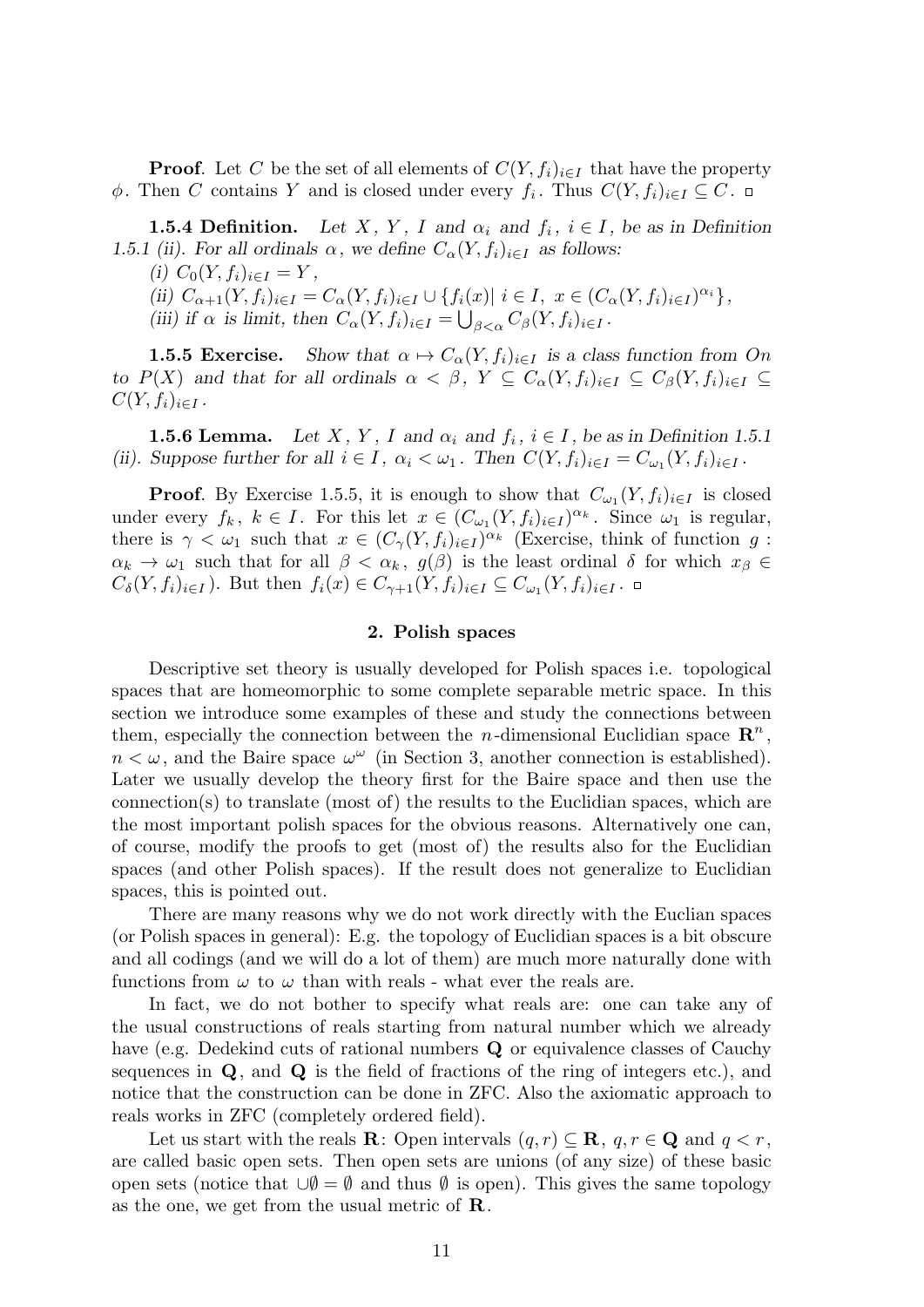If X is a topological space and  $0 < n < \omega$ , then by  $X^n$  we do not only mean the set  $X^n$  but the topological space we get from the set  $X^n$  by equipping it with the product topology in which open sets are unions of sets of the form  $\Pi_{i\le n}U_i = \{f : n \to \bigcup_{i\le n} U_i \mid \text{for every } i \le n, \ f(i) \in U_i\}$ , where each  $U_i$  is an open subset of *X* and (if  $n = \omega$ ) all but finitely many of them are *X*. Notice that then the topology of  $\mathbb{R}^n$ ,  $n < \omega$ , is the same as that one gets from the usual metric of  $\mathbf{R}^n$ .

**2.1 Exercise.** Show that **R** and  $\mathbb{R}^2$  are not homeomorphic. Hint: Suppose *they are, take one element away from each of them and study the outcome.*

By **Ir** we denote the set  $\mathbf{R} - \mathbf{Q}$  of irrational numbers. We equip it with the topology induced from **R** i.e. open sets are of the form  $\textbf{Ir} \cap U$  where U is an open subset of **R**.

The Baire space **B** is the set  $\omega^{\omega}$  equipped with the following topology: Basic open sets are of the form  $N_{\eta} = \{f \in \omega^{\omega} | \eta \subseteq f\}$ , where  $\eta$  is a function from some  $n < \omega$  to  $\omega$ . Open sets are unions of these basic open sets. Notice that this topology is metrizable: The distance  $d(f, g)$  between f and g from  $\omega^{\omega}$  is  $1/(n+1)$ if *n* is the least natural number such that  $f(n) \neq g(n)$ . If there is no such *n*, then  $f = g$  and the distance is 0. Clearly this is a metric, even an ultrametric i.e.  $d(f, h) \leq max\{d(f, g), d(g, h)\}\$  for any  $f, g, h \in \omega^{\omega}$  (and the equality holds if  $d(f,g) \neq d(g,h)$ ). It is easy to see that the topology we defined for  $\omega^{\omega}$ , is the same as the topology, one gets from this metric.

# **2.2 Lemma.** For all  $0 < n \leq \omega$ ,  $\mathbf{B}^n$  is homeomorphic with **B**.

**Proof.** We prove the claim in the case  $n = \omega$ , the other cases are similar. Let  $X_i$ ,  $i < \omega$  be as in Exercise 1.4.11 (ii). For all  $i < \omega$ , we define  $f_i : \omega \to X_i$ as follows:  $f_i(0)$  is the least element of  $X_i$  and  $f_i(m + 1)$  is the least element of  $X_i$  strictly greater than  $f_i(m)$ . Then  $f_i$  is an order preserving function onto *X*<sup>*i*</sup>. We denote the element *f*<sub>*i*</sub>(*m*) by  $a_m^i$ . Notice that for every  $x \in \omega$ , there are unique *i* and *m* such that  $x = a_m^i$ .

Now we can define a homeomorphism  $F: \mathbf{B}^{\omega} \to \mathbf{B}$ : For every  $g = (g_i)_{i \leq \omega} \in$ **B**<sup>*ω*</sup>, we let  $F(g) = h$  if  $h : \omega \to \omega$  is such that for all  $i, m < \omega$ ,  $h(a_m^i) = g_i(m)$ . Notice that then for all  $i < \omega, g_i = h \circ f_i$ .

**2.2.1 Exercise.** *Show that F is one-to-one and onto.*

We show that  $F$  is continuous, to show that  $F^{-1}$  is continuous is left as an exercise. Let  $N_{\eta}$ ,  $\eta : m \to \omega$ , be a basic open set and  $h \in N_{\eta}$ . It is enough to find an open set U from  $\mathbf{B}^{\omega}$  such that  $h \in F[U] \subseteq N_{\eta}$  (because F is one-to-one). Pick  $k < \omega$  such that if  $i \geq k$ , then  $a_j^i \geq m$  for all  $j < \omega$  (i.e.  $X_i \cap m = \emptyset$ for all  $i \geq k$ ). Notice that also for  $i < k$ , if  $j \geq m$ , then  $a_j^i \geq m$  ( $f_i$  was order-preserving). Then for all  $i < k$ , choose  $\eta_i : m \to \omega$  so that  $\eta_i(j) = h(a_j^i)$ for all  $j < m$ . Now we let  $U = \prod_{i < \omega} U_i$ , where  $U_i = N_{\eta_i}$  if  $i < k$  and otherwise  $U_i = \omega^{\omega}$ . Then *U* is as wanted (exercise).

When we work in  $\mathbf{B}^n$  for some  $1 < n < \omega$  and want to apply results proved for **B** (which we can by Lemma 2.2) we should take as basic open sets the set  $F^{-1}(N_{\eta}), \eta \in \omega^{\leq \omega}$ , where *F* is the homeomorphism constructed above. All these are of the form  $N_{\eta} = \{f \in \mathbf{B}^n | \eta(i) \subseteq f(i) \text{ for all } i < n\}$  where  $\eta$  is a function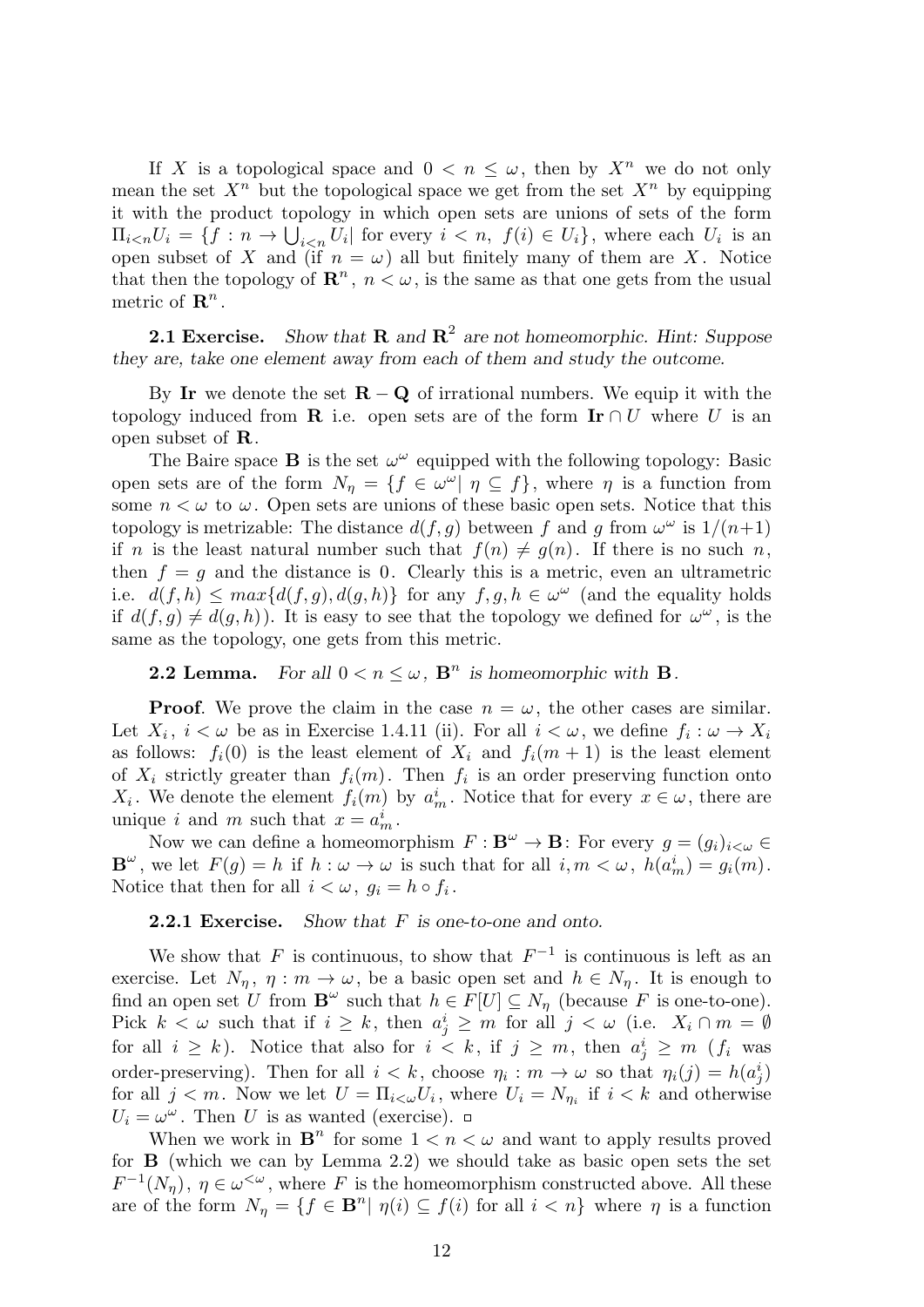from *n* to  $\omega^{\langle\omega\rangle}$ . But all the sets of this form are not images of basic open sets of **B** under  $F^{-1}$ . However, this does not really matter and so we take all of these as basic open sets. (If one is not happy with this, then instead of  $(\omega^{\langle \omega \rangle})^n$ , one should work with a suitable subset of it.)

The following lemma can be proved also by using continued fractions.

### **2.3 Lemma.** *The Baire space is homeomorphic with* **Ir***.*

**Proof**. Let *f* be a one-to-one function from  $\omega$  onto **Q** such that  $f(0) = 0$ . We denote  $f(n)$  by  $q_n^*$ . We also choose a one-to-one function g from  $\omega$  onto **Z** such that  $q(0) = 0$ . At least half of the time in this proof we think that  $\omega$ "is" **Z** (via this function). In particular, for every  $0 < n < \omega$  and  $\xi \in \omega^n$ , by  $\xi^+$  we mean the element of  $\omega^n$  such that  $\xi^+$  |  $(n-1) = \xi$  |  $(n-1)$  and  $g(\xi^+(n-1)) = g(\xi(n-1)) + 1.$ 

By induction on  $0 < n < \omega$ , we define rational numbers  $q_{\eta}$  for all  $\eta \in \omega^{n}$ as follows (this definition may look complicated although what we do here is very simple; in case of difficulties, draw a picture):

 $n = 1: q_{\eta} = g(\eta(0)).$ 

 $n = m + 1$  (and  $m > 0$ ): We choose  $q_{\eta}, \eta \in \omega^{n}$ , so that the following holds: For every  $\xi \in \omega^m$ , let  $I_{\xi}$  be the open interval  $(q_{\xi}, q_{\xi^+})$ . Then the requirements are:

(i) For all  $\eta \in \omega^n$ ,  $q_{\eta} \in \mathbf{Q} \cap I_{\eta \upharpoonright m}$ ,  $q_{\eta} < q_{\eta^+}$  and  $q_{\eta^+} - q_{\eta} \leq 2^{-m}$ .

(ii) For every  $\xi \in \omega^m$ ,  $\inf \{ q_{\eta} | \eta \in \omega^n, \ \xi \subseteq \eta \} = q_{\xi}$  and  $\sup \{ q_{\eta} | \eta \in \omega^n, \ \xi \subseteq \eta \}$  $\eta$ *}* =  $q_{\xi+}$ .

(iii)  $q_m^* \in \{q_\xi | \xi \in \omega^{\leq n}\}\$  (recall:  $\omega^{\leq n} = \bigcup_{m \leq n} \omega^m$ ).

Now we are ready to define a homeomorphism  $F: \omega^{\omega} \to \mathbf{I}$  **r**: For every  $\eta \in \omega^{\omega}$ we let  $F(\eta)$  be the unique element in  $\bigcap_{0 \leq n \leq \omega} I_{\eta \upharpoonright n}$  (i.e.  $F(\eta) = \sup \{q_{\eta \upharpoonright n} | 0 \leq \eta \leq \eta \upharpoonright n \leq \eta \upharpoonright n$ )  $n < \omega$ } =  $inf\{q_{(\eta \upharpoonright n)^{+}} | 0 < n < \omega\}$ ). Notice that  $F(\eta) \notin \{q_{\xi} | \xi \in \bigcup_{n < \omega} \omega^{n}\}\$ and thus by (iii) above, the case  $n = 1$  and the fact that  $g(0) = 0 = q_0^*$ ,  $F(\eta) \notin \mathbf{Q}$ and thus  $F(\eta) \in \mathbf{I}$ **r**.

#### **2.3.1 Exercise.**

*(i) Show that F is one-to-one and onto.*

*(ii) Show that F is continuous.*

*(iii)* Show that  $F^{-1}$  is continuous.

We say that  $S' \subseteq S$  is a subspace of a topological space  $S$  if the topology of *S'* is the same as that induced from *S* i.e.  $X \subseteq S'$  is open if  $X = S' \cap U$  for some open subset *U* of *S* .

# **2.4 Exercise.**

(i) Show that  $\mathbf{I} \mathbf{r}^n$ ,  $0 \le n \le \omega$ , is a subspace of  $\mathbf{R}^n$  and conclude that as a subspace of  $\mathbb{R}^n$ ,  $\mathbb{I}r^n$  is homeomorphic with the Baire space.

*(ii) Show that*  $|\mathbf{R}| = 2^{\omega}$ *.* 

If we equip  $2^{\omega}$  with a topology much the same way we did in the case of the Baire space, we get the Cantor space **C**. So the basic open sets are of the form  $N_{\eta}^c = \{ f \in 2^{\omega} | \eta \subseteq f \},$  where  $\eta \in 2^n$  for some  $n < \omega$ . Again open sets are unions of these basic open sets. Notice that **C** is a subspace of **B**.

 $\Box$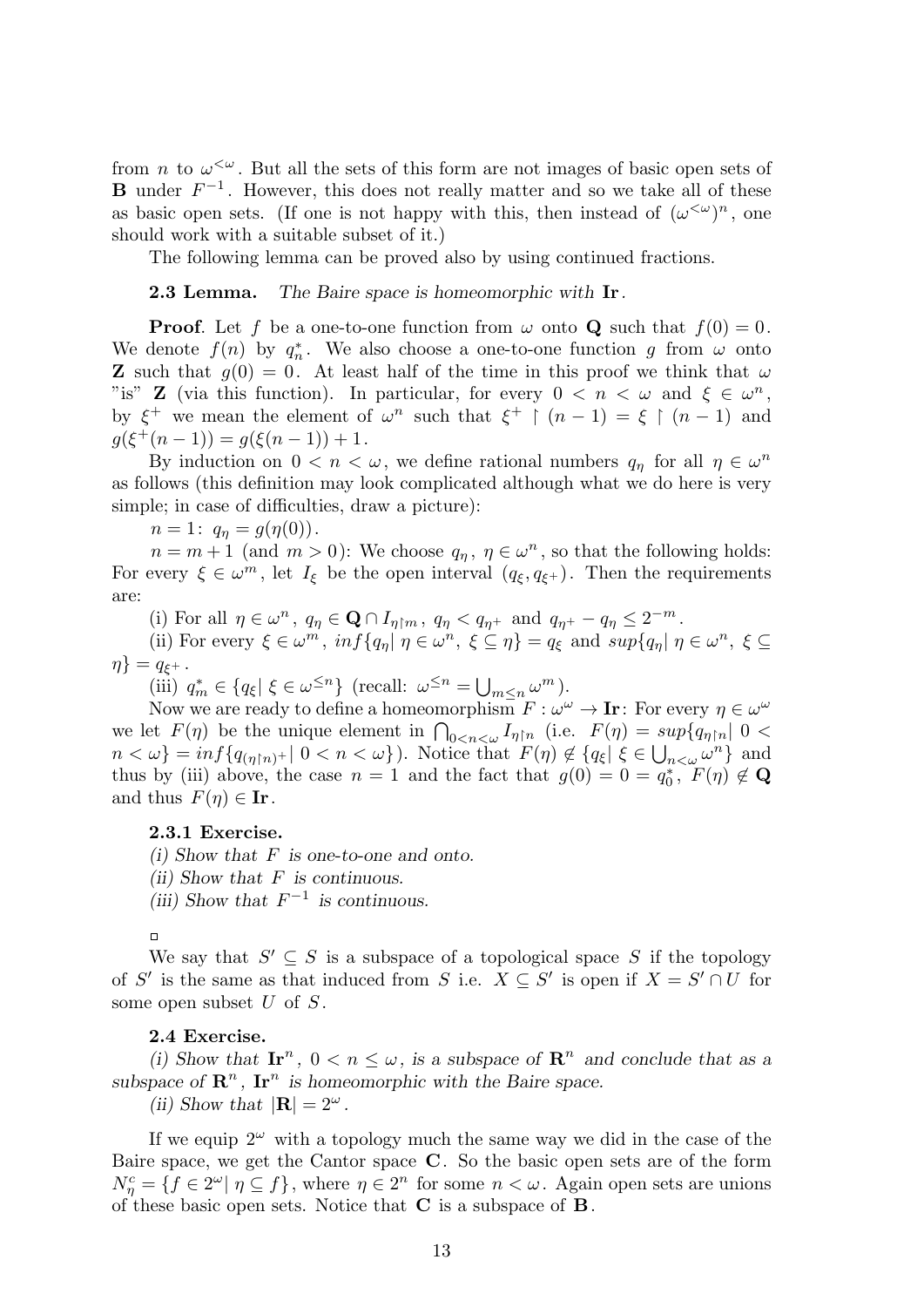**2.5 Lemma.** *The Cantor space is homeomorphic with a bounded and closed (i.e. compact) subspace of* **R***.*

**Proof.** This proof is very similar to the proof of Lemma 2.3, only much simpler: For every  $\eta \in 2^n$ ,  $0 < n < \omega$ , we define  $q_\eta$  by induction on *n* as follows: *n* = 1: We let  $q_{\eta} = 0$  if  $\eta(0) = 0$  and otherwise  $q_{\eta} = 2/3$ .

 $n = m + 1$  (and  $m > 0$ ): We let  $q_{\eta} = q_{\eta \upharpoonright m}$  if  $\eta(m) = 0$  and otherwise,  $q_{\eta} = q_{\eta \upharpoonright m} + 2/3^{n}$ .

Then we define  $F: 2^{\omega} \to \mathbf{R}$  so that  $F(f) = \sup\{q_{f|n} | 0 < n < \omega\}$ .

Clearly  $rng(F) \subseteq [0,1]$ . It is also closed: For all  $\eta \in 2^n$ ,  $0 < n < \omega$ , by  $q_{\eta}^+$ we mean  $q_{\eta} + 1/3^{n}$  and we let  $I_{\eta}$  be  $[q_{\eta}, q_{\eta}^{+}]$ . Now it is easy to see that  $F(f)$ is the unique element of  $\bigcap_{0 \le n \le \omega} I_{f \upharpoonright n}$  and thus  $rng(F) = \bigcap_{0 \le n \le \omega} (\bigcup_{\eta \in 2^n} I_{\eta})$ , in particular  $rnq(F)$  is closed.

# **2.5.1 Exercise.**

*(i) Show that F is one-to-one and continuous.*

*(ii)* Show that if  $C = rng(F)$  is equipped with the topology induced from **R**, *then*  $F^{-1}: C \to 2^{\omega}$  *is continuous.* 

 $\Box$ 

#### **2.6 Exercise.**

*(i) Show that the Cantor space is not homeomorphic with the Baire space nor with*  $\mathbf{R}^n$  for any  $0 < n \leq \omega$ . *Hint: Compactness.* 

*(ii) Show that* **B** *is not homeomorphic with* **R***.*

(iii) Show that  $C^2$  is homeomorphic with  $C$ .

 $(iv)$  Show that  $\mathbf{C}^{\omega}$  is homeomorphic with  $\mathbf{C}$ .

#### **3. Borel sets and the property of Baire**

In this section we define Borel sets and to get a feeling to the notion, prove one of their basic properties, namely that they have the property of Baire and one consequence of this.

For the rest of these notes, when we talk about a topological space without specifying the space, we have in our mind (a subspace of) one from the set *{***B***,* **C***}∪*  ${[\mathbf{R}^n, \mathbf{I}\mathbf{r}^n \mid 0 < n < \omega}$  (keep in mind that  $\mathbf{I}\mathbf{r}^n$  is homeomorphic with **B**). We talk about topological spaces in general mainly only in the definitions.

**3.1 Definition.** *Let S be a topological space. The class Borel*(*S*) *of all Borel sets in S is the least collection of subsets of S which contains all open sets and is closed under complements, countable unions and countable intersections. If*  $S = B$ *, we may omit it from the notation.* 

#### **3.2 Exercise.**

*(i) Show that Borel*(**B**) *is the least collection of subsets of* **B** *which contains all open sets and is closed under complements and countable unions.*

*(ii) Show that Borel*(**B**) *is the least collection of subsets of* **B** *which contains all open sets and is closed under countable unions and countable intersections.*

*(iii)* Prove *(ii)* for  $\mathbb{R}^2$  *in place of*  $\mathbb{B}$ *.* 

*(iv)* Show that if  $X, Y \in Borel(S)$ , *S* a topological space, then  $X \times Y \in$  $Borel(S^2)$ .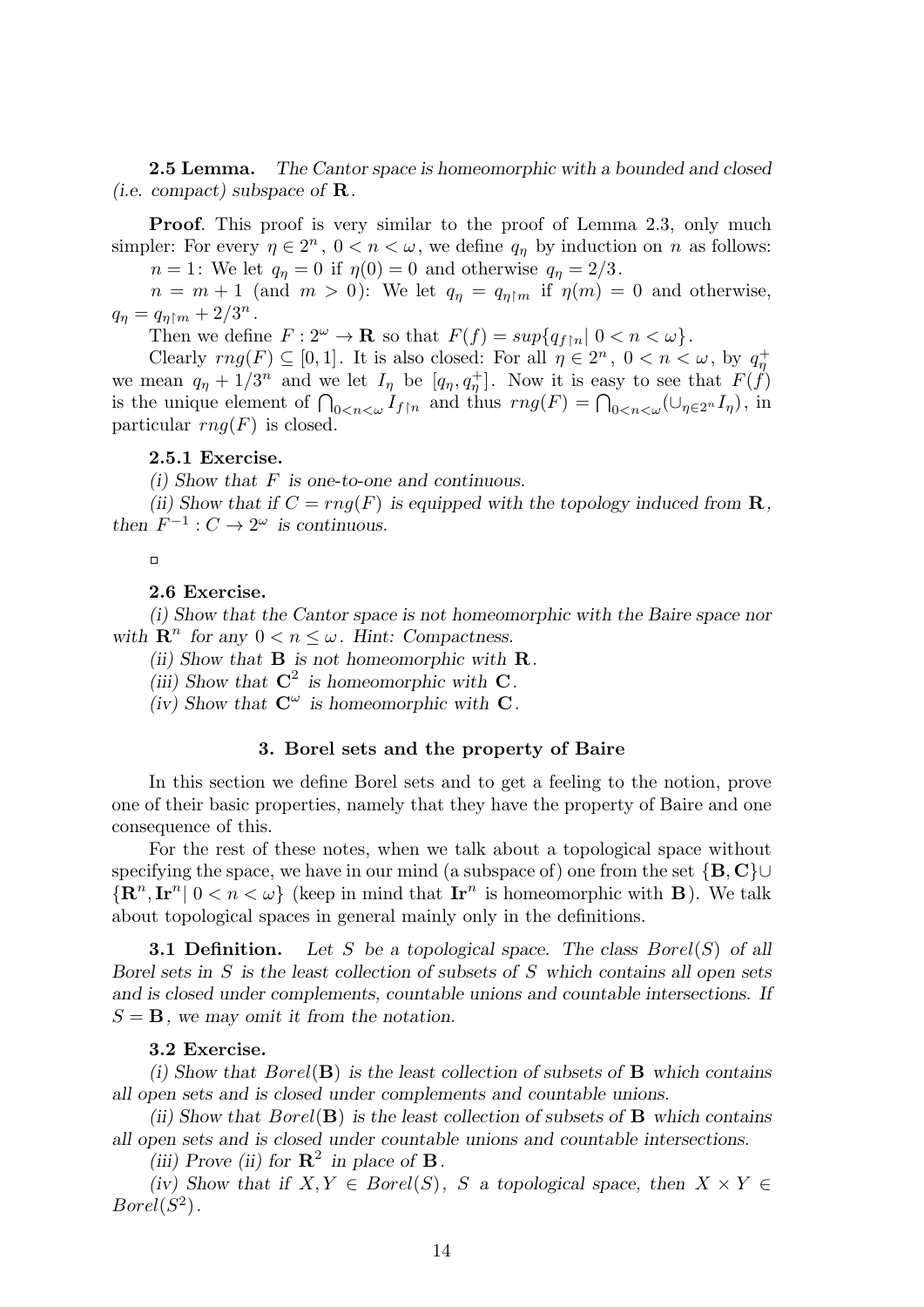*(v) Show that if S ′ is a subspace of a topological space S (see the definition just before Exercise 2.4) and*  $S' \in Borel(S)$ , then  $Borel(S') \subseteq Borel(S)$ . Hint: *Show that if*  $X \in Borel(S')$ , then there is  $Y \in Borel(S)$  such that  $X = S' \cap Y$ .

*(vi)* Suppose that *S'* is a subspace of *S* and  $Y \in Borel(S)$ . Show that  $S' \cap Y \in Borel(S')$ .

The following, so called Borel hierarchy, is studied more closely later but we introduce it already now, because it is convenient in some proofs.

**3.3 Definition.** Let *S* be a topological space. We define classes  $\Sigma_{\alpha}(S)$ *and*  $\Pi_{\alpha}(S)$  *for*  $0 < \alpha < \omega_1$  *as follows:* 

(i)  $\Sigma_1(S)$  *is the class of all open sets and*  $\Pi_1(S)$  *is the class of all closed sets, (ii)* For  $\alpha > 1$ ,  $\Sigma_{\alpha}(S)$  *is the class of all countable unions of sets from* 

 $\bigcup_{\beta<\alpha}\Pi_{\beta}(S)$  and  $\Pi_{\alpha}(S)$  is the class of all countable intersections of sets from  $\bigcup_{\beta<\alpha}^{\infty} \Sigma_{\beta}(S)$ .

*If*  $S = \mathbf{B}$ *, we may omit it from the notation so e.g.*  $\Sigma_1$  *is the class of all open subsets of* **B***.*

 $\Pi_2(\mathbf{R}^n)$  sets are often called  $G_\delta$  sets and  $\Sigma_2(\mathbf{R}^n)$  sets are often called  $F_\sigma$ set.

#### **3.4 Exercise.**

*(i)* Show for  $0 < n < \omega$ , that every countable subset of  $\mathbb{R}^n$  is  $\Sigma_2(\mathbb{R}^n)$ .

*(ii)* Show that for all  $X \subseteq \omega^{\omega}$  and  $0 < \alpha < \omega_1$ ,  $X \in \Sigma_{\alpha}$  iff  $\omega^{\omega} - X \in \Pi_{\alpha}$ .

*(iii) Show that for all*  $0 < \alpha < \omega$ ,  $\Sigma_{\alpha} \subseteq \Sigma_{\alpha+1}$  *(and thus for*  $0 < \alpha < \beta < \omega_1$ *,*  $\Sigma_{\alpha} \subseteq \Sigma_{\beta}$ ).

(*iv*) Show that  $Borel = \bigcup_{0 < \alpha < \omega_1} \Sigma_{\alpha}$ .

*(v)* Show that for all  $0 < \alpha < \omega_1$   $\Sigma_{\alpha}$  and  $\Pi_{\alpha}$  are closed under finite unions *and intersection.*

*(vi)* Suppose that  $X, Y \subseteq \mathbf{R}$  are  $\Sigma_{\alpha}(\mathbf{R})$  ( $\Pi_{\alpha}(\mathbf{R})$ ). Show that  $X \times Y$  is  $\Sigma_{\alpha}(\mathbf{R}^2)$  ( $\Pi_{\alpha}(\mathbf{R}^2)$ ). Conclude that  $\mathbf{I} \mathbf{r}^n$  is  $\Pi_2(\mathbf{R}^n)$ .

*(vii)* Let  $1 < \alpha < \omega_1$  and  $0 < n < \omega$ . Show that if  $X \subseteq \mathbb{R}^n$  is  $\Pi_\alpha(\mathbb{R}^n)$ , then  $X \cap \mathbf{Ir}^n$  is  $\Pi_\alpha(\mathbf{Ir}^n)$  and that the opposite direction holds if  $n = 1$ .

*(viii)* Show that  $|Borel| = 2^{\omega}$ . Hint:  $|2^{\omega} \times \omega_1| \leq |2^{\omega} \times 2^{\omega}| \leq |(2^{\omega})^{\omega}| = 2^{\omega}$ .

*(ix) Show, without using Theorem A.4, that there is a subset of*  $\omega^{\omega}$  which is *not Borel.*

**3.5 Definition.** *Let S be a topological space. We say that a subset of S is co-meager if it contains a countable intersection of open and dense subsets of S . A subset of S is meager, if the complement of it is co-meager.*

The following lemma is known in the literature as Baire's theorem.

**3.6 Lemma.** *Every co-meager subset of* **B** *is dense.*

**Proof**. Suppose  $D_i$ ,  $i < \omega$ , are open and dense. It is enough to show that  $\bigcap_{i<\omega} D_i$  is dense. For this let  $\eta$  be a function from some  $n<\omega$  to  $\omega$ . It is enough to show that  $N_{\eta} \cap \bigcap_{i < \omega} D_i \neq \emptyset$ .

But it is easy to find for all  $i < \omega$ ,  $n_i < \omega$  and  $\eta_i \in \omega^{n_i}$  such that for all  $i < j < \omega, N_{\eta_i} \subseteq D_i$  and  $\eta \subseteq \eta_i \subseteq \eta_j$ . (E.g. since  $D_0$  is dense,  $N_{\eta} \cap D_0 \neq \emptyset$ . Let  $f \in N_\eta \cap D_0$ . Since  $D_0$  is open, there is  $m < \omega$  such that  $N_{f \upharpoonright m} \subseteq D_0$ . Then  $n_0 = max\{n, m\}$  and  $n_0 = f \restriction n_0$  are as wanted.)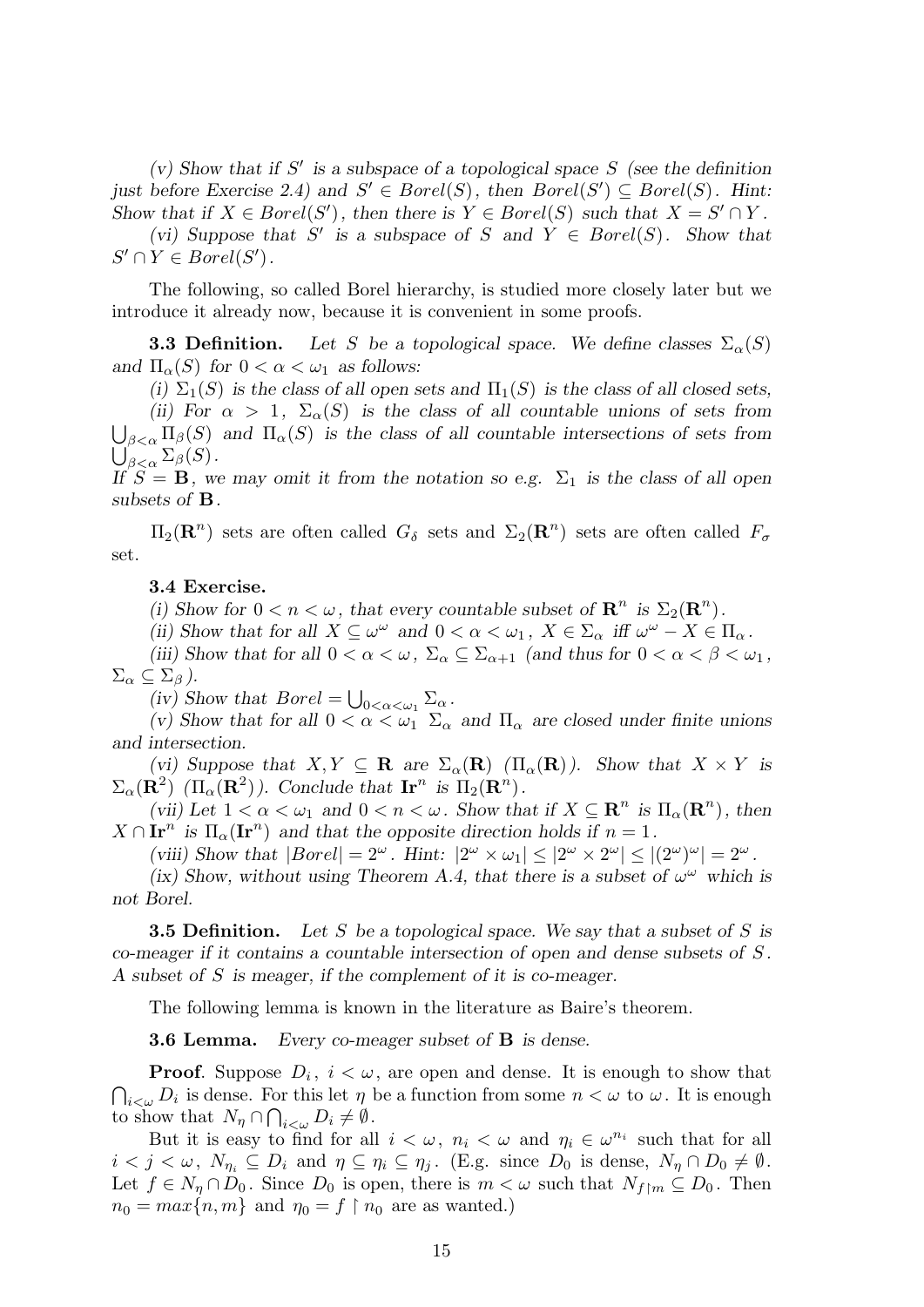Then  $f = \bigcup_{i < \omega} \eta_i \in N_{\eta} \cap \bigcap_{i < \omega} D_i$ ,

# **3.7 Exercise.**

(*i)* Show that  $\mathbf{I} \mathbf{r}^n$  is co-meager in  $\mathbf{R}^n$  and that  $X \subseteq \mathbf{R}^n$  is co-meager in  $\mathbf{R}^n$ *iff*  $X \cap \mathbf{Ir}^n$  *is co-meager in*  $\mathbf{Ir}^n$ *.* 

*(ii) Show that the family CM of all co-meager subsets of* **B** *is closed under countable intersections. Conclude that the family*  $M$  *of all meager sets is a*  $\sigma$ -ideal *i.e.* it is closed under countable unions,  $\mathbf{B} \notin M$ ,  $\emptyset \in M$ , and if  $X \subseteq Y \in M$ , then  $X \in M$ .

*(iii)* Let  $X \subseteq \mathbb{R}^2$  be closed. Show that the boundary of X is meager. Con*clude that there is an open set*  $U \subseteq \mathbb{R}^2$  *such that*  $X \Delta U = (X - U) \cup (U - X)$  *is meager.*

**3.8 Definition.** *We say that a subset of a topological space has the property of Baire (PB) if there is an open set*  $U \subseteq B$  *such that*  $X \Delta U$  *is meager.* 

# **3.9 Exercise.**

*(i) Show that a set A has PB iff there is an open set U and a co-meager set X* such that  $A \cap X = U \cap X$ .

*(ii)* Show that  $X ⊆ \mathbf{R}$  has PB (in  $\mathbf{R}$ ) iff  $X ∩ \mathbf{I}$ r has PB (in  $\mathbf{I}$ r).

**3.10 Lemma.** *Every Borel set*  $X \subseteq B$  *has PB. In fact, the family of all subsets of* **B** *that have PB is a*  $\sigma$ -*algebra i.e.* the family *is closed under complements, countable unions and countable intersections.*

**Proof**. Clearly every open set has PB. Also closed sets *C* have PB. Let *int*(*C*) be the set of those  $f \in \mathbf{B}$  such that for some  $n < \omega$ ,  $N_{f \upharpoonright n} \subseteq C$ . Clearly  $int(C)$  is open and  $C - int(C)$  is meager (see, Exercise 3.7 (iii)). And thus  $C$ has PB. But from this we get more. For every  $X \subseteq B$ , if there is a closed C such that *X*∆*C* is meager, then *X* has PB:  $int(C)$  witnesses this since  $X\Delta int(C)$  $(X - C) \cup (C - int(C)) \cup (C - X)$ . Thus if X has PB, so does  $\mathbf{B} - X$ .

So by Exercise 3.2 (i), it is enough to show that the set of subsets of **B** that have PB is closed under countable unions. But this is clear by Exercise 3.7 (ii), since if  $X_i$ ,  $i < \omega$ , have PB witnessed by  $U_i$ ,  $i < \omega$ , then  $U = \cup_{i < \omega} U_i$  is open and  $(\bigcup_{i<\omega} X_i)\Delta U \subseteq \bigcup_{i<\omega} (X_i\Delta U_i)$ .

**3.11 Definition.** *Suppose S and S ′ are topological spaces. We say that f* : *S* → *S*<sup> $\prime$ </sup> is Borel (aka Borel measurable) if  $f^{-1}[U]$  is Borel for every open set  $U \subseteq S'$  *.* 

# **3.12 Exercise.**

*(i)* Let  $f : \mathbf{B} \to \mathbf{B}$ . Show that the following are equivalent.

*(a) f is Borel.*

*(b)*  $f^{-1}[N_\eta]$  *is Borel for every*  $\eta \in \omega^{\langle \omega \rangle}$ .

 $f^{-1}[X]$  *is Borel for every Borel set*  $X \subseteq B$ *.* 

(ii) Suppose *S* and *S'* are topological spaces (in particular,  $S'$  is, say,  $\textbf{Ir}$ ,  $\mathbb{R}^n$  or **C**) and  $f, g: S \to S'$  are Borel. Show that  $(x, y) \mapsto (f(x), g(y))$  is a Borel *function from*  $S \times S$  *to*  $S' \times S'$ .

*(iii)* Suppose *S*, *S'* and *S''* are topological spaces and  $f : S \rightarrow S'$  and  $g: S' \to S''$  are Borel. Show that  $g \circ f$  is Borel.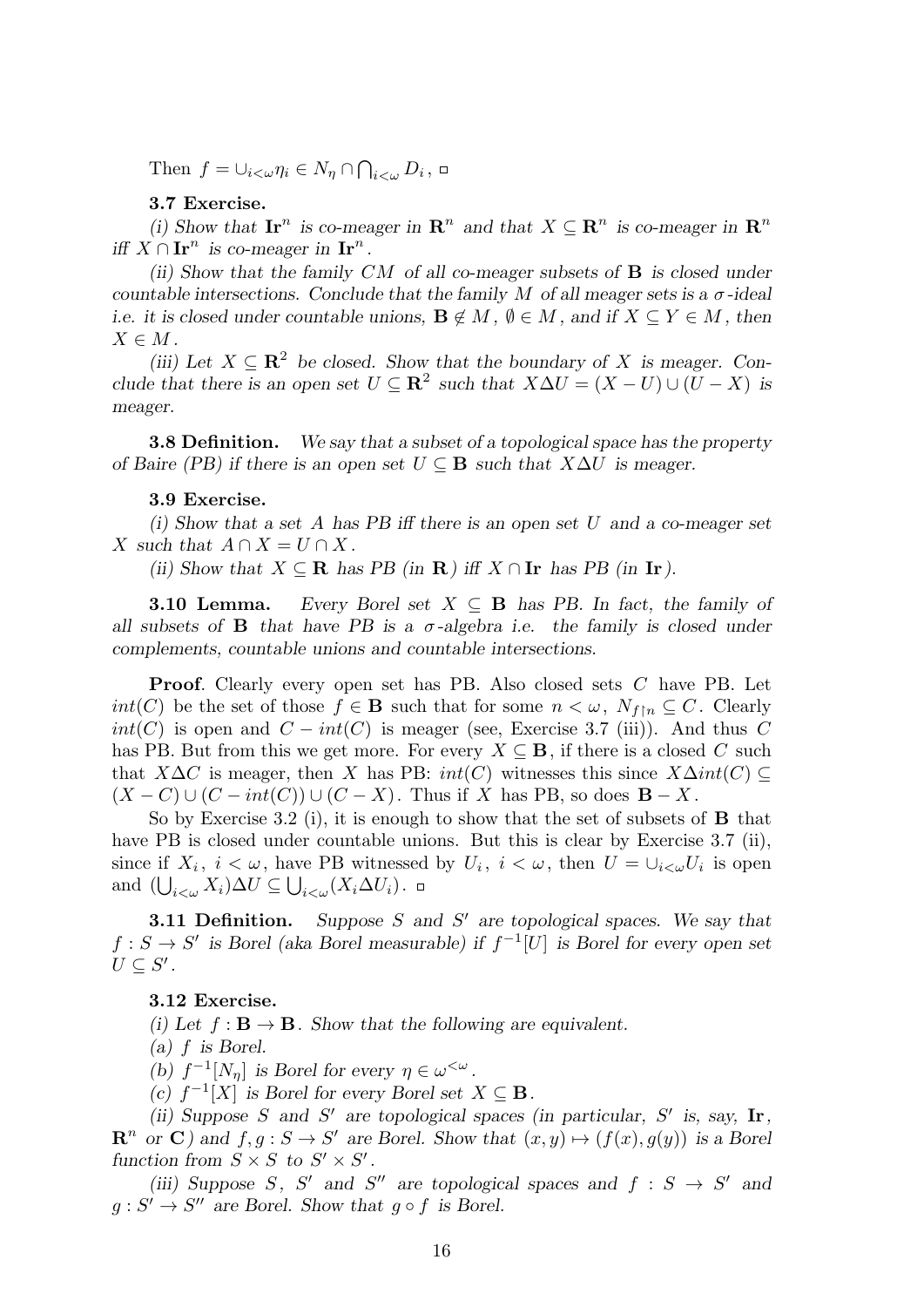**3.13 Corollary.** If  $f : \mathbf{B} \to \mathbf{B}$  is Borel, then it is continuous in a co-meager *set i.e. there is a co-meager*  $X \subseteq \mathbf{B}$  *such that*  $f \restriction X$  *is continuous (when the topology of X is that induced from* **B***).*

**Proof**. For all  $n < \omega$  and  $\eta \in \omega^n$ , we construct co-meager sets  $Y_{\eta}$ ,  $X_n$  and open sets  $U_n$  as follows:

(i)  $n = 0$ : We let  $Y_{\emptyset} = X_0 = U_{\emptyset} = \mathbf{B}$ .

(ii)  $n > 0$ : For all  $\eta \in \omega^n$ , by PB, let  $Y_\eta$  be a co-meager set and  $U_\eta$  an open set such that  $Y_{\eta} \cap U_{\eta} = Y_{\eta} \cap f^{-1}[N_{\eta}]$ . Then we let  $X_{n} = \bigcap_{\eta \in \omega^{n}} Y_{\eta}$ .

Notice that for all  $\eta \in \omega^n$  and  $X \subseteq Y_\eta$ ,  $(f \upharpoonright X)^{-1}[N_\eta]$  is open in X (in the induced topology witnessed by  $U_n$ ) and that  $X_n \subseteq Y_n$  is co-meager. But then clearly  $X = \bigcap_{n \leq \omega} X_n$  is the wanted co-meager set.

We finish this section by proving a lemma that gives further information on the connection between  $\mathbf{B}$  and  $\mathbf{R}^n$ . We do not prove the best possible result (one can choose *X*, *Z* and *f* so that  $X = Z$ , only one that is good enough for Section 10 where it is needed.

**3.14 Lemma.** *For all*  $0 < n < \omega$ *, there are a closed subspace*  $Z$  *of* **B***, continuous*  $f: Z \to \mathbb{R}^n$  *and a Borel set*  $X \subseteq Z$  *such that*  $f \upharpoonright X$  *is a one-to-one function from X onto*  $\mathbb{R}^n$  *and*  $(f \restriction X)^{-1}$  *is Borel.* 

**Proof**. We prove this for  $n = 1$ , the other cases are similar. Let  $q_i$ ,  $i < \omega$ , be an enumeration of **Q**. We let *Z* be the set of those  $\eta \in \mathbf{B}$  such that for all  $i < j < \omega, |q_{\eta(i)} - q_{\eta(j)}| \leq 2^{-i} + 2^{-j}.$ 

**3.14.1 Exercise.**

*(i) Z is closed.*

*(ii)* For all  $\eta \in Z$ ,  $((q_{\eta(i)})_{i<\omega}$  is a Cauchy sequence and thus)  $f(\eta)$  =  $\lim_{i \to \infty} q_{\eta(i)}$  *exists.* 

*(iii)* For all  $\eta \in Z$  and  $i < \omega$ ,  $|f(\eta) - q_{\eta(i)}| \leq 2^{-i}$ .

*(iv)* If  $f: Z \to \mathbf{R}$  *is continuous.* 

For all  $r \in \mathbf{R}$ , let  $\eta_r \in \mathbf{B}$  be such for all  $j < \omega$ ,  $\eta_r(j)$  is the least  $i < \omega$  such that  $|r-q_i| < 2^{-j}$ . Notice that then  $\eta_r \in Z$  and  $f(\eta_r) = r$ . Let  $X = {\eta_r | r \in \mathbf{R}}$ . Clearly  $f \restriction X$  is one-to-one and onto **R**.

**3.14.2 Exercise.** *Show that for all open*  $U \subseteq \mathbf{B}$ ,  $f(U \cap X)$  *is Borel in* **R***. Hint: Show by induction on*  $dom(\eta)$ *, that*  $f(N_{\eta} \cap X)$  *is a (very simple) Borel set for all*  $\eta \in \omega^{\lt \omega}$ .

So we are left to prove that *X* is Borel. Clearly,  $X = X_0 \cap X_1$ , where

(1)  $X_0$  is the set of those  $\eta \in Z$  such that for all  $i < \omega$  there are  $m < \omega$  and  $i < j < \omega$  such that for all  $j < k < \omega$ ,  $|q_{\eta(i)} - q_{\eta(k)}| \leq 2^{-i} - 1/m$ .

(2)  $X_1$  is the set of those  $\eta \in Z$  such that for all  $n, m, i < \omega$  there is  $i < j < \omega$ such that for all  $j < k < \omega$ , if  $n < \eta(i)$ , then  $|q_n - q_{\eta(k)}| > 2^{-i} - 1/m$ .

If both of these sets are Borel, then *X* is Borel. As an example we show that *X*<sup>0</sup> is Borel, the other case is similar.

$$
X_0 = \bigcap_{i < \omega} \bigcup_{m < \omega} \bigcup_{i < j < \omega} \bigcap_{j < k < \omega} \bigcup_{\xi \in X_{i,m,k}} (N_{\xi} \cap Z),
$$

where  $X_{i,m,k}$  is the set of those  $\xi : k+1 \to \omega$  such that  $|q_{\xi(i)} - q_{\xi(k)}| \leq 2^{-i} - 1/m$ .  $\Box$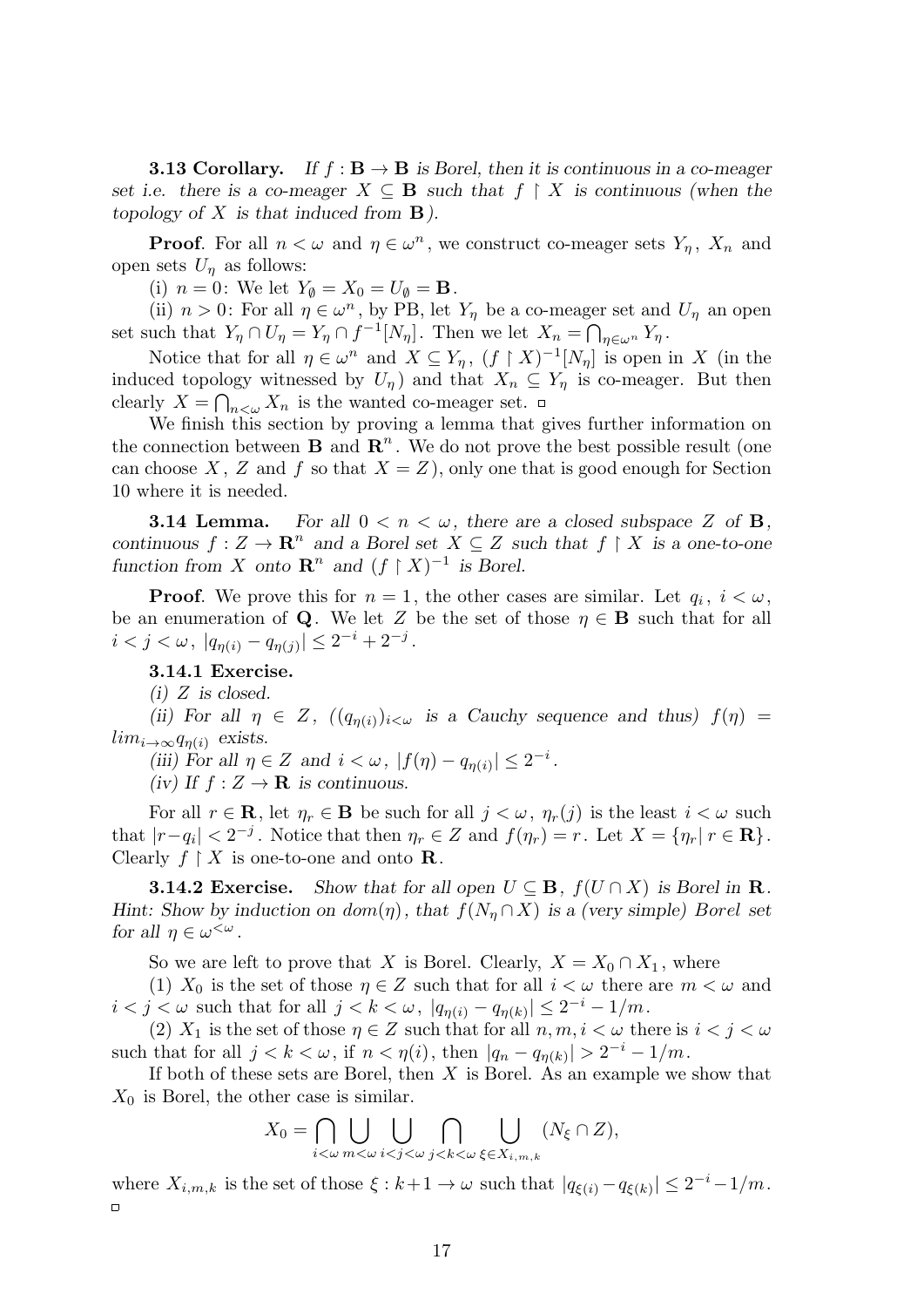# **3.15 Exercise.**

(*i)* Show that if  $f: \mathbb{R}^m \to \mathbb{R}^n$  is Borel, then it is continuous in a co-meager *set. Hint: Lemma 3.14 together with Corollary 3.13.*

*(ii)* Show that there is a Borel function  $f : \mathbf{B} \to \mathbf{B}$  such that it is not *continuous at any point*  $x \in \mathbf{B}$ *.* 

# **4. Borel\* codes and the perfect set property**

In this section we introduce Borel\* sets. It may look that we are making a simple thing complicated but in fact we do the opposite. Borel\* codes will turn out to be an important tool in our studies of Borel (and projective) sets. To demonstrate the use of Borel\* codes, in this section we will prove that continuum hypotheses is true for Borel sets i.e. they are either countable or of the same size as continuum (i.e. **R**).

Usually trees are non-empty, but, for some technical reasons, below we do not require this.

**4.1 Definition.** *Let X be a non-empty set.*

*(i) A (often non-empty) subset*  $T \subset X^{\leq \omega}$  *is called a tree if for all*  $f \in T$  *with*  $n = dom(f) > 0$  *and for all*  $m < n, f \restriction m \in T$ .

*(ii) A non-empty tree*  $T \subseteq X^{\leq \omega}$  *is called an*  $\omega$ -tree *if the following holds:* 

*(a)* If  $f: n \to X$  is in *T* and  $n > 0$ , then for all  $x \in X$ ,  $f \restriction (n-1) \cup \{(n-1)\}$  $[1, x] \in T$ .

*(b)* There is no  $f: \omega \to X$  such that for all  $n < \omega, f \restriction n \in T$  (such a *function is called an*  $\omega$ -branch of *T*).

*(iii)* We partially order trees  $T$  by  $\subseteq$ , call maximal elements leafs and denote *by*  $L(T)$  *the set of leaves. The least element (i.e.*  $\emptyset$ ) *of T is called the root of T and* if  $f: n \to X$  is an element of *T* and not a root, then by  $f^-$  we denote the *immediate predecessor of f i.e.*  $f \restriction (n-1)$ *. The elements of T* are often called *also nodes.*

*(iv) A Borel\* code is a pair*  $(T, \pi)$ *, where*  $T \subseteq (\omega \times \omega)^{<\omega}$  *is an*  $\omega$ -*tree and*  $\pi$ *is a function from*  $L(T)$  *to the basic open sets of* **B***.* 

*(v)* For a Borel\* code  $c = (T, \pi)$  and  $\eta \in \mathbf{B}$ , the Borel\* game  $GB^*(\eta, c)$  has *two players, I and II and the game is played as follows: At each move*  $n < \omega$ , a *function*  $f_n : n+1 \to (\omega \times \omega)$  *from T is chosen as follows: Suppose*  $f_{n-1}$  *is chosen (* $f$ <sup>*−*</sup>1 =  $\emptyset$ ). If  $f$ <sup>*n*</sup><sup>*−*</sup>1 *is not a leaf of T*, then first I chooses some  $i < \omega$  and then II *chooses*  $j < \omega$ *. This determines*  $f_n = f_{n-1} \cup \{(n, (i, j))\}$ *. If*  $f_{n-1}$  *is a leaf, then the game ends and II* wins if  $\eta \in \pi(f_{n-1})$ *.* 

(*vi*) A function  $W : \omega^{\leq \omega} \to \omega$  is a winning strategy of II in  $GB^*(\eta,(T,\pi))$ , *if II wins every game by choosing*  $W(i_0, ..., i_n)$  *on every move n*, where  $i_0, ..., i_n$ *are the moves I has made on moves* 0*, ..., n.*

*(vii) A Borel\* code c is a Borel\* code of*  $X \subseteq \mathbf{B}$ *, if for all*  $\eta \in \mathbf{B}$ *,*  $\eta \in X$  *iff II* has a winning strategy in  $GB^*(\eta, c)$ .

*(viii) A set*  $X \subseteq \mathbf{B}$  *is a Borel\* set if it has a Borel\* code.* 

**4.2 Theorem.** *Every Borel set is a Borel\* set.*

**Proof.** We start by showing that open sets are Borel<sup>\*</sup>: Let  $U \neq \emptyset$  be open and find  $\eta_i \in \omega^{\leq \omega}$  such that  $U = \bigcup_{j \leq \omega} N_{\eta_j}$ . Then we let  $T = (\omega \times \omega)^{\leq 1}$  and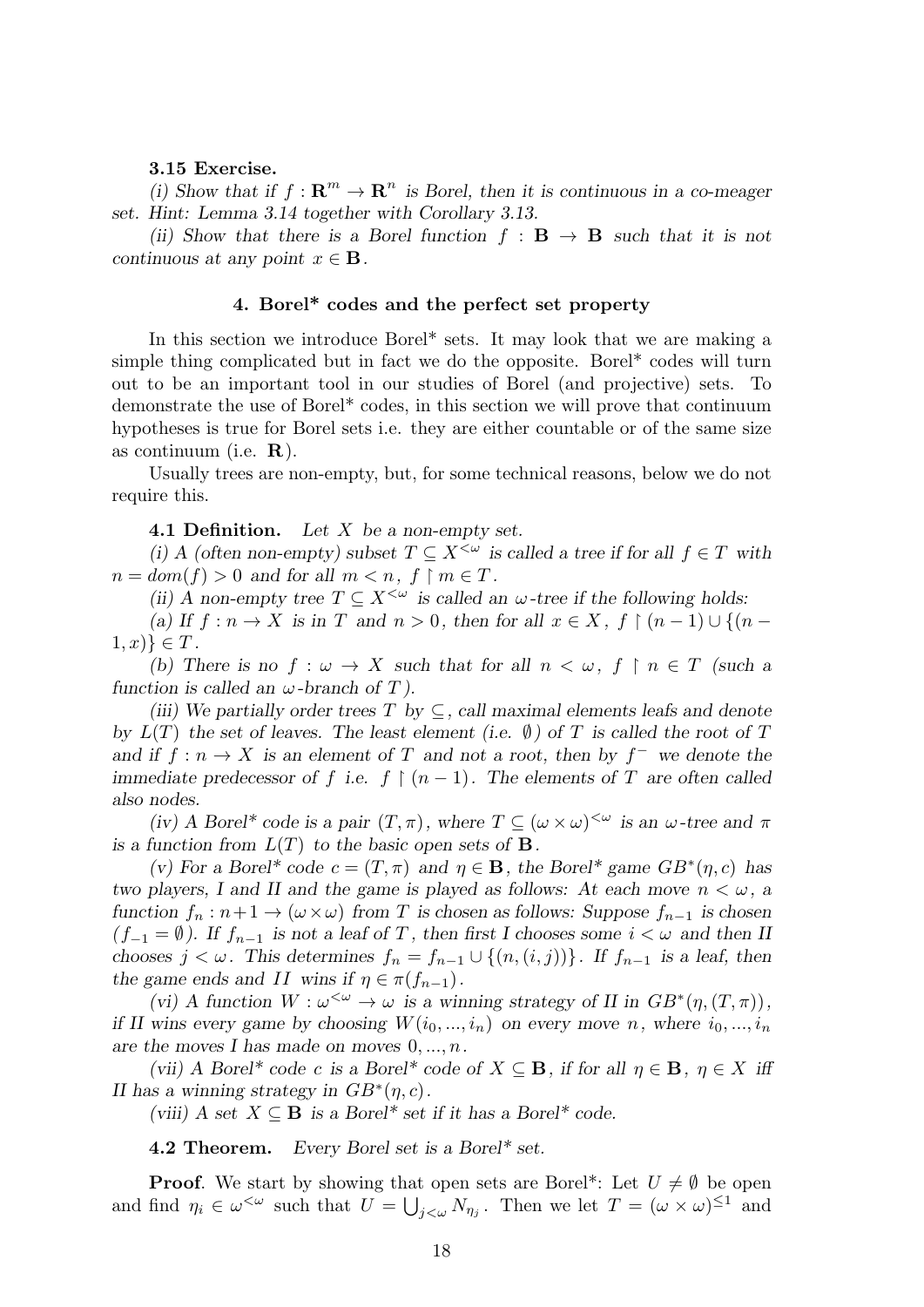define  $\pi$  so that  $\pi(\{(0, (i, j))\}) = N_{\eta_j}$ . Clearly,  $(T, \pi)$  is a Borel\* code for *U*. The case  $U = \emptyset$  is left as an exercise.

Suppose then that for every  $i < \omega$ , a set  $X_i$  has a Borel<sup>\*</sup> code  $(T_i, \pi_i)$ . We show that  $X = \bigcap_{i < \omega} X_i$  has a Borel<sup>\*</sup> code. The proof for the union goes similarly and is left as an exercise.

We let *T* be the set of those  $f: n \to (\omega \times \omega)$ ,  $n < \omega$ , which satisfy: If  $n > 0$  and  $f(0) = (i, j)$ , then there is  $g : n - 1 \rightarrow (\omega \times \omega)$  in  $T_i$  such that for all  $0 < m < n$ ,  $f(m) = g(m-1)$ . We define  $\pi$  so that for all  $f \in L(T)$ ,  $\pi(f) = \pi_i(g)$ if  $f(0) = (i, j)$  for some  $j < \omega$  and  $g \in T_i$  is such that for all  $0 < m < dom(f)$ ,  $g(m-1) = f(m)$ .

We show that if  $\eta \in X$ , then II has a winning strategy W for  $GB^*(\eta,(T,\pi))$ . The other direction is left as an exercise. Since  $\eta \in X$ ,  $\eta \in X_i$  for all  $i < \omega$ . Thus for all  $i < \omega$ , there is a winning strategy  $W_i$  for II in  $GB^*(\eta,(T_i,\pi_i))$ . For all  $i < \omega$ , we let  $W(i) = 0$  and for  $n > 0$ , we let  $W(i_0, ..., i_n) = W_{i_0}(i_1, ..., i_n)$ . Clearly this is a winning strategy for II.  $\Box$ 

A closer study of the proof of Theorem 4.2 shows:

**4.3 Corollary.** For every  $\alpha < \omega_1$ , there is an  $\omega$ -tree T such that for all  $X \in \Sigma_{\alpha}$ , there is a function  $\pi$  from  $L(T)$  to the basic open sets such that  $(T, \pi)$ *is a Borel\* code for*  $X$ .  $\Box$ 

**4.4 Exercise.** *We define Borel\*\* sets exactly as Borel\* sets were defined except that we allow*  $\pi$  *to take any Borel sets as values. Show that Borel*<sup>\*\*</sup>=Borel<sup>\*</sup>.

By Exercise 4.4 above (see also Exercise 4.6 (ii) below), when we prove that some set is Borel by giving it a Borel code  $(T, \pi)$ , we may use any Borel sets as values of  $\pi$ , in particular  $\pi$  may take  $\emptyset$  as a value.

In the next definition we define ranks also for elements that are not nodes of the tree. Usually this is not done but it is convenient in Section 10 and thus we do it.

**4.5 Definition.** *Suppose X is a non-empty set and*  $T \subseteq X^{\leq \omega}$  *is a tree.* 

*(i)* If *T* does not have *ω*-branches, i.e there is no  $f : \omega \to X$  such that for *all*  $n < \omega, f \restriction n \in T$ , we define a rank  $rk(\eta) = rk(\eta; T) \in On \cup \{-1\}$  for all  $\eta \in X^{\leq \omega}$  *as follows:* 

 $(a)$  *if*  $\eta \notin T$ *, then*  $rk(\eta) = -1$ 

*(b)* if  $\eta \in T$  is a leaf, then  $rk(\eta) = 0$ ,

*(c)* if  $\eta \in T$  is not a leaf, then  $rk(\eta) = \cup \{rk(\xi) + 1 | \xi^- = \eta\}.$ 

*(ii) If T is non-empty and does not have ω-branches, then the rank of the root of T is called also the rank of T and is denoted by*  $rk(T)$ *.* If *T is empty, then we write*  $rk(T) = -1$  *and if T has an*  $\omega$ *-branch, we say that the rank of T is*  $\infty$ *. We also use convention that*  $-1 < \alpha$  *and*  $\infty > \alpha$  *for all ordinals*  $\alpha$ *.* 

# **4.6 Exercise.**

*(i) Show that if X is non-empty and countable and*  $T \subseteq x^{\leq \omega}$  *is a tree without ω***-branches, then every node of** *T* has a rank and that it is  $\lt \omega_1$ . Hint: Notice *that*  $\eta < \xi$  if  $\xi \subseteq \eta$  is a well-founded partial order on T.

*(ii) Show that every Borel\* set is Borel. Hint: Prove this by induction on*  $rk((T,\pi)) = rk(T)$ .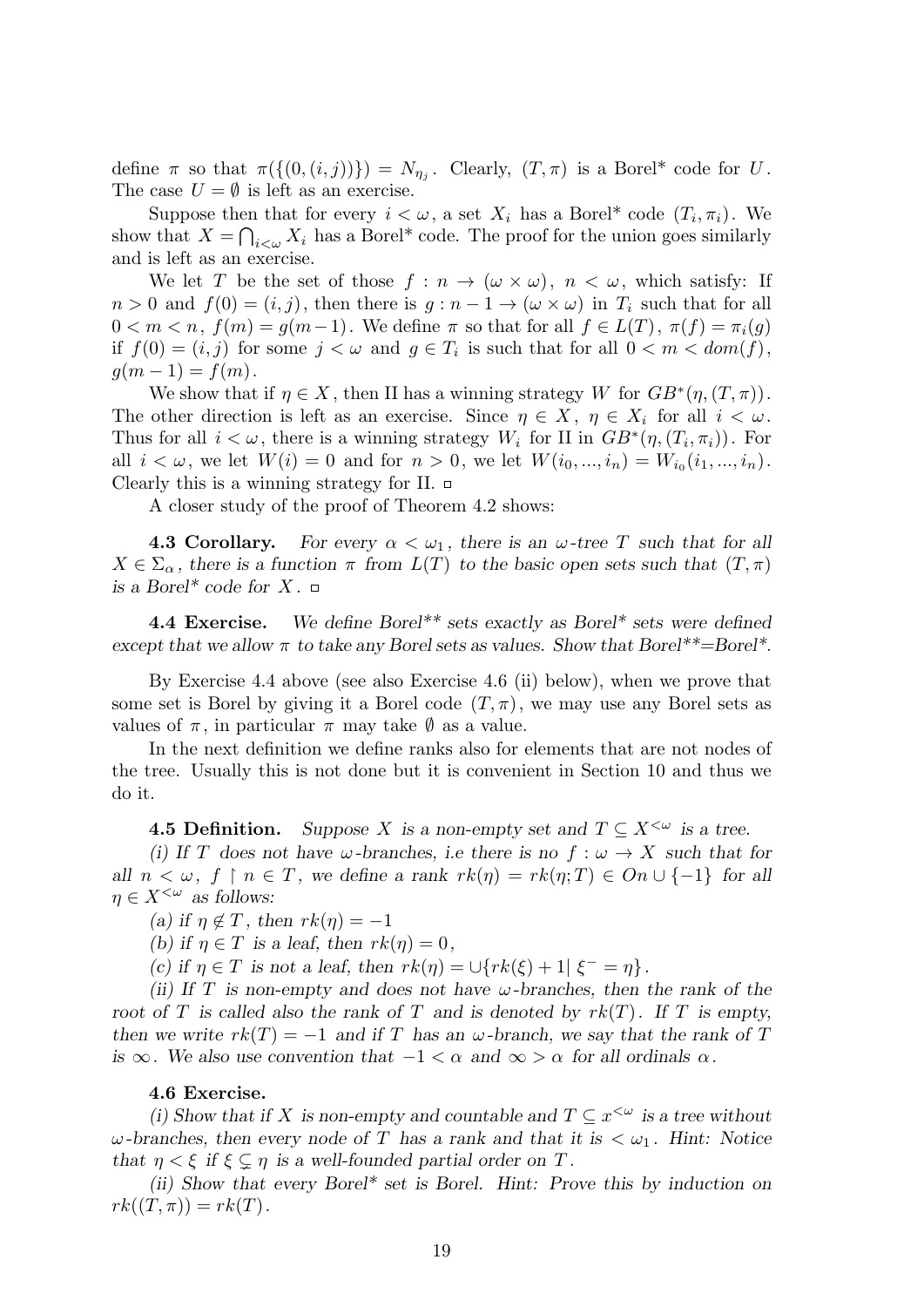Now we have tools to prove that continuum hypothesis is true for Borel sets. In fact we prove more.

**4.7 Definition.** *We say that a subset X of a topological space S is perfect if with the induced topology it is homeomorphic to the Cantor space* **C***.*

**4.8 Theorem.** *Every uncountable Borel*(**B**) *set contains a perfect set (and thus Borel sets are either countable or of the same size as* **R***).*

**Proof.** Let *X* be an uncountable Borel set. By Theorem 4.2 find a Borel\* code  $(T, \pi)$  for it. Let  $h : \omega^{\langle \omega \rangle} \to \omega$  be one-to-one and onto. For every  $f \in \omega^{\omega}$ , let  $W_f: \omega^{\leq \omega} \to \omega$  be the following strategy of II in the games  $GB^*(., (T, \pi))$ :  $W_f(i_0, ..., i_n) = f(h(i_0, ..., i_n))$ . Let *P* be the set of  $(\eta, f) \in \omega^{\omega} \times \omega^{\omega}$  such that *W*<sup>*f*</sup> is a winning strategy of II in  $GB^*(\eta,(T,\pi))$ . For all  $R \subseteq P$ , by  $pr(R)$  we mean the set of those  $\eta \in \omega^{\omega}$  for which there is  $f \in \omega^{\omega}$  such that  $(\eta, f) \in R$  and for  $u = (a, p) \in (\omega^n \times \omega^n)$ ,  $n < \omega$ , by  $R(u)$  we mean the set of those  $(\eta, f) \in R$ for which  $a \subseteq \eta$  and  $p \subseteq f$ .

**4.8.1 Exercise.** *Show that P is closed.*

For all ordinals  $\alpha$  we define sets  $P_{\alpha}$  as follows:

(a)  $P_0 = P$ ,

(b)  $P_{\alpha+1} = P_{\alpha} - P_{\alpha}^*$  where  $P_{\alpha}^*$  is the union of all  $P_{\alpha}(u)$ ,  $u \in (\omega^n \times \omega^n)$ ,  $n < \omega$ , such that  $pr(P_\alpha(u))$  contains at most one element,

(c) for limit  $\alpha$ ,  $P_{\alpha} = \bigcap_{\gamma < \alpha} P_{\gamma}$ .

# **4.8.2 Exercise.**

*(i)* Show that there is  $\alpha^* < \omega_1$  such that  $P_{\alpha^*+1} = P_{\alpha^*}$ .

- *(ii)* Show that for all  $\alpha$ ,  $pr(P^*_{\alpha})$  is countable.
- *(iii)* Show that  $P_{\alpha^*}$  *is closed.*

We show that  $P_{\alpha^*} \neq \emptyset$ . For a contradiction, suppose  $P_{\alpha^*} = \emptyset$ . For every  $\eta \in X$ , choose  $f_{\eta}$  so that  $(\eta, f_{\eta}) \in P$ . Since  $P_{\alpha^*} = \emptyset$ , for all  $\eta \in X$ , there is  $\gamma < \alpha^*$  such that  $(\eta, f_\eta) \in P^*_\gamma$ . Since  $\alpha^* < \omega_1$  and X is uncountable, there is uncountable  $Y \subseteq X$  and  $\gamma < \alpha^*$ , such that for all  $\eta \in Y$ ,  $(\eta, f_\eta) \in P_\gamma^*$ . This contradicts Exercise 4.8.1 (ii).

Now we are ready to construct a a perfect set  $C \subseteq X$ . For all  $\xi \in 2^{<\omega}$  we define  $\eta_{\xi}, f_{\xi} \in \omega^{\omega}$  and  $n_{\xi} < \omega$  as follows:

(I)  $(\eta_{\emptyset}, f_{\emptyset})$  is any element of  $P_{\alpha^*}$  and  $n_{\emptyset} = 0$ .

(II) Suppose  $\eta_{\xi}, f_{\xi} \in \omega^{\omega}$  and  $n_{\xi} < \omega$  have been chosen for  $\xi \in 2^{n}$ . We choose them for  $\xi_0 = \xi \cup \{(n,0)\}\$  and  $\xi_1 = \xi \cup \{(n,1)\}\$ as follows: We let  $\eta_{\xi_0} = \eta_{\xi}$  and  $f_{\xi_0} = f_{\xi}$ . By the choice of  $\alpha^*$ ,  $P_{\alpha^*}((\eta_{\xi} \restriction n_{\xi}, f_{\xi} \restriction n_{\xi}))$  must contain some  $(\eta_{\xi_1}, f_{\xi_1})$ such that  $\eta_{\xi_1} \neq \eta_{\xi_0}$  (=  $\eta_{\xi}$ ). We let  $n_{\xi_0} = n_{\xi_1} = m < \omega$  be such that ( $m > n_{\xi}$ and)  $\eta_{\xi_0} \restriction m \neq \eta_{\xi_1} \restriction m$ .

For all  $\xi \in 2^{\omega}$ , we let  $\eta_{\xi} = \bigcup_{k < \omega} \eta_{\xi|k} \upharpoonright n_{\xi|k}$  and  $f = \bigcup_{k < \omega} f_{\xi|k} \upharpoonright n_{\xi|k}$ . Since *P*<sub>α<sup>\*</sup></sub> is closed, for all  $\xi \in 2^{\omega}$ ,  $(\eta_{\xi}, f_{\xi}) \in P_{\alpha^*} \subseteq P$  and thus  $\eta_{\xi} \in X$ . It is easy to see that  $C = {\eta_{\xi} | \xi \in 2^{\omega}}$  is perfect  $(\xi \mapsto \eta_{\xi})$  is the required homeomorphism.

**4.9 Exercise.** *(i) (Cantor-Bendixson theorem) For every Y ⊆* **B***, let the derivative Y ′ of Y be the set of all non-isolated points of Y . Now suppose that*  $X \subseteq \mathbf{B}$  *is uncountable and closed and define:*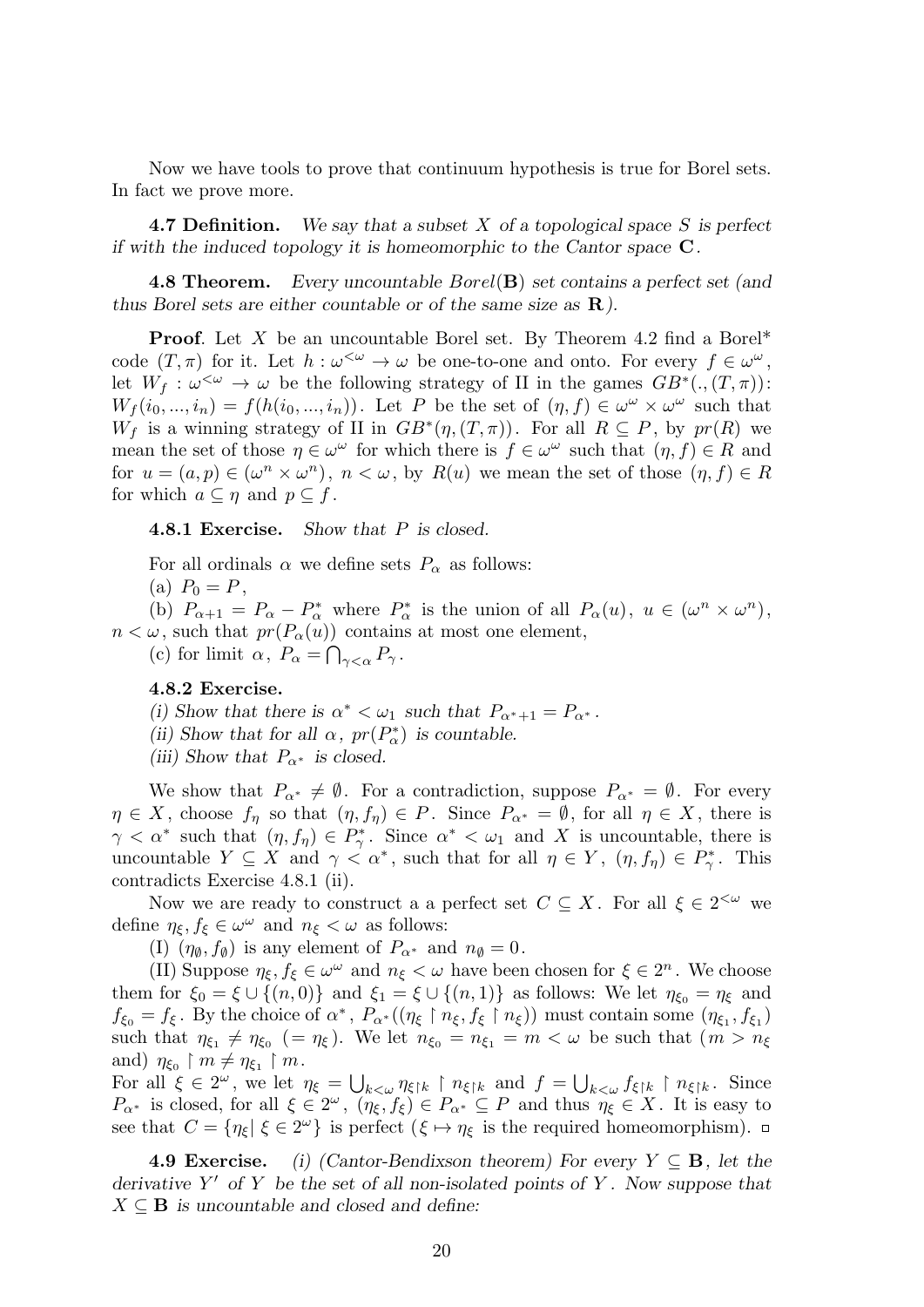- $(A)$   $X_0 = X$ ,
- *(b)*  $X_{\alpha+1} = X'_{\alpha}$ ,
- *(c)* for limit  $\alpha$ ,  $X_{\alpha} = \bigcap_{\gamma < \alpha} X_{\gamma}$ .

Let  $\alpha^*$  be the least such that  $X_{\alpha^*+1} = X_{\alpha^*}$ . Show, without using Theorem 4.8, *that*  $(\alpha^*$  *exists and*)  $X_{\alpha^*}$  *contains a perfect set.* 

(ii) Show that every uncountable  $Borel(\mathbf{R}^n)$ ,  $0 < n < \omega$ , set is either count*able or contains a perfect set.*

#### **5. Universal relations and Borel hierarchy**

In this section we study universal relations and as a corollary, we prove that the Borel hierarchy is proper.

**5.1 Definition.** *Let* Γ *be a collection of subsets of S for some topological space S* We say that  $R \subseteq (S \times S)$  *is universal for*  $\Gamma$  *if for all*  $X \in \Gamma$ *, there is*  $\xi \in S$  *such that*  $R_{\xi} = \{ \eta \in S | (\eta, \xi) \in R \} = X$ .

**5.2 Theorem.** For every  $\alpha < \omega_1$ , there is a Borel set  $R \subseteq (\omega^{\omega} \times \omega^{\omega})$  such *that it is universal for*  $\Sigma_{\alpha}$ .

**Proof.** Suppose  $\alpha < \omega_1$  and let *T* be the  $\omega$ -tree from Corollary 4.3 for this *α*. Let  $h: L(T) \to \omega$  and  $h': \omega \to \omega^{\langle \omega \rangle}$  be one-to-one and onto. For every  $f \in \omega^{\omega}$ , let  $\pi_f$  be the function from  $L(T)$  to the basic open sets such that for all  $t \in L(T)$ ,  $\pi_f(t) = N_{h'(f(h(t)))}$  (see the discussion after the proof of Lemma 2.2). Then by Corollary 4.3, for all  $X \in \Sigma_{\alpha}$ , there is  $f \in \omega^{\omega}$  such that  $(T, \pi_f)$  is a Borel\* code for *X* .

Now for all  $t \in L(T)$  we let  $\pi(t)$  be the set of all  $(\eta, f) \in (\omega^{\omega} \times \omega^{\omega})$  such that  $\eta \in \pi_f(t)$ . It is easy to see that  $\pi(t)$  is open (exercise). We let  $R \subseteq \mathbf{B} \times \mathbf{B}$ be the Borel set whose Borel<sup>\*</sup> code  $(T, \pi)$  is. We show that R is as wanted.

Suppose  $X \in \Sigma_{\alpha}$ . Then there is  $f \in \omega^{\omega}$  such that  $(T, \pi_f)$  is a Borel<sup>\*</sup> code for *X*. We show that  $X = R_f$ . For this we show that  $X \subseteq R_f$ , the other inclusion is similar and is left as an exercise.

So suppose  $\eta \in X$ , We need to find a winning strategy for II in the game  $GB^*(\eta, f), (T, \pi))$ . Since  $(T, \pi_f)$  is a Borel<sup>\*</sup> code for *X*, we know that II has a winning strategy *W* in the game  $GB^*(\eta,(T,\pi_f))$ . But by the definition of  $\pi$ , *W* is clearly also a winning strategy of II in the game  $GB^*(\eta, f), (T, \pi))$ .

By going through the proofs of Lemma 4.2 and Theorem 5.2 carefully, one can see:

**5.3 Corollary.** For every  $0 < \alpha < \omega_1$ , there is a  $\Sigma_{\alpha}$  set  $R \subseteq (\omega^{\omega} \times \omega^{\omega})$ *such that it is universal for*  $\Sigma_{\alpha}$ .  $\Box$ 

**5.4 Exercise.** Show that for all  $0 < \alpha < \omega_1$ , the following are equivalent: *(i)*  $\Sigma_{\alpha} = \Pi_{\alpha}$ *(ii)*  $\Sigma_{\alpha+1} = \Sigma_{\alpha}$ *(iii)*  $Borel = \sum_{\alpha}$ .

**5.5 Theorem.** *For all*  $0 < \alpha < \omega_1$ ,  $\Sigma_{\alpha} \neq \Pi_{\alpha}$ .

**Proof**. For a contradiction, suppose  $\Sigma_{\alpha} = \Pi_{\alpha}$ . Let *R* be as in Theorem 5.2 for this  $\Sigma_{\alpha}$ . Then  $X = \{ \eta \in \mathbf{B} | (\eta, \eta) \notin R \}$  is Borel (exercise). Thus by Exercise 5.4 it is  $\Sigma_{\alpha}$  and so there is  $f \in \mathbf{B}$  such that for all  $\eta \in \mathbf{B}$ ,  $\eta \in X$  iff  $(\eta, f) \in R$ . So  $f \in X$  iff  $(f, f) \in R$  iff  $f \notin X$ , a contradiction. □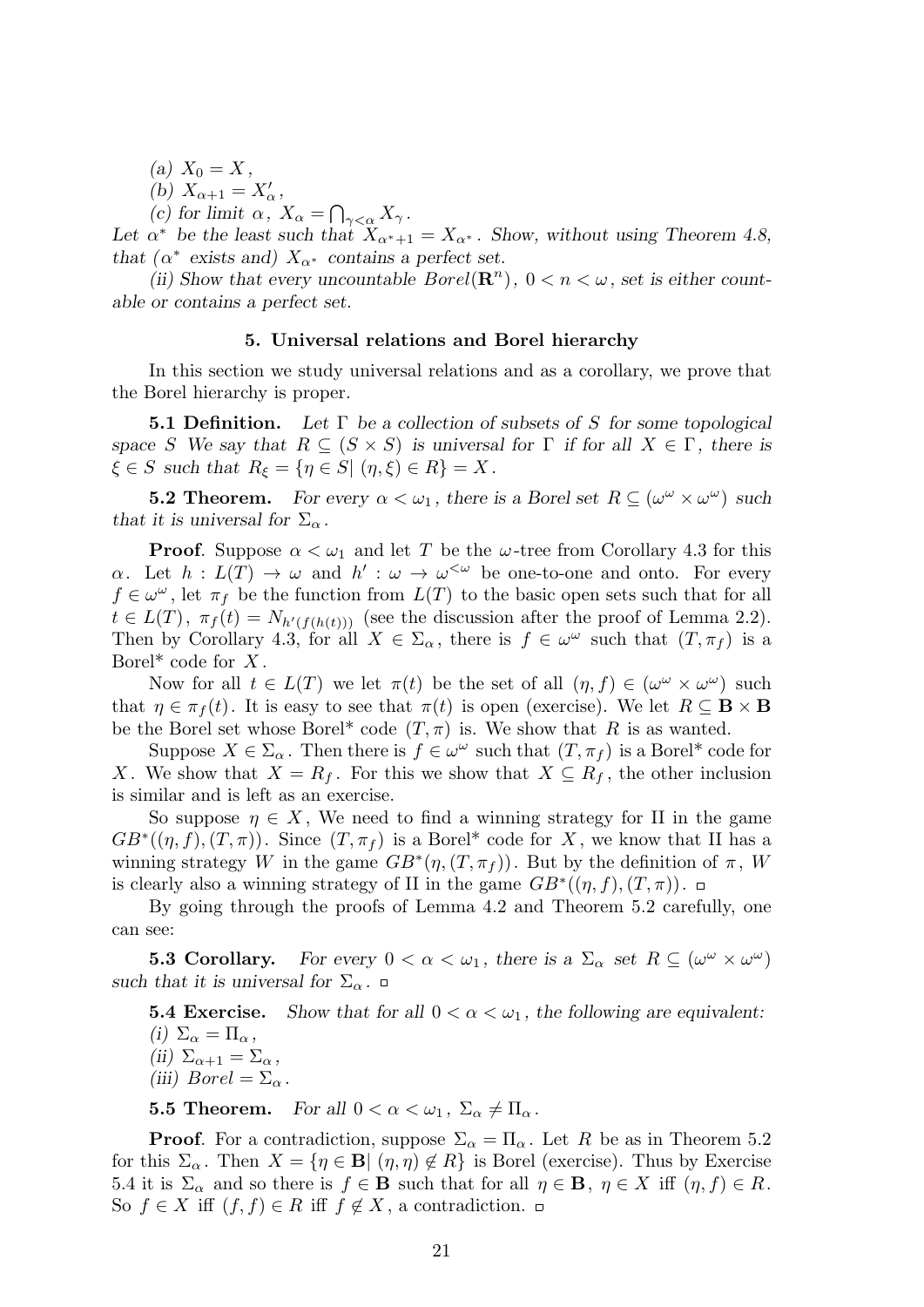### **5.6 Exercise.**

*(i)* Show that there is no Borel set  $R \subseteq \mathbf{B} \times \mathbf{B}$  such that it is universal for *Borel sets.*

*(ii)* Show that if  $R \subseteq \mathbf{B} \times \mathbf{B}$  is Borel, then for all  $\eta \in \mathbf{B}$ ,  $R_{\eta} = \{\xi \in \mathbf{B} | (\xi, \eta) \in$ *R*<sup>*}*</sup> *is Borel. Hint: Find a Borel\* code for*  $R_n$  *by modifying*  $\pi$  *from a Borel\* code*  $(T, \pi)$  *of*  $R$ *.* 

# **6. Projective hierarchy**

We are mostly interested only about  $\Sigma_1^1$  and  $\Pi_1^1$  sets but for completeness and Section 14, we define the full hierarchy of projective sets already here. However, because of some technical difficulties, we define these first only in the Baire space **B** and then later for reals.

# **6.1 Definition.**

*(i)* We let  $\Sigma_0^1 = \Pi_0^1 = Borel(\mathbf{B})$ ,

(*ii*)  $X \subseteq \mathbf{B}$  *is*  $\Sigma_{i+1}^1$  *if there is a*  $\Pi_i^1$  *set*  $Y \subseteq \mathbf{B} \times \mathbf{B}$  *such that*  $X = pr(Y) =$  ${n \in \mathbf{B} \mid \text{for some } \xi \in \mathbf{B}, \; (\eta, \xi) \in Y}$  (keep in mind that  $\mathbf{B} \times \mathbf{B}$  is homeomorphic with **B** and thus  $\Pi_i^1$  subsets of **B**  $\times$  **B** have already been defined),

 $(iii)$   $X \subseteq \mathbf{B}$  *is*  $\Pi_{i+1}^1$  *if*  $\mathbf{B} - X$  *is*  $\Sigma_{i+1}^1$ *,* 

 $f(iv)$   $X \subseteq \mathbf{B}$  *is*  $\Delta_i^1$  *set if it is both*  $\Pi_i^1$  *and*  $\Sigma_i^1$ *.* 

(*v*)  $\Sigma_1^1$  sets are often called analytic and  $\Pi_1^1$  sets co-analytic.

(*vi*) *A* set is called projective if it is  $\Sigma_i^1$  set for some  $i < \omega$ .

# **6.2 Exercise.**

*(i)* Show that if  $X \subseteq \mathbf{B}$  is Borel, then there is a closed set  $Y \subseteq \mathbf{B} \times \mathbf{B}$ such that  $X = pr(Y)$ . Conclude that Borel sets are  $\Delta_1^1$ . Hint: See the proof of *Theorem 4.8.*

(*ii*) Show that  $\Sigma_n^1 \cup \Pi_n^1 \subseteq \Delta_{n+1}^1$  for all  $n < \omega$ .

**6.3 Lemma.** *The following are equivalent:*

*(i) X is*  $\Sigma_1^1$ ,

(*ii*)  $X = pr(Y)$  *for some closed*  $Y \subseteq \mathbf{B} \times \mathbf{B}$ *,* 

(iii)  $X = pr(Y)$  for some  $\Sigma_1^1$  set  $Y \subseteq \mathbf{B} \times \mathbf{B}$ ,

 $f: \mathbf{B} \to \mathbf{B}$ ,  $f(Y)$  *for some closed set*  $Y \subseteq \mathbf{B}$  *and continuous*  $f: \mathbf{B} \to \mathbf{B}$ ,

 $f(x)$   $X = \emptyset$  or  $X = f[B]$  for some continuous  $f : B \to B$ .

 $f(Y)$  *X* =  $f(Y)$  *for some*  $\Sigma_1^1$ -set  $Y \subseteq \mathbf{B}$  *and continuous*  $f: Y \to \mathbf{B}$ *.* 

**Proof**. Clearly, (ii) $\Rightarrow$  (i), (i) $\Rightarrow$  (iii), (iv) $\Rightarrow$  (ii) (since  $\{(\eta, \xi) \in \mathbf{B}^2 | \xi \in Y, \eta =$  $f(\xi)$ } is closed) and (v) $\Rightarrow$ (vi). So it is enough to show the following three implications:

(iii)  $\Rightarrow$  (iv): Suppose (iii) holds. Let *Z* ⊆ **B**<sup>3</sup> be a Borel set such that *Y* is the set of those  $(\eta, \xi)$  such that for some  $\xi'$ ,  $(\eta, \xi, \xi') \in Z$ . Define  $f : \mathbf{B}^3 \to \mathbf{B}$ so that  $f(\eta, \xi, \xi') = \eta$ . Since  $\mathbf{B}^3$  is homeomorphic to **B** and f is continuous, (iv) follows from Exercise 6.2 (i) and the fact that the composition of two continuous functions is continuous.

(iv)*⇒*(v): By (iv), it is enough to show that if *C ⊆* **B** is closed and nonempty then there is a continuous  $f : \mathbf{B} \to \mathbf{B}$  such that  $rng(f) = C$ . For all  $\xi \in \omega^n$ ,  $n < \omega$ , we choose  $\eta_{\xi} \in \omega^n$  so that

$$
(a) \ \xi_{\emptyset} = \emptyset,
$$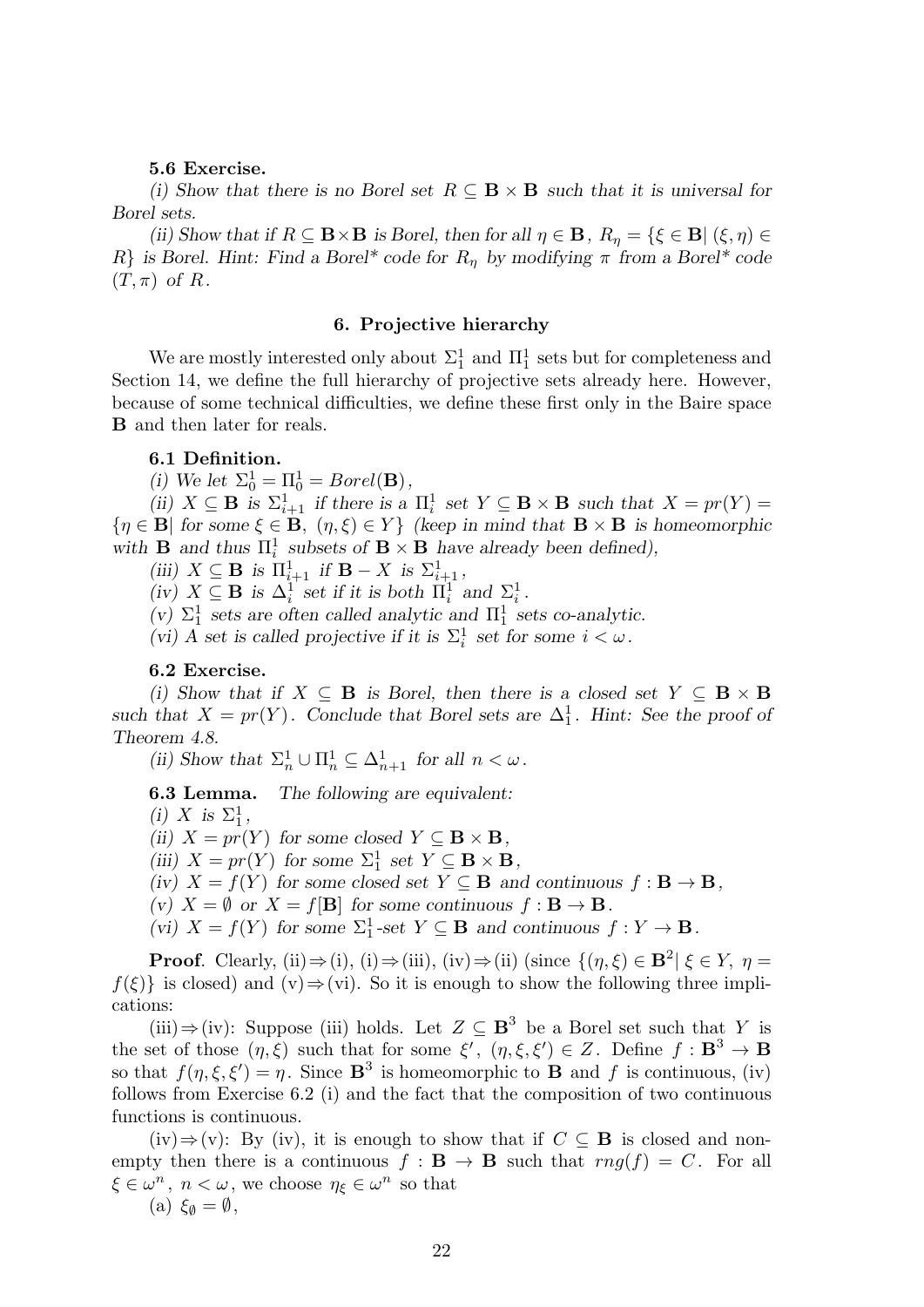- (b) if  $\xi \subseteq \xi'$ , then  $\eta_{\xi} \subseteq \eta_{\xi'}$ ,
- $(C)$   $N_{\eta_{\xi}} \cap C \neq \emptyset$ ,

(d) for all  $g \in C$  and  $\xi \in \omega^n$ ,  $n < \omega$ , if  $g \in N_{\eta_{\xi}}$ , then there is  $\xi' \in \omega^{n+1}$ such that  $\xi \subseteq \xi'$  and  $g \in N_{\eta_{\xi'}}$ .

By recursion on *n* it is easy to find these  $\eta_{\xi}$ . Then we define  $f : \mathbf{B} \to \mathbf{B}$ so that for all  $\xi \in \mathbf{B}$ ,  $f(\xi) = \bigcup_{n \leq \omega} \eta_{\xi \upharpoonright n}$ . Clearly f is continuous, since C is closed, (c) guarantees that  $f(\xi) \in C$  for all  $\xi \in \mathbf{B}$  and finally (d) guarantees that  $C \subseteq rng(f).$ 

(vi) $\Rightarrow$ (iv): Suppose (vi) holds. If *X* =  $\emptyset$ , the claim is clear and thus we may assume that  $X \neq \emptyset$ . Since we have already seen that (i) implies (iv) and *Y* is  $\Sigma_1^1$ , there are a closed  $Z \subseteq \mathbf{B}$  and continuous  $g : \mathbf{B} \to \mathbf{B}$  such that  $Y = g(Z)$ . Now *Z* and  $q \circ f$  witness that (iv) holds. □

# **6.4 Exercise.**

(i) Show that every uncountable  $\Sigma_1^1$  set contains a perfect set. Hint: The *proof of Theorem 4.8 works.*

(ii) Show that  $\Sigma_1^1$  sets are closed under countable unions and countable inter*sections. Hint: For intersections, start by showing that if*  $C_i \subseteq \mathbf{B}^2$  *are closed, then so* is the set of those  $(\eta, (\xi_i)_{i < \omega}) \in \mathbf{B} \times \mathbf{B}^\omega$  such that for all  $i < \omega$ ,  $(\eta, \xi_i) \in C_i$ .

*(iii)* Show that if  $X, Y \subseteq \mathbf{B}$  are  $\Sigma_1^1$ , then so is  $X \times Y \subseteq \mathbf{B} \times \mathbf{B}$ .

*(iv)* Prove *(ii)* and *(iii)* above for  $\Sigma_n^1$ ,  $n > 1$ .

*(v)* Suppose *f* : **B** → **B** *is Borel. Show that if X* ⊆ **B** *is*  $\Sigma_n^1$ *, then*  $f^{-1}(X)$ *is*  $\Sigma_n^1$ .

*(vi)* Suppose  $X \subseteq \mathbf{B}$  *is*  $\Sigma_n^1$  *and*  $f; \mathbf{B} \to \mathbf{B}$  *is continuous. Show that*  $f(X)$  *is*  $\Sigma^1_n$  .

Now we are ready to define  $\Sigma_n^1(\mathbf{R}^m)$  and  $\Pi_n^1(\mathbf{R}^m)$ .

**6.5 Definition.** *Suppose*  $0 < m < \omega$  *and*  $0 < n < \omega$ *. We say that*  $X \subseteq \mathbb{R}^m$ is  $\Sigma^1_n(\mathbf{R}^m)$  if  $X = f(Y)$  for some continuous  $f: \mathbf{B} \to \mathbf{R}^m$  and a  $\Sigma^1_n$  set  $Y \subseteq \mathbf{B}$ .  $X$  is  $\Pi_n^1(\mathbf{R}^m)$  if  $\mathbf{R}^m - X$  is  $\Sigma_n^1(\mathbf{R}^m)$  and X is  $\Delta_n^1(\mathbf{R}^m)$  if it is both  $\Sigma_n^1(\mathbf{R}^m)$ *and*  $\Pi_n^1(\mathbf{R}^m)$ *. If used,*  $\Sigma_0^1(\mathbf{R}^m) = \Pi_0^1(\mathbf{R}^m) = Borel(\mathbf{R}^m)$ *.* 

We start by a lemma that shows that our notion of analytic sets in  $\mathbb{R}^n$  is the usual one.

**6.6 Lemma.** *Suppose that*  $0 < n < \omega$  *and*  $X \subseteq \mathbb{R}^n$ *.* 

(*i*) If *X* is  $Borel(\mathbf{R}^n)$ , then it is  $\Sigma_1^1(\mathbf{R}^n)$ .

*(ii) The following are equivalent.*

(a) *X* is  $\Sigma_1^1(\mathbf{R}^n)$ .

(b)  $X = \emptyset$  *or*  $X = f(\mathbf{B})$  *for some continuous*  $f: \mathbf{B} \to \mathbf{R}^n$ *.* 

 $f(c)$   $X = pr(Y)$  for some  $Borel(\mathbb{R}^n \times \mathbb{R})$  set  $Y \subseteq \mathbb{R}^n \times \mathbb{R}$ .

*(d) X* = *Ø or there are*  $0 < m < ω$ , *a Borel*( $\mathbb{R}^m$ ) *set Y* ⊆  $\mathbb{R}^m$  *and continuous*  $f: Y \to \mathbf{R}^n$  such that  $X = f(Y)$ .

(e)  $X = \emptyset$  *or there are*  $0 < m < \omega$ , a  $\Sigma_1^1(\mathbb{R}^m)$  *set*  $Y \subseteq \mathbb{R}^m$  *and continuous*  $f: Y \to \mathbf{R}^n$  such that  $X = f(Y)$ .

**Proof.** (i) is left as an exercise and we prove (ii):

The equivalence (a)*⇔*(b) and the implication (e)*⇒*(b) are clear by Lemma 6.3 (v). The implication  $(c) \Rightarrow d$  is immediate and  $(d) \Rightarrow (e)$  follows from (i).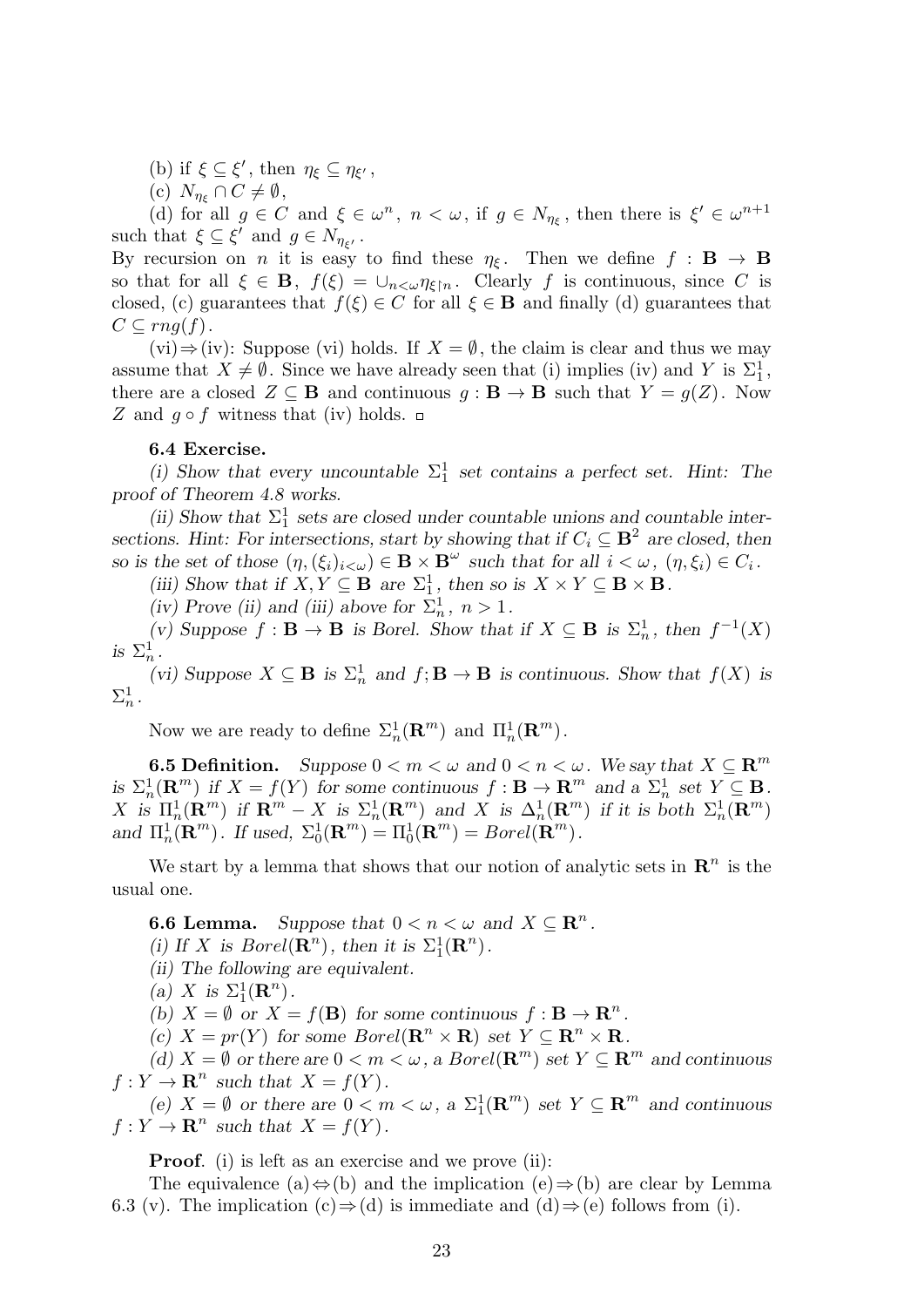We are left to prove the implication (b) $\Rightarrow$ (c). Clearly we may assume that  $X \neq \emptyset$ . Then we notice that if *f* is as in (b) (equalizing **Ir** with **B**), then  $Y = \{ (f(x), x) | x \in \mathbf{Ir} \}$  is a closed subset of  $\mathbf{R}^n \times \mathbf{Ir}$ . Thus it is a  $Borel(\mathbf{R}^n \times \mathbf{R})$ subset of  $\mathbf{R}^n \times \mathbf{R}$  ( $Y = \overline{Y} \cap (\mathbf{R}^n \times \mathbf{I_r})$ , where  $\overline{Y}$  is the closure of Y in  $\mathbf{R}^n \times \mathbf{R}$ ). Clearly,  $X = pr(Y)$ .

Next exercise lists some other basic properties of  $\Sigma_i^1(\mathbf{R}^n)$  set. Most of the exercises can be solved simply by translating related results for  $\Sigma_i^1$  sets.

**6.7 Exercise.** *Suppose*  $0 < n, m < \omega$ *.* 

(*i)* Show that  $X \subseteq \mathbf{R}$  is  $\Sigma_n^1(\mathbf{R})$   $(\Pi_n^1(\mathbf{R}))$  iff  $X \cap \mathbf{I}_n$  is  $\Sigma_n^1$   $(\Pi_n^1)$ .

(*ii*) Show that  $Borel(\mathbf{R}^m) \subseteq \Delta_1^1(\mathbf{R}^m)$ .

*(iii)* Let  $g = f \restriction X$  be as in Lemma 3.14. Show that for all  $A \subseteq \mathbb{R}^n$  and  $i < \omega$ , *A* is  $\Sigma_i^1(\mathbf{R}^n)$  ( $\Pi_i^1(\mathbf{R}^n)$ ) iff  $g^{-1}(A)$  is  $\Sigma_i^1$  ( $\Pi_i^1$ ).

*Hint:* We prove the implication from left to right in the case  $n = 1$ : If A *is*  $\Sigma_1^1(\mathbb{R}^n)$ , then there is closed  $C \subseteq \mathbb{R}^n \times \text{Ir}$  such that  $A = pr(C)$ . Then *C* is *Borel*( $\mathbb{R}^n \times \mathbb{R}$ ) *and letting*  $h: X \times \mathbb{I}r \to \mathbb{R}^n \times \mathbb{R}$  *be*  $(g, id)$ *, h is continuous and thus*  $h^{-1}(C)$  *is Borel in*  $X \times \mathbf{I}r$  *and so also Borel in*  $\mathbf{B} \times \mathbf{I}r$ *, since X is Borel. Clearly*  $g^{-1}(A)$  *is a projection of*  $h^{-1}(C)$  *and so it is*  $\Sigma_1^1$ *.* 

*For the other direction, start by proving that there is a continuous*  $h : \mathbf{B} \to \mathbf{R}^n$ *such that*  $h \upharpoonright X = g$ .

 $(iv)$  Show that  $\Sigma_n^1(\mathbf{R}^m) \cup \Pi_n^1(\mathbf{R}^m) \subseteq \Delta_{n+1}^1(\mathbf{R}^m)$ .

(*v*) Show that  $\Sigma_n^1(\mathbf{R}^m)$  is closed under countable unions and intersections.

(vi) Show that every uncountable  $\Sigma_1^1(\mathbf{R}^m)$  set contains a perfect set.

(vii) Show that if  $Y \subseteq \mathbb{R}^n \times \mathbb{R}^m$  is  $\Pi_i^1(\mathbb{R}^n \times \mathbb{R}^m)$ , then  $X = pr(Y) = \{x \in \mathbb{R}^n : E \subseteq \mathbb{R}^n \times \mathbb{R}^m\}$  $\mathbf{R}^n | \text{ for some } y \in \mathbf{R}^m, \ (x, y) \in Y \} \text{ is } \Sigma_{i+1}^1(\mathbf{R}^n).$ 

The items (ii) and (iv) from Lemma 6.3 for  $\mathbb{R}^n$  in place of **B** are not equivalent with being  $\Sigma_1^1(\mathbf{R}^n)$ . Next exercise (together with Exercise 6.2 and Theorem 5.5) explains why.

**6.8 Exercise.** Show that if  $X \subseteq \mathbb{R}^2$  is closed and  $f : \mathbb{R}^2 \to \mathbb{R}$  is continuous *(e.g.*  $f = pr$ ), then  $f(X)$  is in  $\Sigma_2(\mathbf{R})$ . Hint: Show first that if in addition X is *bounded (i.e. compact), then f*(*X*) *is closed.*

We finish this section by studying universal relations.

**6.9 Theorem.**  $\frac{1}{1}$  set  $R \subseteq \mathbf{B} \times \mathbf{B}$  such that it is universal for  $\Sigma^1_1$ .

**Proof.** Since  $\Pi_1 \subseteq \Pi_2$ , every closed set is a countable intersection of open sets. Fix a one-to-one function *h* from  $\omega \times \omega$  onto  $\omega$  and a one-to-one function *h*<sup>'</sup> from  $\omega$  onto  $\omega^{\leq \omega} \times \omega^{\leq \omega}$ . Then every  $\eta \in \mathbf{B}$  can be thought as a code for the set  $C_{\eta} = \bigcap_{i < \omega} \bigcup_{j < \omega} N_{h'(\eta(h(i,j)))}$  (so  $N_{h'(\eta(f(i,j)))}$  is a basic open set of  $\mathbf{B}^2$ ). Thus for every closed  $C \subseteq \mathbf{B} \times \mathbf{B}$ , there is  $\eta \in \mathbf{B}$  such that  $C_{\eta} = C$ . Also For every  $\eta \in \mathbf{B}$ ,  $pr(C_{\eta})$  is  $\Sigma_1^1$ . Thus we can think every  $\eta$  also a code for the  $\Sigma_1^1$  set  $X_{\eta} = pr(C_{\eta})$  and for every  $\Sigma_1^1$  set  $X \subseteq \mathbf{B}$ , there is  $\eta \in \mathbf{B}$  such that  $X_{\eta} = X$ .

Let *S* be the set of those  $(\xi, \eta, \xi') \in \mathbf{B}^3$  such that  $(\xi, \xi') \in C_\eta$  and *R* be the set of those  $(\xi, \eta) \in \mathbf{B} \times \mathbf{B}$  such that for some  $\xi'$ ,  $(\xi, \eta, \xi') \in S$ . Clearly R is universal for  $\Sigma_1^1$ .

So it is enough to show that *R* is  $\Sigma_1^1$ . For this it is enough to show that *S* is Borel. But this is the case since,  $S = \bigcap_{i < \omega} \bigcup_{j < \omega} U_{ij}$ , where  $U_{ij}$  is the union of all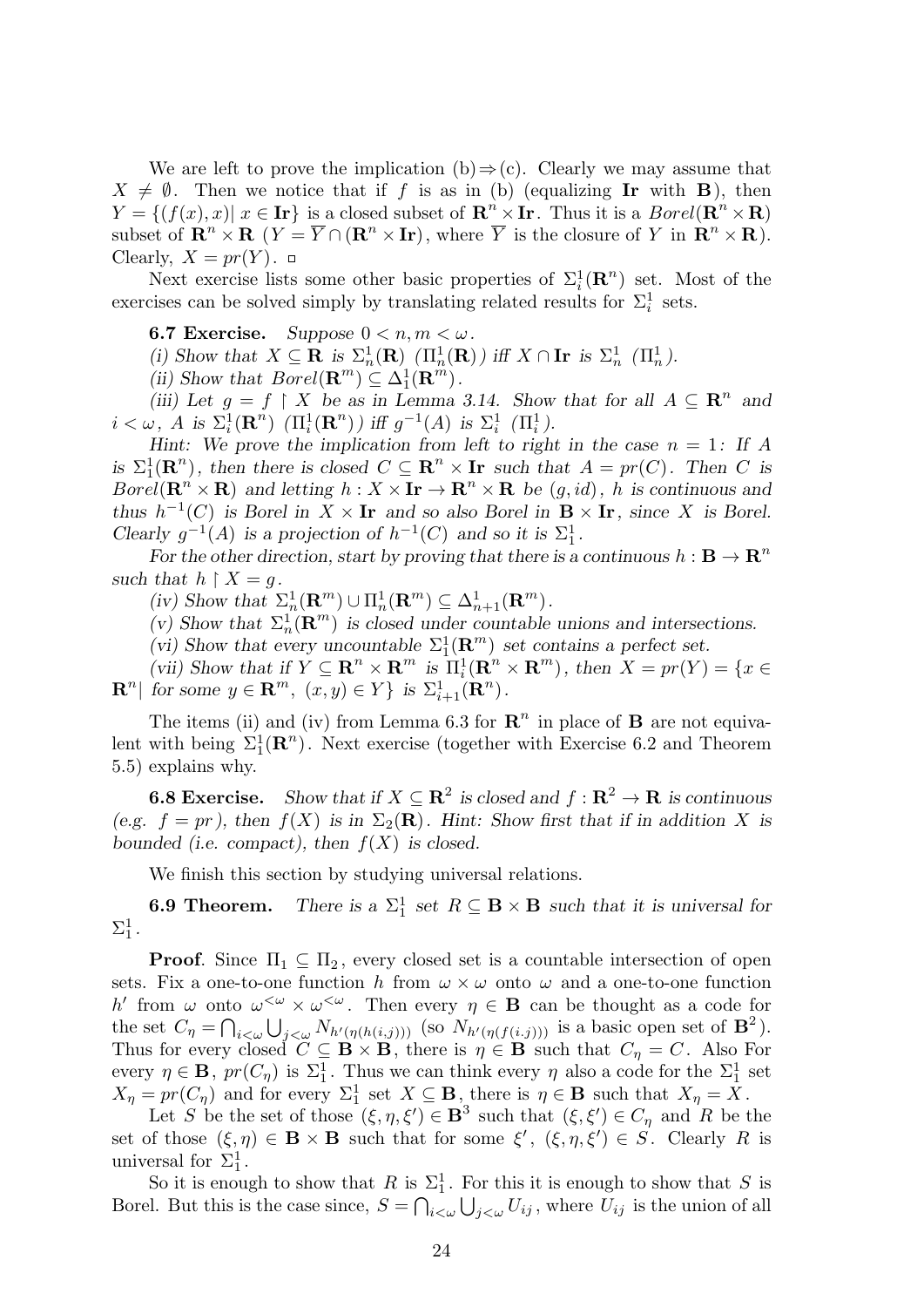*N*<sub>(*a,b,c*)</sub> such that  $(a, b, c) \in (\omega^{\langle \omega \rangle})^3$ ,  $dom(b) = h(i, j) + 1$  and  $(a, c) = h'(b(h(i, j)))$  $(exercise)$ .  $\Box$ 

#### **6.10 Exercise.**

(i) Show that for all  $0 < n < \omega$ , there is a  $\Sigma_n^1$  set  $R \subseteq \mathbf{B} \times \mathbf{B}$  such that it *is universal for*  $\Sigma_n^1$ . Hint: Use induction and show first that if R is universal for  $\Sigma_n^1$ , then  $\mathbf{B}^2 - R$  *is universal for*  $\Pi_n^1$ .

(ii) Show that for all  $0 < n < \omega$ ,  $\Sigma_n^1 \neq \Pi_n^1$ . Conclude that for all  $n < \omega$ ,  $\Sigma_n^1 \cup \Pi_n^1 \subsetneq \Sigma_{n+1}^1$ , in particular,  $\Sigma_1^1 \neq Borel$ *. Hint: See the proof of Theorem 5.5.* (*iii*) Show that  $\Sigma_1^1(\mathbf{R}^n) \neq Borel(\mathbf{R}^n)$ .

*(iv)* Show that for all  $0 < n < \omega$ , there is a  $\Sigma_n^1(\mathbb{R}^m)$  set  $R \subseteq \mathbb{R}^m \times \mathbb{R}^m$  such *that it is universal for*  $\Sigma_n^1(\mathbf{R}^m)$ .

We finish this section with a 'geometric' exercise. Items (i) and (ii) in the exercise are hints for (iii).

# **6.11 Exercise.**

*(i)* Let  $A = \{(x_i)_{i \leq 3} \in \mathbb{R}^3 | x_1 = x_2 = 0\}$ . Show that there is a homeomor*phism P from A (with the induced topology) onto* **R** *Conclude that for every*  $X \subseteq \mathbf{R}$ , *X* is in *Borel*( $\mathbf{R}$ ) *iff*  $P^{-1}[X]$  *is in Borel*( $\mathbf{R}^3$ )*.* 

(*ii*) Let  $B = \{(x_i)_{i \leq 3} \in \mathbb{R}^3 \mid x_1^2 + x_2^2 = 1, x_1 > 0\}$ . Show that there is a *homeomorphism H from B (with the induced topology) onto* **R** 2 *. Conclude that for all*  $X \subseteq \mathbb{R}^2$ , *X is in Borel*( $\mathbb{R}^2$ ) *iff*  $H^{-1}[X]$  *is in Borel*( $\mathbb{R}^3$ )*.* 

(*iii*) Show that there is a *Borel*( $\mathbb{R}^3$ ) set  $X \subseteq \mathbb{R}^3$  such that  $Y = \bigcup_{x \in X} \overline{B}(x, 1)$ is not Borel( $\mathbb{R}^3$ ), where  $\overline{B}((x_i)_{i\leq 3}, 1) = \{(y_i)_{i\leq 3} \in \mathbb{R}^3 | (x_0 - y_0)^2 + (x_1 - y_1)^2 + (x_1 - y_1)^2\}$  $(x_2 - y_2)^2 \leq 1$ . Hint: Use (i) and (ii) together with Exercise 6.10.

# **7. Separation**

In this section we will show that if  $X, Y \subseteq \mathbf{B}$  are  $\Sigma_1^1$  and  $X \cap Y = \emptyset$ , then there is a Borel set *Z* such that  $X \subseteq Z \subseteq (\mathbf{B} - Y)$ .

We start by making simple observations on trees.

**7.1 Definition.** Let  $T, T' \subseteq X^{\leq \omega}$  be trees.

(i) We write  $T \leq T'$  if there is a function  $f : T \to T'$  such that for all  $\eta, \xi \in T$ , if  $\eta \subsetneq \xi$ , then  $f(\eta) \subsetneq f(\xi)$  (but not necessarily the other way round).

*(ii)*  $GC(T, T')$  *is the following game:* At each move  $n < \omega$ , first player I *chooses*  $t_n \in T$  *such that*  $t_m \subsetneq t_n$  *for all*  $m < n$  *and then II chooses*  $t'_n \in T'$  *such that*  $t'_m \subsetneq t'_n$  for all  $m < n$ . The first who can not move looses and if both can *move on every round*  $n < \omega$ , *II wins. Winning strategy for II is defined as in the case of the game GB<sup>∗</sup> .*

**7.2 Exercise.** Let  $T, T' \subset X^{\leq \omega}$  be trees.

*(i)*  $T \leq T'$  *iff there is a function*  $f: T \to T'$  *such that for all*  $\eta, \xi \in T$ *, if*  $\eta \subsetneq \xi$  then  $f(\eta) \subsetneq f(\xi)$  and in addition, for all  $\eta \in T$ ,  $dom(\eta) = dom(f(\eta))$ .

- *(ii)*  $T \leq T'$  *iff II has a winning strategy in*  $GC(T, T')$ *.*
- *(iii)*  $T \leq T'$  *iff*  $rk(T) \leq rk(T')$  *(see Definition 4.5).*

**7.3 Theorem.** Suppose  $X, Y \subseteq \mathbf{B}$  are  $\Sigma_1^1$  and  $X \cap Y = \emptyset$ . Then there is *a Borel set*  $Z \subseteq$  **B** *such that*  $X \subseteq Z \subseteq$   $(\mathbf{B} - Y)$ .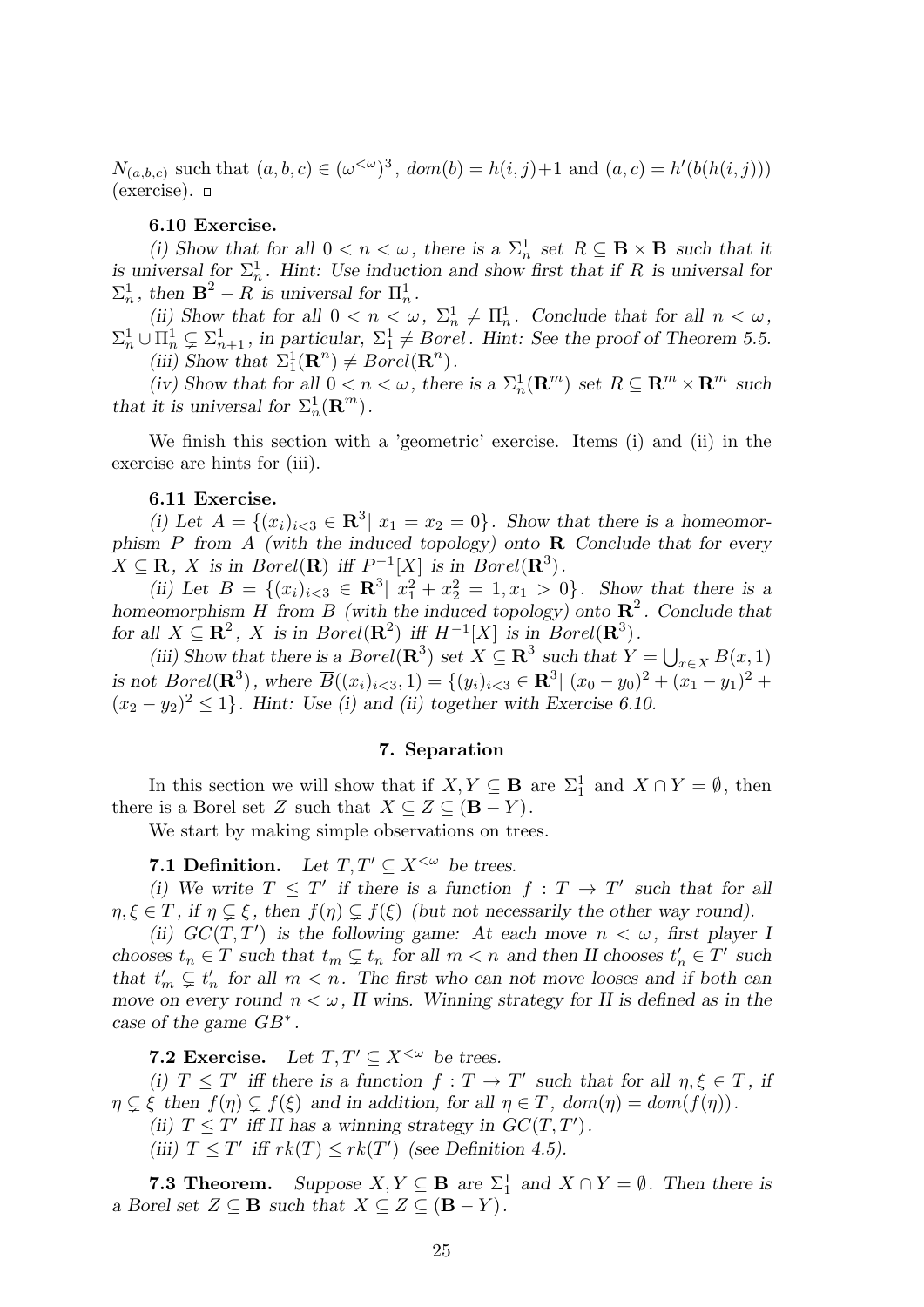**Proof**. Choose closed  $X^*$ ,  $Y^* \subseteq \mathbf{B} \times \mathbf{B}$  so that  $X = pr(X^*)$  and  $Y = pr(Y^*)$ . If  $X^*$  or  $Y^*$  is empty, there is nothing to prove, and thus we assume that they are not empty.

For all  $\eta \in \mathbf{B}$ , let  $X_{\eta}$  be the set of all  $\xi \in \omega^{\langle \omega \rangle}$  such that, letting  $n = dom(\xi)$ , there are  $\eta', \xi' \in \mathbf{B}$  such that  $(\eta', \xi') \in X^*$ ,  $\eta' \restriction n = \eta \restriction n$  and  $\xi \subseteq \xi'$ .  $Y_{\eta}$  is defined similarly. Notice that for all  $n < \omega$  and  $\xi \in \omega^n$ , whether  $\xi \in X_\eta$  or not, depends on  $\eta \restriction n$  only (and similarly for *Y*). Thus if  $\eta, \xi \in \omega^n$ , we write also  $\xi \in X_\eta$  meaning that for some  $\eta' \in \mathbf{B}$ ,  $\xi \in X_{\eta'}$  and  $\eta \subseteq \eta'$  (and similarly for *Y*). Notice that for all  $\eta \in \mathbf{B}$ ,  $X_{\eta} = \bigcup_{n<\omega} X_{\eta\upharpoonright n}$  (and similarly for *Y*).

# **7.3.1 Exercise.**

*(i)*  $X_n$  and  $Y_n$  are trees.

*(ii)*  $\eta \in X$  *iff*  $X_{\eta}$  *contains an*  $\omega$ *-branch i.e. there is*  $f \in \omega^{\omega}$  *such that for all*  $n < \omega, f \restriction n \in X_n$ . And similarly for *Y*.

*(iii)* If  $\eta \in X$ , then  $Y_{\eta} \leq X_{\eta}$  and if  $Y_{\eta} \leq X_{\eta}$ , then  $\eta \notin Y$ .

So if we let *Z* be the set of those  $\eta \in \mathbf{B}$  such that  $Y_{\eta} \leq X_{\eta}$ , then  $X \subseteq Z \subseteq$  $(\mathbf{B} - Y)$ . Thus we are left to show that Z is Borel<sup>\*</sup>.

The idea in showing that *Z* is Borel, is to find a Borel<sup>\*</sup> code  $(T, \pi)$  so that for all  $\eta \in \mathbf{B}$ , the game  $GB^*(\eta,(T,\pi))$  is, via coding, the same game as  $GC(Y_{\eta}, X_{\eta})$ .

We let *T* be the set of all  $f: n \to \bigcup_{m < \omega} (\omega^m)^3$  such that for all  $i < n$  the following holds:

(a)  $f(i) \in (\omega^i)^3$ ,

(b) if  $j + 1 < n$  and  $f(j) = (\xi_i)_{i \le 3}$ , then  $\xi_1 \in X_{\xi_0}$  and  $\xi_2 \in Y_{\xi_0}$ ,

(c) if  $j < k < n$ ,  $f(j) = (\xi_i)_{i \le 3}$  and  $f(k) = (\xi'_i)_{i \le 3}$ , then for all  $i < 3$ ,  $\xi_i \subseteq \xi'_i$ .

# **7.3.2 Exercise.**

*(i) Show that T is a tree.*

*(ii) Show that T does not have an ω-branch.*

Now the tree *T* is almost as required in Borel\* codes, except that the elements are not of the right form. It is easy to see that this can be fixed by an easy coding. However, for the clarity, we use  $T$  as it is in a Borel<sup>\*</sup> code. So we need to explain how the players move: at each move  $n < \omega$ , again if  $f_{n-1} : n \to \cup_{m < n} (\omega^m)^3$ from *T* is chosen, it is not a leaf and  $f_{n-1}(n-1) = (\xi_i')_{i < 3}$  (if  $n > 0$ ), then I chooses first some  $\xi_2 \in \omega^n$  so that  $\xi'_2 \subseteq \xi_2$  and then II chooses  $(\xi_0, \xi_1) \in (\omega^n)^2$  so that  $\xi'_i \subseteq \xi_i$  for  $i < 2$ . The play continues from  $f_n = f_{n-1} \cup \{(n, (\xi_i)_{i \leq 3})\} \in T$ . We choose the labeling  $\pi$  as follows: Suppose  $f: n+1 \to \bigcup_{m \leq n} (\omega^m)^3$  is a leaf. Notice that then  $n > 0$ . Let  $f(n) = (\xi_i)_{i \leq 3}$ . If  $\xi_2 \notin Y_{\xi_0}$ , we let  $\pi(f)$  be  $N_{\xi_0}$ , and otherwise we define  $\pi(f) = \emptyset$ .

**7.3.3 Exercise.** *Show that II has a winning strategy in*  $GB^*(\eta,(T,\pi))$  *iff II has a winning strategy in*  $GC(Y_n, X_n)$ *. Conclude that*  $(T, \pi)$  *is a Borel\* code for Z .*

**7.4 Exercise.** *Show that*  $\Delta_1^1 = Borel$  *and*  $\Delta_1^1(\mathbf{R}^n) = Borel(\mathbf{R}^n)$ *.* 

Next exercise gives a modified way of proving Theorem 7.3.

 $\Box$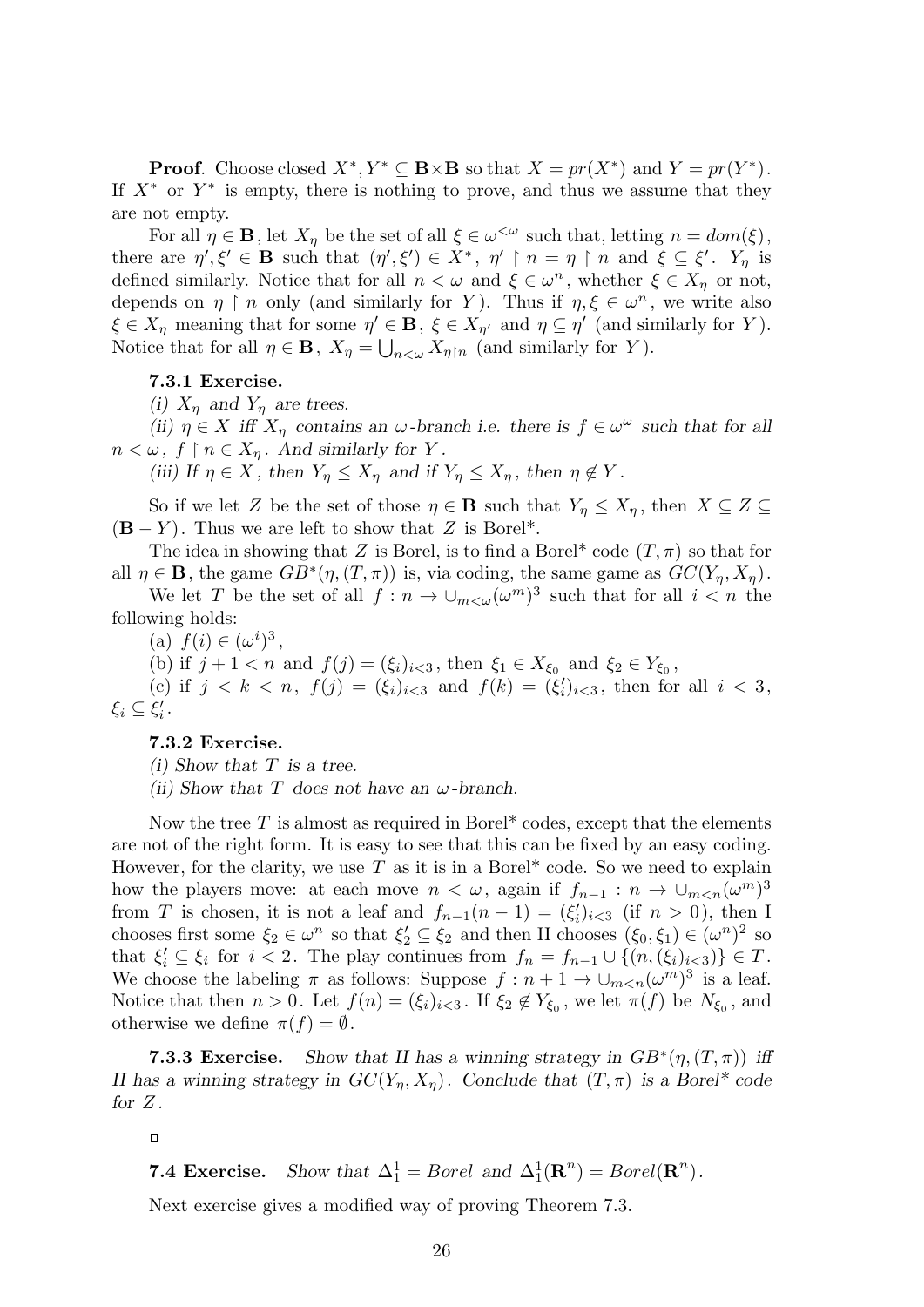**7.5 Exercise.** Let  $X, X^*, Y$  and  $Y^*$  be as in the beginning of the proof of *Theorem 7.3. Let*  $h : \omega \to \omega^3$  *be one-to-one and onto. For*  $f : n \to \omega, n \leq \omega$ , *let*  $f_k: n \to \omega$ ,  $k < 3$ , be such that for all  $x < n$ , if  $h(f(x)) = (a_i)_{i \leq 3}$ , then  $f_k(x) = a_k$ . We let *T* be the set of all  $f : n \to \omega$ ,  $n < \omega$ , such that there are  $\eta, \eta', \xi, \xi' \in \mathbf{B}$  for which  $f_0 \subseteq \eta$ ,  $f_0 \subseteq \eta'$ ,  $f_1 \subseteq \xi$ ,  $f_2 \subseteq \xi'$ ,  $(\eta, \xi) \in X^*$  and  $(\eta', \xi') \in Y^*$ . Let T' be the set of all  $f : n \to \omega$ ,  $n < \omega$ , such that if  $n > 0$ ,  $f(0) = 0$  and  $f^{-} \in T$ , where  $f^{-} : n - 1 \to \omega$  is such that for all  $x < n - 1$ ,  $f^-(x) = f(x+1)$ .

*(i)* Show that  $T$ , and thus  $T'$ , does not contain an  $\omega$ -branch. *(ii)*  $T' \nleq T$ .

(iii) If  $\eta \in X$ , then  $T' \leq X_{\eta}$  and if  $T' \leq X_{\eta}$ , then  $T' \nleq Y_{\eta}$ . (iv)  $Z = \{ \eta \in \mathbf{B} | T' \le X_{\eta} \}$  separates X and Y (i.e.  $X \subseteq Z \subseteq \mathbf{B} - Y$ ). *(v) Z is Borel.*

**7.6 Exercise.** Suppose  $f : \mathbf{B} \to \mathbf{B}$  is such that  $graph(f) = \{(x, f(x)) | x \in \mathbf{B}\}$ **B***} is Borel. Show that f is Borel (i.e. Borel-measurable).*

**7.7 Exercise.** Suppose  $f : \mathbf{B} \to \mathbf{B}$  is continuous,  $A \subseteq \mathbf{B}$  is closed and  $f \upharpoonright A$  *is one-to-one.* 

*(i)* Suppose  $n < \omega$ . Show that for all  $\eta \in \omega^n$ , there are pairwise disjoint Borel *sets*  $B_n$  *such that*  $f(N_n \cap A) \subseteq B_n \subseteq \overline{f(N_n \cap A)}$  *(by*  $\overline{X}$  *we mean the closure of X ).*

*(ii)* Show that in *(i)*, we can choose the sets  $B_\eta$  so that if  $\eta \subseteq \xi$ , then  $B_{\xi} \subseteq B_n$ .

*(iii) Show that f*(*A*) *is Borel.*

In fact, Exercise 7.7 (iii) is a characterization of being Borel, i.e. it is also true that if  $X \subseteq \mathbf{B}$  is Borel then there are *f* and *A* as above so that  $X = f(A)$ .

#### **8. Suslin operation**

In this section we look at the way of defining  $\Sigma_1^1$  sets that was used (by M. Suslin) when  $\Sigma_1^1$  sets were introduced the first time (in 1917).

**8.1 Definition.** Let *S* be a topological space and that for all  $\eta \in \omega^{\leq \omega}$ ,  $X_{\eta} \subseteq S$ . Then by  $\mathcal{A}\{X_{\eta} | \eta \in \omega^{\langle \omega \rangle}\}\$  we mean the set of those  $\xi \in S$  for which *there is*  $f: \omega \to \omega$  *such that*  $\xi \in \bigcap_{n \leq \omega} X_{f \upharpoonright n}$ *.* 

**8.2 Exercise.** Suppose that for all  $\eta \in \omega^{\leq \omega}$ ,  $X_{\eta} \subseteq \mathbf{B}$  is Borel and that for all  $\eta, \xi \in \omega^n$  if  $\eta \neq \xi$ , then  $X_{\eta} \cap X_{\xi} = \emptyset$ . Show that  $\mathcal{A}\{X_{\eta} | \eta \in \omega^{\langle \omega \rangle}\}\)$  is Borel.

**8.3 Lemma.** *If every*  $X_{\eta}$ ,  $\eta \in \omega^{\leq \omega}$  *is*  $\Sigma_1^1$ , *then so is*  $\mathcal{A}\{X_{\eta} | \eta \in \omega^{\leq \omega}\}$ .

**Proof**. For all  $\eta \in \omega^{\leq \omega}$ , let  $Y_{\eta} = X_{\eta} \times N_{\eta}$ . It is easy to see that  $Y_{\eta}$ is  $\Sigma_1^1$  (exercise). Thus by Exercise 6.4 (iii), for all  $n < \omega$ ,  $Y_n = \bigcup_{\eta \in \omega^n} Y_\eta$  is still  $\Sigma_1^1$ . Thus still by Exercise 6.4 (iii), also  $Y = \bigcap_{n \leq \omega} Y_n$  is  $\Sigma_1^1$ . But clearly  $\mathcal{A}\lbrace X_{\eta} | \eta \in \omega^{\langle \omega \rangle} \rbrace = pr(Y)$  and thus, by Lemma 6.3,  $\mathcal{A}\lbrace X_{\eta} | \eta \in \omega^{\langle \omega \rangle} \rbrace$  is  $\Sigma_1^1$ .

**8.4 Lemma.** *If*  $X \subseteq \mathbf{B}$  *is*  $\Sigma_1^1$ *, then there are closed sets*  $X_\eta \subseteq \mathbf{B}$ *,*  $\eta \in \omega^{\leq \omega}$ *, such that*  $X = \mathcal{A}\{X_{\eta} | \eta \in \omega^{\langle \omega \rangle}\}.$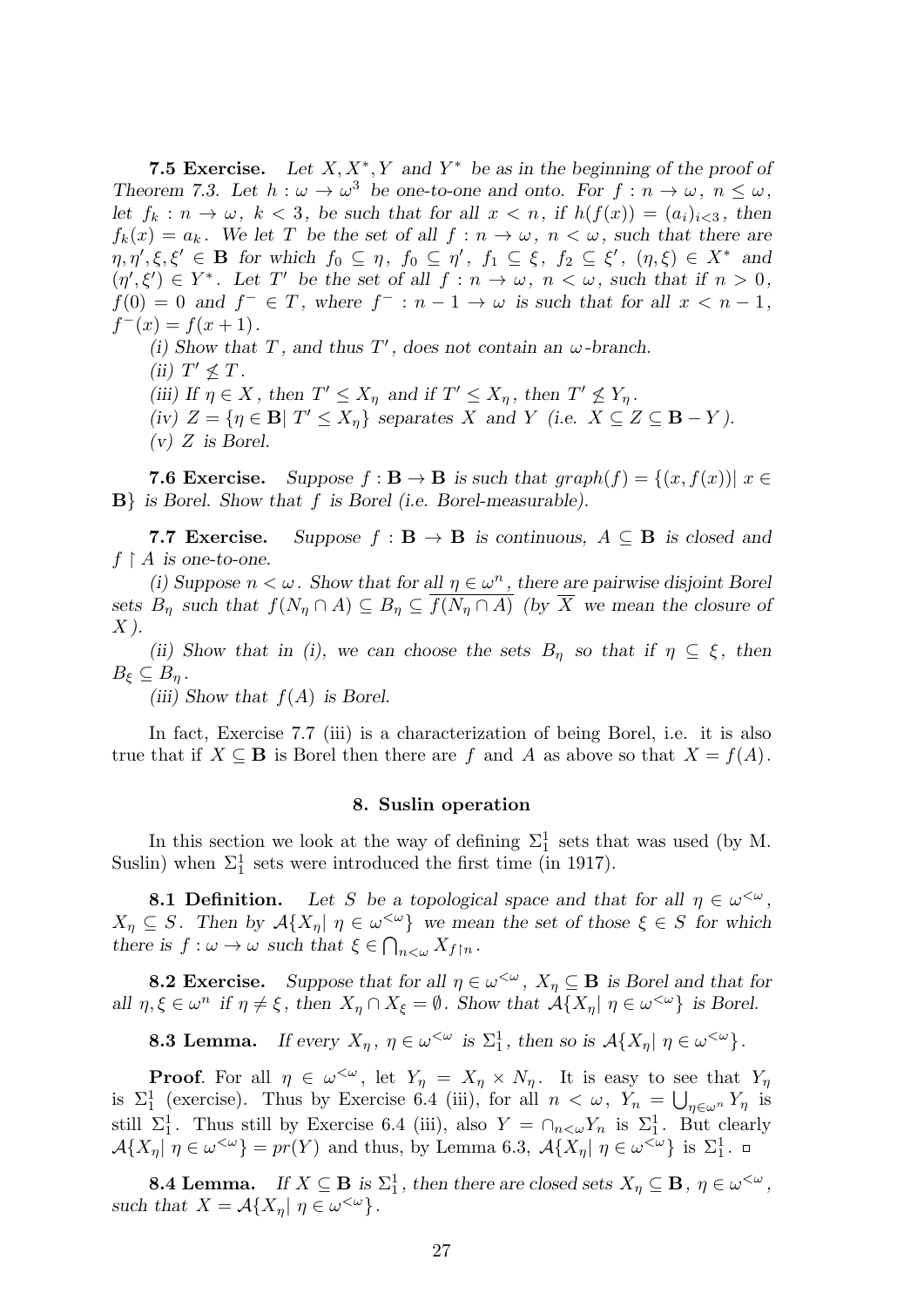**Proof.** If  $X = \emptyset$ , the claim is clear. So we may assume that  $X \neq \emptyset$ . Then by Lemma 6.3, there is continuous  $F : \mathbf{B} \to \mathbf{B}$  such that  $X = F[\mathbf{B}]$ . If  $Y \subseteq \mathbf{B}$ , by  $\overline{Y}$  we denote the closure of *Y*. If  $\eta, \xi \in \mathbf{B}$  and  $\xi \neq F(\eta)$ , there is  $n < \omega$ such that  $\xi \restriction n \neq F(\eta) \restriction n$ . By continuity of *F*, there is  $m < \omega$  such that  $F[N_{\eta\upharpoonright m}]\subseteq N_{F(\eta)\upharpoonright n}$ . Since  $N_{F(\eta)\upharpoonright n}$  is closed, also  $\overline{F[N_{\eta\upharpoonright m}]} \subseteq N_{F(\eta)\upharpoonright n}$  and thus  $\xi \notin \overline{F[N_{\eta|m}]}$ . So  $\bigcap_{m < \omega} \overline{F[N_{\eta|m}]} = \{F(\eta)\}\$ . Thus  $X = \mathcal{A}\{X_{\eta} | \eta \in \omega^{\langle \omega \rangle}\}\$ by letting  $X_{\eta}$  be  $\overline{F[N_{\eta}]}$  for all  $\eta \in \omega^{\langle \omega \rangle}$ .

#### **8.5 Exercise.**

(i) Prove that Lemma 8.3 holds for  $\mathbb{R}^n$  in place of  $\mathbb{B}$ .

*(ii)* Check that the proof of Lemma 8.4 works also for  $\mathbb{R}^n$  in place of **B**.

The proof of the following lemma demonstrates the use of Suslin operation. The lemma itself will be needed in Section 10.

**8.6 Lemma.** Let  $T \subseteq \mathbf{B}^2$  be closed and for all  $\eta \in \mathbf{B}$ , define  $T_\eta$  as  $X_\eta$ *was defined from*  $X^*$  *in the beginning of the proof of Theorem 7.3. Let*  $R \subseteq \mathbf{B}^2$ *be the set of those*  $(\eta, \xi)$  *such that*  $T_{\eta} \leq T_{\xi}$ *. Then R is*  $\Sigma_1^1$ *.* 

**Proof.** Recall that in the proof of Theorem 7.3, the sets  $T_w$  were defined also for all  $w \in \omega^{\lt \omega}$  and keep in mind that for  $\eta \in \mathbf{B}$ ,  $T_{\eta} = \bigcup_{n \lt \omega} T_{\eta \upharpoonright n}$ .

Let  $u_i, i < \omega$ , be an enumeration of  $\omega^{\omega}$  such that if  $u_i \subseteq u_j$ , then  $i < j$ (exercise: show that such enumeration exists). Notice that then  $dom(u_i) \leq i$ .

In the definition of Suslin operation, the sets  $X_\eta$  were needed for every  $\eta \in$  $\omega^{\langle \omega \rangle}$ . In this proof, we use  $(\omega^3)^{\langle \omega \rangle}$  in place of  $\omega^{\langle \omega \rangle}$ . A simple coding shows that this is harmless. Also for  $w : n \to \omega^3$ , we write  $w_i$ ,  $i < 3$ , for those functions with domain *n* that satisfy: for all  $m < n$ ,  $w(m) = (w_i(m))_{i \leq 3}$ .

For all  $w \in (\omega^3)^{<\omega}$  we let  $X_w = \emptyset$  if (1), (2) or (3) below holds and otherwise,  $X_w = N_{(w_0, w_1)}$ .

(1) For some  $k < n$ ,  $dom(u_{w_2(k)}) \neq dom(u_k)$ .

(2) For some  $k < m < n$ ,  $u_k \subsetneq u_m$  but  $u_{w_2(k)} \not\subseteq u_{w_2(m)}$  or  $w_2(k) = w_2(m)$ .

(3) For some  $m < n$ ,  $u_m \in T_{w_0 \upharpoonright dom(u_m)}$  but  $u_{w_2(m)} \notin T_{w_1 \upharpoonright dom(u_m)}$ .

Then  $R = \mathcal{A}\{X_w | w \in (\omega^3)^{<\omega}\}\$ : If  $f: \omega \to \omega^3$  witnesses that  $(\eta, \xi) \in \mathcal{A}\{X_w | w \in \mathcal{A}\}$  $(\omega^3)^{<\omega}$ , then  $\cup_{n<\omega}$  (*f* | *n*)<sub>2</sub> codes an order-preserving map which witnesses that  $T_{\eta} \leq T_{\xi}$ . On the other hand, if  $g: T_{\eta} \to T_{\xi}$  witnesses that  $T_{\eta} \leq T_{\xi}$ , then we find a witness  $f: \omega \to \omega^3$  for  $(\eta, \xi) \in \mathcal{A}\lbrace X_w | w \in (\omega^3)^{<\omega} \rbrace$  as follows: Clearly we can choose *g* so that  $dom(g(u)) = dom(u)$  for all  $u \in T_n$ . But then we can find  $g':\omega^{\leq \omega} \to \omega^{\leq \omega}$  so that  $g' \upharpoonright T_\eta = g$  and for all  $u, w \in \omega^{\leq \omega}$ ,  $dom(g'(u)) = dom(u)$ and if  $u \subseteq w$ , then  $g'(u) \subseteq g'(w)$ . Let  $h : \omega \to \omega$  be such that for all  $n < \omega$ ,  $g'(u_n) = u_{h(n)}$ . But then  $f(n) = (\eta(n), \xi(n), h(n))$  is the witness.

Thus by Lemma 8.3,  $R$  is  $\Sigma_1^1$ .

 $\Sigma_1^1$  sets can also be defined in a Borel\* style:

**8.7 Exercise.** We say that  $(T, \pi)$  is a Vaught code if *T* is the tree  $(\omega^2)^{<\omega}$ *and*  $\pi$  :  $T \rightarrow P(\mathbf{B})$ *. We define the Vaught game*  $GV(\eta,(T,\pi))$  *exactly as GB<sup>\*</sup> was defined except that now the game lasts ω moves and at the end II wins if*  $\eta \in \pi(f \restriction n)$  for all  $n < \omega$ , where  $f : \omega \to \omega^2$  is such that if on move *n*, I *chose i* and II chose *j*, then  $f(n) = (i, j)$ . We say that  $(T, \pi)$  is a Vaught code *for*  $X \subseteq \mathbf{B}$ *, if for all*  $\eta \in \mathbf{B}$ *,*  $\eta \in X$  *iff II has a winning strategy in the game*  $GV(\eta,(T,\pi))$ *. Show that*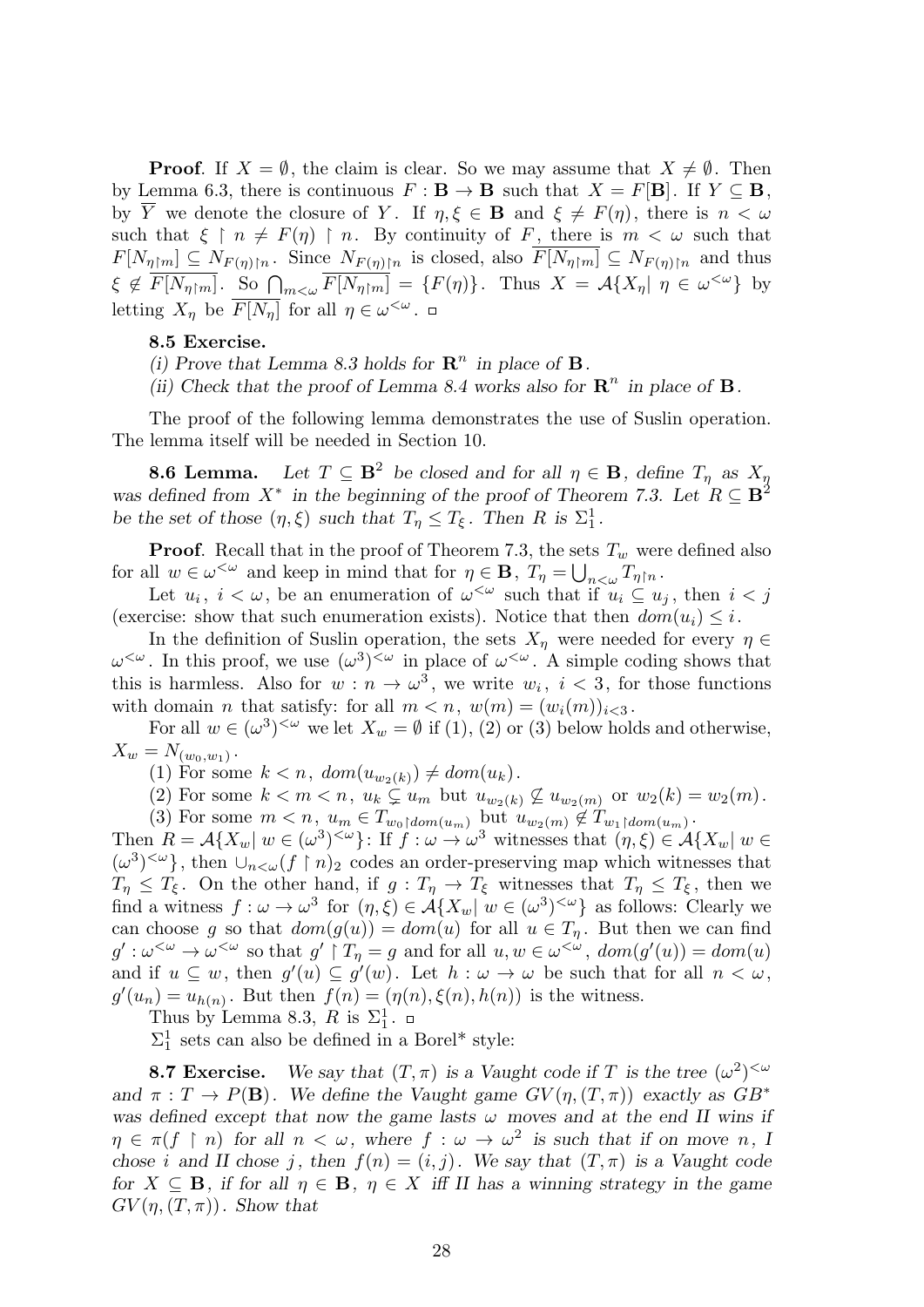(*i*) Every  $\Sigma_1^1$  set *X* has a Vaught code  $(T, \pi)$  such that for all  $t \in T$ ,  $\pi(t)$  is *a basic open set.*

*(ii)* If a Vaught code  $(T, \pi)$  is such that for all  $t \in T$ ,  $\pi(t)$  is  $\Sigma_1^1$ , then the set whose Vaught code  $(T, \pi)$  is, is  $\Sigma_1^1$ .

Notice that by (the proof of) Exercise 14.2 (i) below,  $GV(\eta,(T,\pi))$  is determined i.e. always one of the players has a winning strategy.

**8.8 Exercise.** Let  $(T, \pi)$  be a Vaught code and  $U \subseteq \omega^{\leq \omega}$  a non-empty tree *without*  $\omega$ -brances. The gane  $GV_U(\eta,(T,\pi))$  is played as  $GV(\eta,(T,\pi))$  except *that at each round I chooses in addition to*  $i \in \omega$  also  $k \in \omega$ *. If at first*  $n + 1$ *rounds I has chosen*  $k_m$ ,  $i_m$  and II has chosed  $j_m$ ,  $m \leq n$ , then we write g for *the function*  $g: n+1 \to \omega$ ,  $g(m) = k_m$  and  $f$  for the function  $f: n+1 \to \omega$ ,  $f(m) = (i_m, j_m)$ . The gane ends if  $g \notin U$  and II wins if  $\eta \in \pi(f \restriction m)$  for all  $m \leq n$ .

*(i) Show that if the values of π are Borel, then the set of those η for which II* has a winning strategy in  $GV_U(\eta,(T,\pi))$  is Borel.

*(ii)* Show that if I has a winning strategy in  $GV(\eta,(T,\pi))$ , then there is a *non-empty tree*  $U \subseteq \omega^{\leq \omega}$  without  $\omega$ -branches such that I has a winning strategy *in*  $GV_U(\eta,(T,\pi))$ .

*(iii) Prove Lemma 9.2 below using (i) and (ii) above. Hint: See Exercise 9.1 (i) and (ii).*

**8.9 Exercise.** Show that if every  $X_{\eta} \subseteq \mathbf{B}$ ,  $\eta \in \omega^{\leq \omega}$ , is  $\Pi_2^1$ , then so is  $X = \mathcal{A}\lbrace X_{\eta} | \eta \in \omega^{\leq \omega} \rbrace$ . Hint: Choose  $\Sigma_1^1$  sets  $X_{\eta}^* \subseteq \mathbf{B}^2$  so that  $\xi \in X_{\eta}$  iff for all  $h \in \mathbf{B}$ ,  $(\xi, h) \in X_{\eta}^*$ . Then show that  $\xi \notin X$  iff there is  $h : \omega \times \omega \to \omega$  for *which the following holds: for all*  $f \in \mathbf{B}$ *, there exists*  $n < \omega$  *and*  $m < \omega$  *such that*  $(\xi, h_m) \notin X^*_{f \upharpoonright n}$ , where  $h_m : \omega \to \omega$  is such that  $h_m(x) = h(m, x)$ .

# $9.$  Cardinality of  $\Pi^1_1$  sets

In this section we show that if the cardinality of a  $\Pi_1^1$  set is  $> \omega_1$ , then the cardinality is  $2^{\omega}$ .

Let  $X \subseteq \mathbf{B}$  be  $\Pi_1^1$  and choose closed  $X^* \subseteq \mathbf{B} \times \mathbf{B}$  so that  $\mathbf{B} - X = pr(X^*)$ . And again for all  $\eta \in \mathbf{B}$ , let  $X^*_{\eta}$  be the set of those  $\xi \in \omega^n$ ,  $n < \omega$ , such that for some  $\eta', \xi' \in \mathbf{B}$ ,  $(\eta', \xi') \in X^*$ ,  $\eta \restriction n \subseteq \eta'$  and  $\xi \subseteq \xi'$ . Again we think  $X^*_{\eta}$  as a tree and notice that  $\eta \in X$  iff  $X^*_{\eta}$  does not contain an *ω*-branch.

For all  $\alpha < \omega_1$ , let  $X_\alpha = \{ \eta \in \mathbf{B} | \ rk(X_\eta^*) < \alpha \}.$  (for  $rk$ , see Definition 4.5). Notice that by Exercise 4.6 (i),  $X = \bigcup_{\alpha < \omega_1} X_\alpha$ .

For every ordinal  $\alpha$ , let  $T_{\alpha}$  be the tree of all  $f: n \to \alpha$ ,  $n < \omega$ , such that for all  $i < j < n$ ,  $f(j) < f(i)$ .

# **9.1 Exercise.**

*(i)* Show that  $rk(T_\alpha) = \alpha$ .

(*ii*) Show that  $rk(X_{\eta}^*) \ge \alpha$  *iff*  $T_{\alpha} \le X_{\eta}^*$ .

*(iii) Show that for every*  $\alpha < \omega_1$ ,  $X_\alpha$  *is Borel. Hint: See the proof of Theorem 7.3.*

So we have proved:

**9.2 Lemma.** *Every*  $\Pi_1^1$  *set is a union of*  $\omega_1$  *many Borel sets.*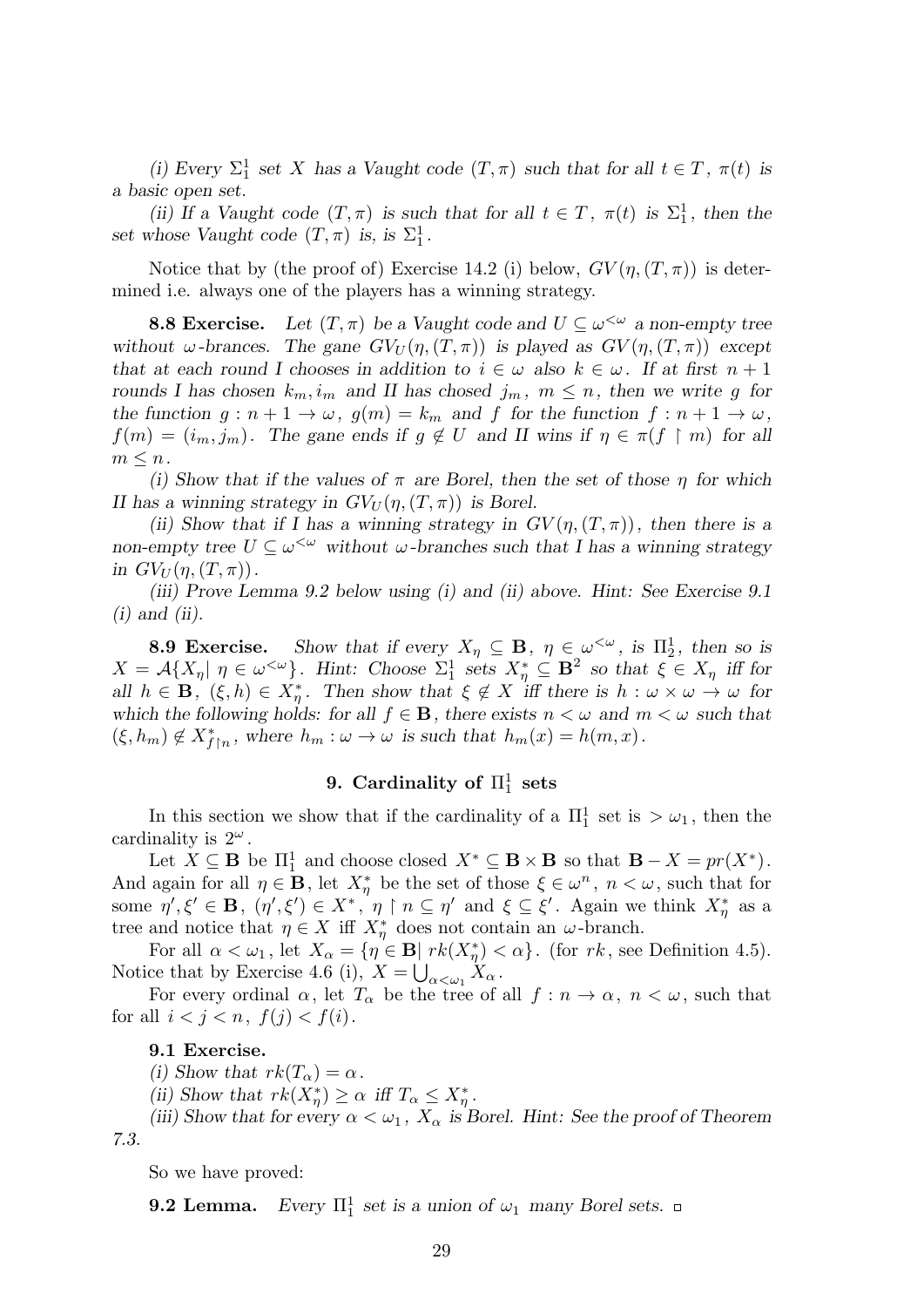**9.3 Theorem.** *If*  $X \subseteq \mathbf{B}$  *is*  $\Pi_1^1$  *and not countable, then*  $|X| \in {\omega_1, 2^{\omega}}$ .

**Proof.** We suppose that the cardinality of *X* is  $> \omega_1$  and show that it is 2<sup> $\omega$ </sup>. For this it is enough to show that  $|X| \geq 2^{\omega}$ .

By Lemma 9.2, let  $X_{\alpha}$ ,  $\alpha < \omega_1$  be such Borel sets that  $X = \bigcup_{\alpha < \omega_1} X_{\alpha}$ . By Exercise 1.4.17 (ii), there must be  $\alpha < \omega_1$  such that  $|X_{\alpha}| > \omega$ . But then by Theorem 4.8,  $|X_{\alpha}| = 2^{\omega}$ . Since  $X_{\alpha} \subseteq X$ ,  $|X| \geq 2^{\omega}$ .

**9.4 Lemma.** *Every*  $\Pi_1^1$  *set X is an intersection of*  $\omega_1$  *many Borel sets.* 

**Proof.** Let  $Y^* \subseteq \mathbf{B}^2$  be closed such that  $pr(Y^*)$  is the complement *Y* of *X*. For all  $\eta \in \mathbf{B}$ , let  $Y_{\eta}^*$  be as before and by  $Y_{\eta}^u$ ,  $u \in \omega^{\langle \omega \rangle}$ , we mean the set of those  $\xi \in Y^*_{\eta}$  such that  $u \subseteq \xi$ . For  $\alpha < \omega_1$  and  $u \in \omega^{\leq \omega}$ , by  $B_u^{\alpha}$  we mean the set of those  $\eta \in \mathbf{B}$  such that  $rk(Y_{\eta}^u) = \alpha$ . Then  $B_u^{\alpha}$  is Borel (as in Exercise 9.1) (iii)) and thus also  $E^{\alpha} = (\bigcup_{\beta \leq \alpha} B^{\beta}_{\emptyset})$  $\binom{β}{0}$  ∪ (∪<sub>*u*∈ω <ω</sub>  $B_u^{\alpha}$ ) is Borel. Thus it suffices to show that  $X = \bigcap_{\alpha < \omega_1} E^{\alpha}$ .

Suppose first that  $\eta \in X$ . Then  $rk(Y_{\eta}^*) < \omega_1$  and thus for all  $\alpha < \omega_1$ , either  $rk(Y_{\eta}^{*}) \leq \alpha$  or for some  $u \in \omega^{\lt \omega}$ ,  $rk(Y_{\eta}^{u}) = \alpha$ . In both cases  $\eta \in E^{\alpha}$ .

Suppose then that  $\eta \notin X$  and for a contradiction, suppose that  $\eta \in E^{\alpha}$  for all  $\alpha < \omega_1$ . Since  $rk(Y^*_{\eta}) = \infty$ , for all  $\alpha < \omega_1$ , there is  $u_{\alpha}$  such that  $rk(Y^{\nu_{\alpha}}_{\eta}) = \alpha$ . This gives a one-to-one function from  $\omega_1$  to  $\omega^{\langle\omega\rangle}$ , a contradiction.

**9.5 Exercise.** Show that every  $\Sigma_2^1$  set is a union of  $\omega_1$  many Borel sets. *Conclude that uncountable*  $\Sigma_2^1$  sets have cardinality  $\omega_1$  or  $2^{\omega}$ .

# **10. Uniformization**

Suppose that  $R \subseteq \mathbf{B} \times \mathbf{B}$ . Then by Choice, there is a function  $f : pr(R) \to \mathbf{B}$ such that for all  $\eta \in pr(R)$ ,  $(\eta, f(\eta)) \in R$ . In uniformization questions one asks that if *R* is simple, can one choose *f* so that it(s graph i.e.  $\{(\eta, f(\eta)) | \eta \in pr(R)\}\$ ) is also simple.

In the low end of topological complexity, without additional assumption, the answer is no:

**10.1 Fact.** There is closed  $R \subseteq \mathbf{B} \times \mathbf{B}$  such that if  $f : pr(R) \to \mathbf{B}$  is such that for all  $\eta \in pr(R)$ ,  $(\eta, f(\eta)) \in R$ , then  $\{(\eta, f(\eta)) | \eta \in pr(R)\}$  is not  $\Sigma_1^1$ .

However, for  $\Pi_1^1$  things are different.

**10.2 Definition.** Suppose that *S* is a topological space and  $R \subseteq S \times S$ . We say that  $R^* \subseteq S \times S$  uniformizes R if  $R^* \subseteq R$  and for all  $\eta \in pr(R) = \{ \eta \in R \}$ *S*<sup> $|$ </sup> *for some*  $\xi \in S$ *,*  $(\eta, \xi) \in R$ <sup>*}*</sup>*, there is unique*  $\xi \in \mathbf{B}$  *such that*  $(\eta, \xi) \in R^*$ .

In the proof of the next theorem, one further observation on trees is needed (this is a variant and a strengthening of what was done in Exercise 7.5). Let  $T \subseteq X^{\leq \omega}$  be a tree. By  $\sigma(T)$  we mean the tree  $U \subseteq T^{\leq \omega}$  such that  $t : n \to T$  is in  $\sigma(T)$  if for all  $i < j < n$ ,  $t(i) \subsetneq t(j)$ .

**10.3 Exercise.** *Let T and T ′ be trees.*

- (i) Show that  $rk(\sigma(T)) = rk(T) + 1$  (where  $\infty + 1 = \infty$  and  $-1 + 1 = 0$ ).
- (*ii*) Show that  $T' \nleq T$  *iff*  $\sigma(T) \leq T'$ .

*(iii)* There are no trees  $T_i \subseteq \omega^{\leq \omega}$ ,  $i < \omega$ , such that for all  $i < \omega$ ,  $T_i \nleq T_{i+1}$ .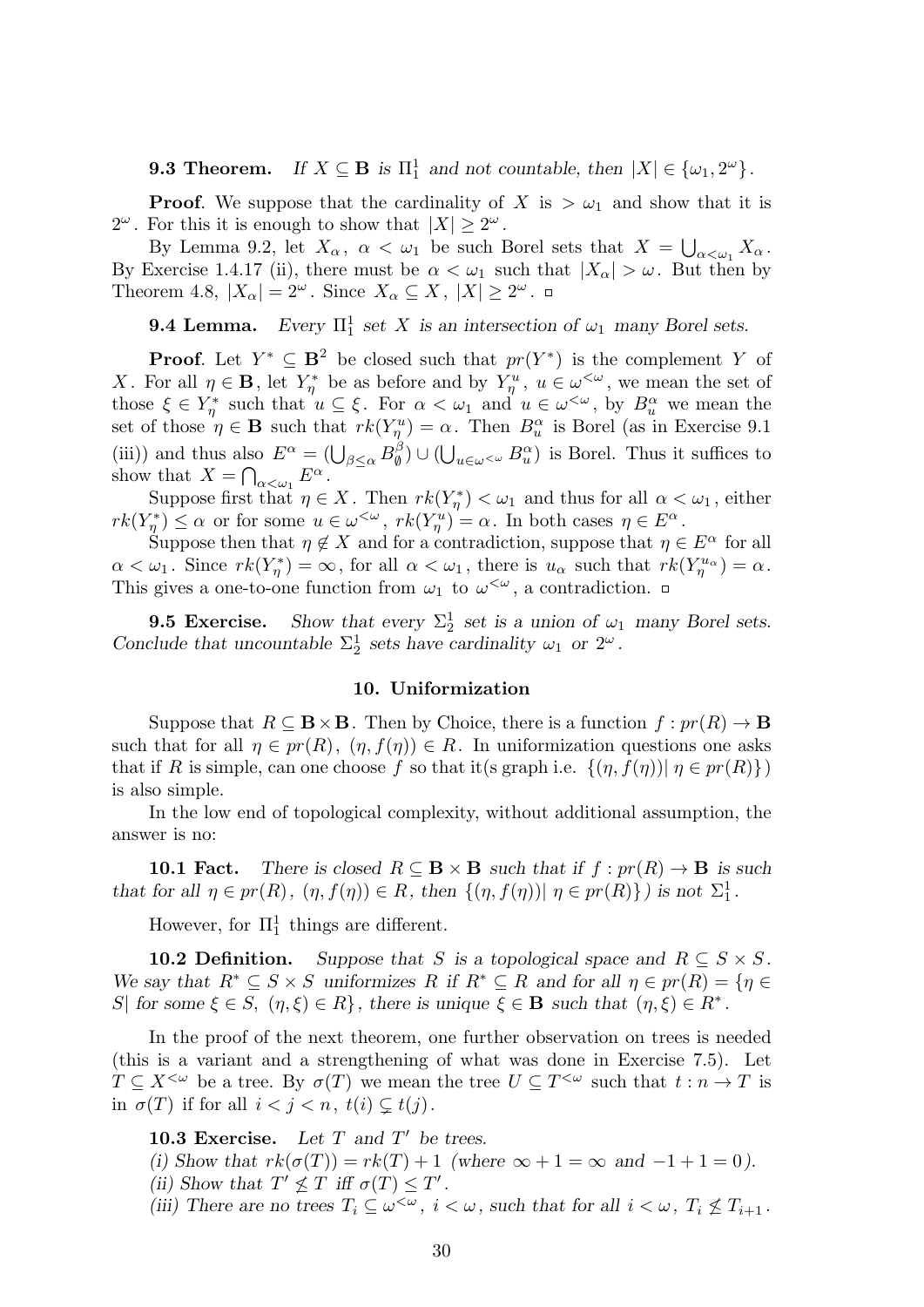**10.4 Theorem.** *If*  $R \subseteq \mathbf{B} \times \mathbf{B}$  *is*  $\Pi_1^1$ *, then there is a*  $\Pi_1^1$  *set*  $R^* \subseteq \mathbf{B} \times \mathbf{B}$ *such that it uniformizes R.*

**Proof**. Let  $T \subseteq \mathbf{B}^3$  be closed and such that  $(\eta, \xi) \in R$  iff there is no  $\xi' \in \mathbf{B}$ such that  $(\eta, \xi, \xi') \in T$ . As in the proof of Theorem 7.3, for  $\eta, \xi \in \mathbf{B}$  let  $T_{\eta, \xi}$  be the tree of those  $f \in \omega^{\leq \omega}$  such that letting  $n = dom(f)$ , for some  $\eta', \xi'$  and  $f'$ from  $\mathbf{B}, \ (\eta', \xi', f') \in T, \ \eta \restriction n \subseteq \eta', \ \xi \restriction n \subseteq \xi' \text{ and } f \subseteq f'. \text{ Again } (\eta, \xi) \in R \text{ iff }$ *T*<sub>*n,ξ*</sub> does not contain an *ω*-branch.

The idea in this proof is to define  $R^*$  so that for every  $\eta \in pr(R)$ ,  $R^*$  pics  $\xi$ so that  $T_{\eta,\xi}$  is  $\leq$ -minimal (notice that by Exercise 7.2 (iii), this is possible) and among those,  $\xi$  is chosen so that for all  $n$ ,  $\xi(n)$  is the least possible. However, to make this really work, some polishing is needed.

As in the proof of Lemma 8.6, let  $u_i$ ,  $i < \omega$ , be an enumeration of  $\omega^{\langle \omega \rangle}$  such that if  $u_i \subseteq u_j$ , then  $i < j$ . By  $T^i_{\eta,\xi}$  we mean the tree of those  $t \in \omega^{\leq \omega}$  such that  $t^i \in T_{\eta,\xi}$ , where  $t^i \in \omega^{\langle \omega \rangle}$  is such that  $dom(t^i) = dom(u_i) + dom(t)$ , for all  $k < m = dom(u_i), t^i(k) = u_i(k),$  and for  $k < dom(t), t^i(m + k) = t(k)$ . Notice that  $T_{\eta,\xi}^0 = T_{\eta,\xi}$ . Notice also that  $rk(T_{\eta,\xi}^i) = rk(u_i; T_{\eta,\xi})$ .

Now we define a set  $S \subseteq \mathbf{B}^3$  so that we can choose  $R^* = R \cap (\mathbf{B}^2 - S^*)$  where *S*<sup>\*</sup> is the set of those  $(η, ξ)$  such that for some  $ξ'$ ,  $(η, ξ, ξ') ∈ S$ .

We let *S* be the set of those triples  $(\eta, \xi, \xi') \in \mathbf{B}^3$  for which  $(*)_n(\eta, \xi, \xi')$  or (*∗∗*)*n*(*η, ξ, ξ′* ) below holds for some *n < ω*:

$$
(*)_n(\eta,\xi,\xi')\colon\ \xi'\restriction n=\xi\restriction n,\ \text{for all}\ \ i\leq n,\ T^i_{\eta,\xi'}\leq T^i_{\eta,\xi}\ \text{and}\ T^n_{\eta,\xi}\nleq T^n_{\eta,\xi'},
$$

 $(**)_n(\eta,\xi,\xi')\colon \xi' \upharpoonright n=\xi \upharpoonright n, \xi'(n)<\xi(n)$  and for all  $i \leq n, T^i_{\eta,\xi'} \leq T^i_{\eta,\xi}.$ 

Recall that by Exercise 10.3 (ii),  $T_{\eta,\xi}^i \nleq T_{\eta,\xi'}^i$  is equivalent with  $\sigma(T_{\eta,\xi'}^i) \leq$ *T*<sup>*i*</sup><sub>*n*</sub>, $\xi$ </sub>. Then  $R^* = R \cap (\mathbf{B}^2 - S^*)$  is  $\Pi_1^1$ , since

**10.4.1 Exercise.** *Show that S* is  $\Sigma_1^1$ *. Hint: Lemma 8.6.* 

We are left to prove that  $R^*$  uniformizes  $R$ . We show first that if  $\eta \in pr(R)$ , then there is  $\xi \in \mathbf{B}$  such that  $(\eta, \xi) \in R \cap (\mathbf{B}^2 - S^*)$ . For all  $n < \omega$ , by induction, we determine  $\xi(n)$  by choosing first  $\xi_n \in \mathbf{B}$  and then letting  $\xi(n) = \xi_n(n)$ . We do this as follows (these  $\xi_n$  exist, because we minimalize in a well-founded partial order by Exercise 10.3 (iii)):

*n* = 0: We let  $\xi_0$  be any element of **B** such that for all  $\xi'$ , neither  $(*)_{0}(\eta, \xi_0, \xi')$ nor (*∗∗*)0(*η, ξ*0*, ξ′* ) hold.

 $n = m + 1$ : We let  $\xi_n$  be any element of **B** such that  $\xi_n \restriction n = \xi_m \restriction n$  and neither  $(\ast)_n(\eta, \xi_n, \xi')$  nor  $(\ast \ast)_n(\eta, \xi_n, \xi')$  hold for any  $\xi'$ .

Finally we let  $\xi = \lim_{n \to \infty} \xi_n = \bigcup_{n < \omega} \xi_n \restriction (n+1)$ .

Now we need to show that  $(\eta, \xi) \in R$  and  $(\eta, \xi) \in \mathbf{B}^2 - S^*$ . The proofs of these are based on the same observation.

Let us define  $f: \omega^{\leq \omega} \to \omega_1 \cup \{-1\}$  so that  $f(u_n) = rk(T^n_{\eta,\xi_n})$ . Recall that the rank was defined so that if  $u_n \notin T_{\eta,\xi_n}$ , then  $f(u_n) = -1$ .

**10.4.2 Exercise.**

(i) For all  $n < m < \omega$ , if  $u_n = (u_m)^-$ , then  $f(u_m) < f(u_m)$  or  $f(u_n) =$  $f(u_m) = -1$ . *(ii)* If  $f(u_n) = -1$ , then  $u_n \notin T_{n,\xi}$ .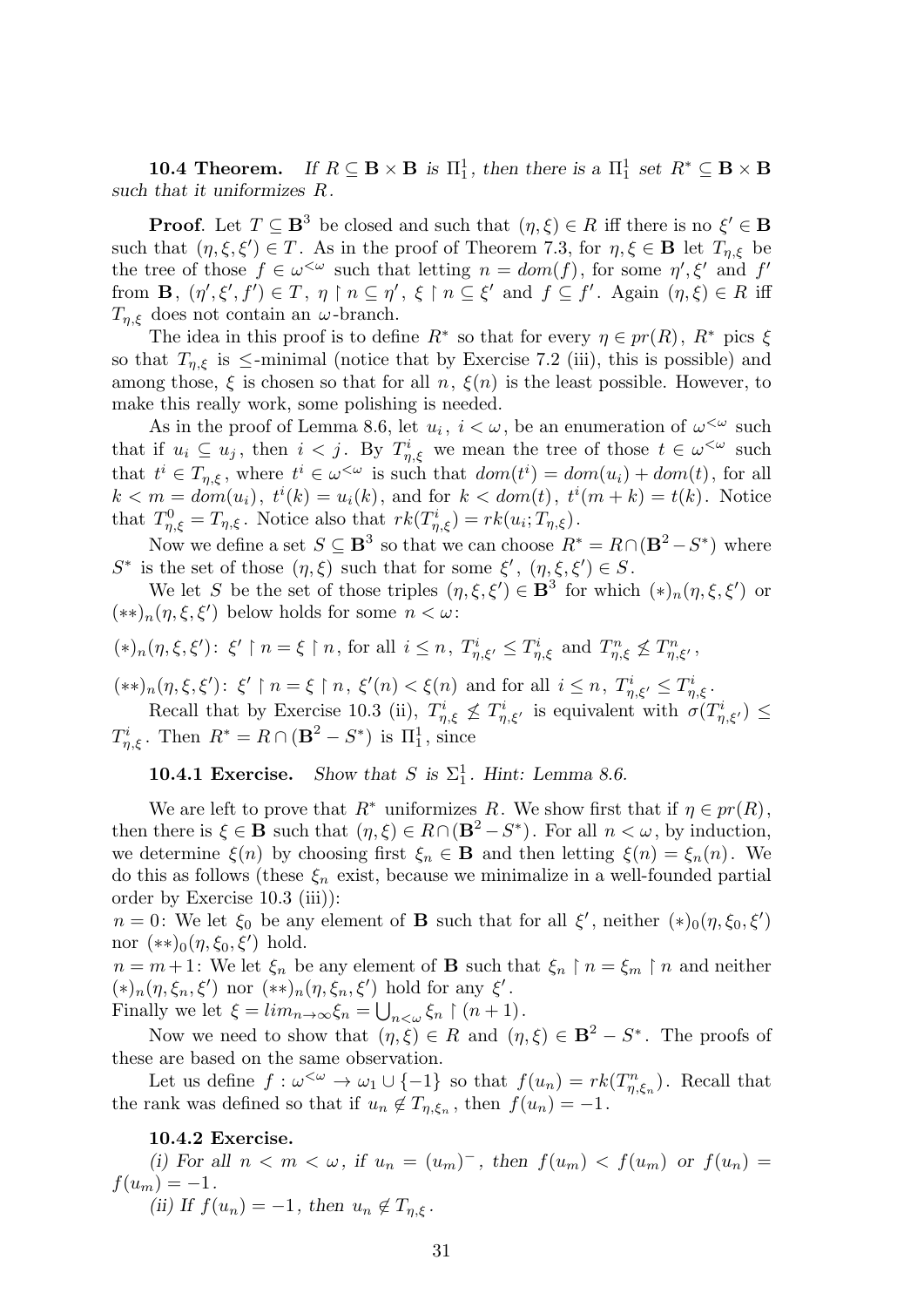(*iii*) For all  $n < \omega$ ,  $rk(u_n; T_{\eta,\xi}) \leq rk(u_n; T_{\eta,\xi_n})$  (*in fact, equality holds here but we do not need that information). Hint: By induction on the ordering u < w* iff  $w \subseteq u$  show that for all  $u \in \{w \in \omega^{\leq \omega} | f(w) \geq 0\}$ ,  $rk(u; T_{\eta,\xi}) \leq f(u)$ .

 $(iv)$   $(\eta, \xi) \in R$ *.* 

 $(v)$   $(\eta, \xi) \notin S^*$ . Hint: Suppose first that there are  $\xi'$  and  $n < \omega$  such that  $(*)_n(\eta, \xi, \xi')$  holds. Choose these so that *n* is minimal. Then notice that for all  $i \leq n$ ,  $T^i_{\eta,\xi'} \leq T^i_{\eta,\xi} \leq T^i_{\eta,\xi_n}$  and  $T^n_{\eta,\xi_n} \nleq T^n_{\eta,\xi'}$ .

So we are left to prove that if  $(\eta, \xi) \in R^*$  and  $(\eta, \xi') \in R^*$ , then  $\xi = \xi'$ . Suppose not. Let  $n < \omega$  be the least such that  $\xi(n) \neq \xi'(n)$ . Without loss of generality, we may assume that  $\xi'(n) < \xi(n)$ . Since  $(\eta, \xi, \xi') \notin S$  and  $(\eta, \xi', \xi) \notin$ *S*, for all  $m \leq n$ , both  $(*)_{m}(\eta, \xi, \xi')$  and  $(*)_{m}(\eta, \xi', \xi)$  fail. It follows that

 $(\lambda^{***})$  for all  $m \leq n$ ,  $T_{\eta,\xi'}^m \leq T_{\eta,\xi}^m$  and  $T_{\eta,\xi}^m \leq T_{\eta,\xi'}^m$ .

But for the same reason also  $(**)_n(\eta, \xi, \xi')$  fails and thus using  $(***), \xi'(n)$  can not be strictly smaller than  $\xi(n)$ , a contradiction.  $\Box$ 

**10.5 Exercise.** Show that if  $R \subseteq \mathbb{R}^2$  is  $\Pi_1^1$ , then there is a  $\Pi_1^1$  set  $R^* \subseteq \mathbb{R}^2$ such that it uniformizes  $R$ *. Hint: Use Lemma 3.13 (for*  $n = 1$ ) and Theorem 10.4.

**10.6 Exercise.** *Show that if*  $R \subseteq \mathbf{B} \times \mathbf{B}$  *is*  $\Sigma_2^1$ *, then there is a*  $\Sigma_2^1$  *set*  $R^* \subseteq \mathbf{B} \times \mathbf{B}$  *such that it uniformizes*  $R$ *.* 

**10.7 Exercise.** *Suppose that*  $R \subseteq \mathbf{B} \times \mathbf{B}$  *is Borel and that for all*  $\eta \in \mathbf{B}$ *there are exactly two elements*  $\xi \in \mathbf{B}$  *such that*  $(\eta, \xi) \in R$ *. Show that there is a Borel set*  $R^* \subseteq B \times B$  *such that it uniformizes*  $R$ *.* 

# **11. Measurability**

In this section we show that  $\Sigma_1^1$  (and thus  $\Pi_1^1$ ) sets are measurable. We will prove the result for the Lebesgue measure on **R** but from the proof it is clear that the result holds also for many other measures. For more on this, see the next section.

For  $X \subseteq \mathbf{R}$ , the outer measure  $\mu^*(X) \in \mathbf{R}_{\geq 0} \cup \{\infty\}$  of  $X$  is the infimum of the sums  $\sum_{n=0}^{\infty} v(I_n)$  such that each  $I_n$  is a closed interval with rational endpoints,  $v(I_n)$  is the length of the interval and  $X \subseteq \bigcup_{n<\omega} I_n$ . A set *X* is Lebesgue measurable, if for all  $Y \subseteq \mathbf{R}$ ,  $\mu^*(Y \cap X) + \mu^*(Y - X) = \mu^*(Y)$ . If X is Lebesgue measurable, we write  $\mu(X)$  for  $\mu^*(X)$  and call it the Lebesgue measure of X. A set *X* is null if  $\mu^*(X) = 0$ .

For  $\mathbb{R}^n$ ,  $n > 1$ , Lebesgue measure is defined exactly the same way, only that instead of closed intervals we look at *n*-products of closed intervals with rational endpoints and  $v(I_1 \times \ldots \times I_n)$  is the product of the lengths of the the closed intervals  $I_i, 1 \leq i \leq n$ .

When there is no risk of confusion, we call Lebesgue measure just measure.

# **11.1 Exercise.**

*(i) Show that all closed intervals and null sets are measurable.*

*(ii)* Show that if *I* is a closed interval, then  $\mu(I) = \nu(I)$ .

*(iii) Let N be the family of all null subsets of* **R***. Show that N is a σ-ideal (see, Exercise 3.7 (ii)).*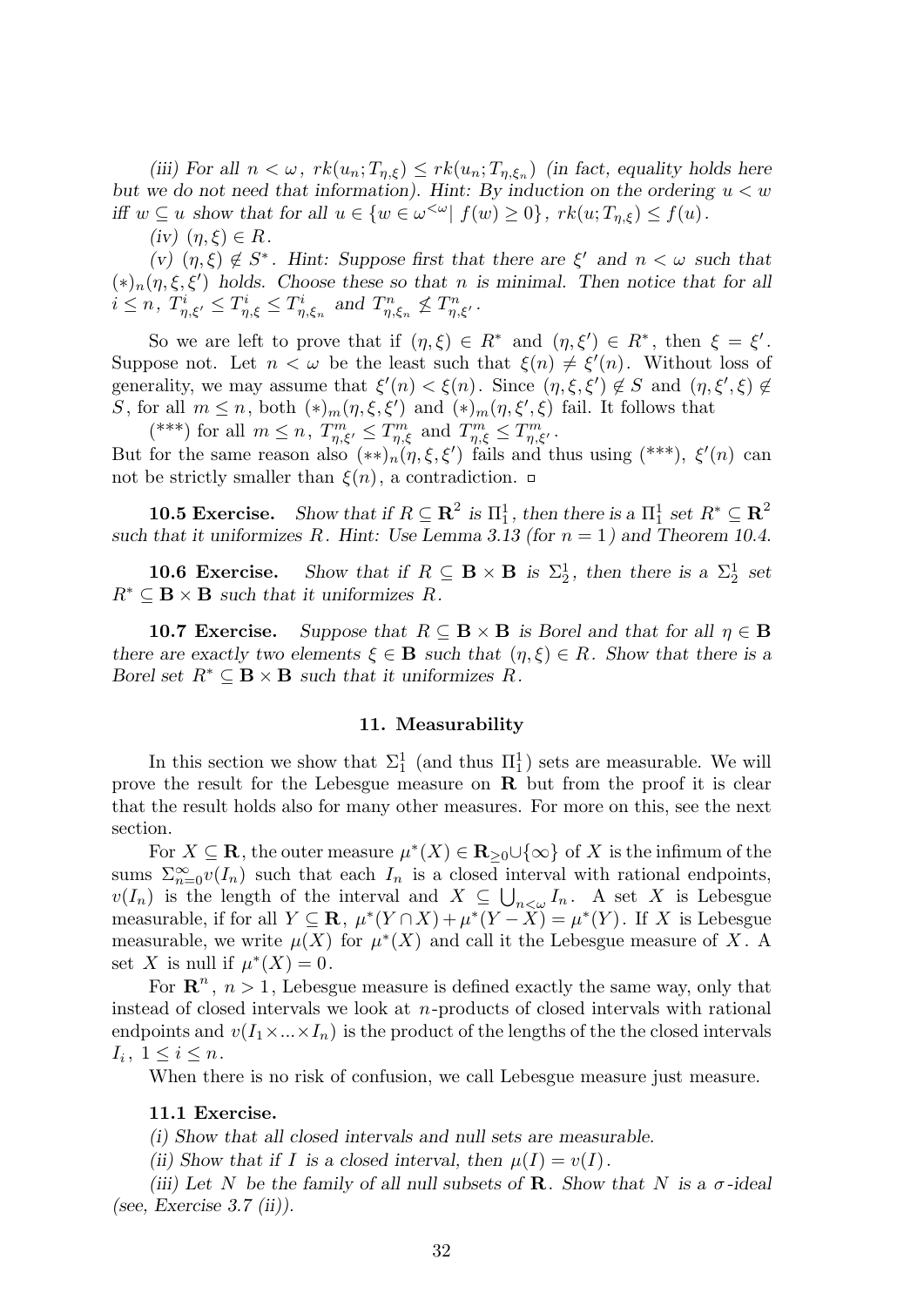*(iv) Show that measurable sets form a σ-algebra and so by (i), Borel*(**R**) *sets are measurable. (recall: A family is a*  $\sigma$ *-algebra if it is closed under complements, countable unions and countable intersections).*

*(v)* Show that for every  $X \subseteq \mathbb{R}$ , *X* is measurable iff  $X \cap \mathbb{I}$  is measurable.

(vi) Show that if  $X_i$ ,  $i < \omega$ , are disjoint and measurable, then  $\mu(\bigcup_{i<\omega} X_i)$  =  $\Sigma_{i\lt\omega}\mu(X_i)$ . Conclude that if  $X_i$ ,  $i<\omega$ , are measurable and form an increasing *sequence, then*  $\mu(\bigcup_{i<\omega} X_i) = \sup_{i<\omega} \mu(X_i)$ .

**11.2 Lemma.** *There exists a set*  $X \subseteq [0,1]$  *such that it is not measurable.* 

**Proof**. By Exercise 11.1, it is enough to find  $X \subseteq [0,1]$  such that  $\mu^*(X)$ ,  $\mu^*([0,1]-X) \geq 2/3$  (since then  $\mu^*(X) + \mu^*([0,1]-X) \geq 4/3 > 1 = \mu([0,1])$ ). For this we choose closed intervals  $I_{i,j} \subseteq [0,1]$  with rational endpoints,  $i < 2^{\omega}$ and  $j < \omega$ , so that for all  $i < 2^{\omega}$ ,  $\sum_{j=0}^{\infty} v(I_{i,j}) \leq 2/3$  and if  $J_j \subseteq [0,1]$ ,  $j < \omega$ , are closed intervals with rational endpoints and  $\sum_{j=0}^{\infty} v(J_j) \leq 2/3$ , then for some  $i < 2^{\omega}$ ,  $J_j = I_{i,j}$  for all  $j < \omega$ . (This is possible since the number of closed interval with rational endpoints is countable and so the number of possible sequences  $(J_i)_{i<\omega}$  is  $|\omega^{\omega}| = 2^{\omega}$ .) Then it is enough to find  $X \subseteq [0,1]$  such that for all  $i < 2^{\omega}$ ,  $X \not\subseteq \bigcup_{j < \omega} I_{i,j}$  and  $[0, 1] - X \not\subseteq \bigcup_{j < \omega} I_{i,j}$ . This is easy:

For all  $i < 2^{\omega}$ , we choose sets  $X_i, Y_i \subseteq [0, 1]$  so that

(i)  $X_0 = Y_0 = \emptyset$ ,

(ii) for all  $i < 2^{\omega}$ ,  $X_{i+1} = X_i \cup \{x_i\}$  and  $Y_{i+1} = Y_i \cup \{y_i\}$  where  $x_i \in [0,1]$ and  $y_i \in [0,1]$  are such that they do not belong to  $\bigcup_{j < \omega} I_{i,j}$ ,

(iii) for all  $i < 2^{\omega}$ ,  $X_i \cap Y_i = \emptyset$ ,

(iv) for limit  $i < 2^{\omega}$ ,  $X_i = \bigcup_{j < i} X_j$  and  $Y_i = \bigcup_{j < i} Y_j$ .

To see that the sets  $X_i$  and  $Y_i$  exists, it is enough to show that for all  $i < 2^{\omega}$ , the elements  $x_i$  and  $y_i$  can be found so that the requirement in (ii) holds and *X*<sub>*i*+1</sub> ∩ *Y*<sub>*i*+1</sub> =  $\emptyset$ . We start by noticing that for all *i* <  $2^{\omega}$ , the cardinality of *X<sub>i</sub>* and *Y<sub>i</sub>* is  $\langle 2^{\omega} \rangle$  (exercise). Since for all  $i \langle 2^{\omega} \rangle$ , the set  $Z = [0, 1] - \bigcup_{j \langle \omega} I_{i,j}$  is *Borel*(**R**), and not null (and thus not countable), by Theorem 4.8 (and Exercise 3.4 (vii)), the cardinality of it is  $2^{\omega}$ . Thus for all  $i < 2^{\omega}$ , the set  $Z - (X_i \cup Y_i)$ contains more that one element. So  $x_i$  and  $y_i$  can indeed be found.

Now  $\bigcup_{i<2^{\omega}} X_i$  is as wanted.

**11.3 Lemma.** *For every*  $X \subseteq \mathbb{R}$  *there is a Borel*( $\mathbb{R}$ ) *(and thus measurable) set Y such that*  $X \subseteq Y$  *and every measurable*  $Z \subseteq Y - X$  *is null. Thus if in addition X is measurable, there is a Borel*(**R**) *set (in fact*  $\Sigma_3(\mathbf{R})$  *set, see the proof*) *Y such that*  $X \subseteq Y$  *and*  $Y - X$  *is null i.e.*  $\mu(X) = \mu(Y)$ .

**Proof.** By Exercise 11.1, it is easy to see that it is enough to prove the claim under the additional assumption that  $X$  is bounded (exercise). So we suppose that  $X \subseteq [-r, r]$  for some  $r \in \mathbb{R}_{>0}$ . But then by the definition of  $\mu^*$  one can find countable unions  $U_n$  of closed intervals  $\subseteq [-r, r]$ ,  $0 < n < \omega$ , such that for all  $0 < n < \omega$ ,  $X \subseteq U_n$  and  $\mu(U_n) - \mu^*(X) < 1/n$ . Then  $Y = \bigcap_{0 \le n < \omega} U_n$  is as wanted: Clearly, it is  $Borel(\mathbf{R})$ . Also if  $Z \subseteq Y - X$  is measurable, then  $Y - Z$  is measurable and since it contains *X*,  $\mu(Y - Z) \ge \mu^*(X) = \mu(Y)$ . So  $\mu(Z) = 0$ .

**11.4 Theorem.** *Every*  $\Sigma_1^1(\mathbf{R}^n)$  *set is measurable.*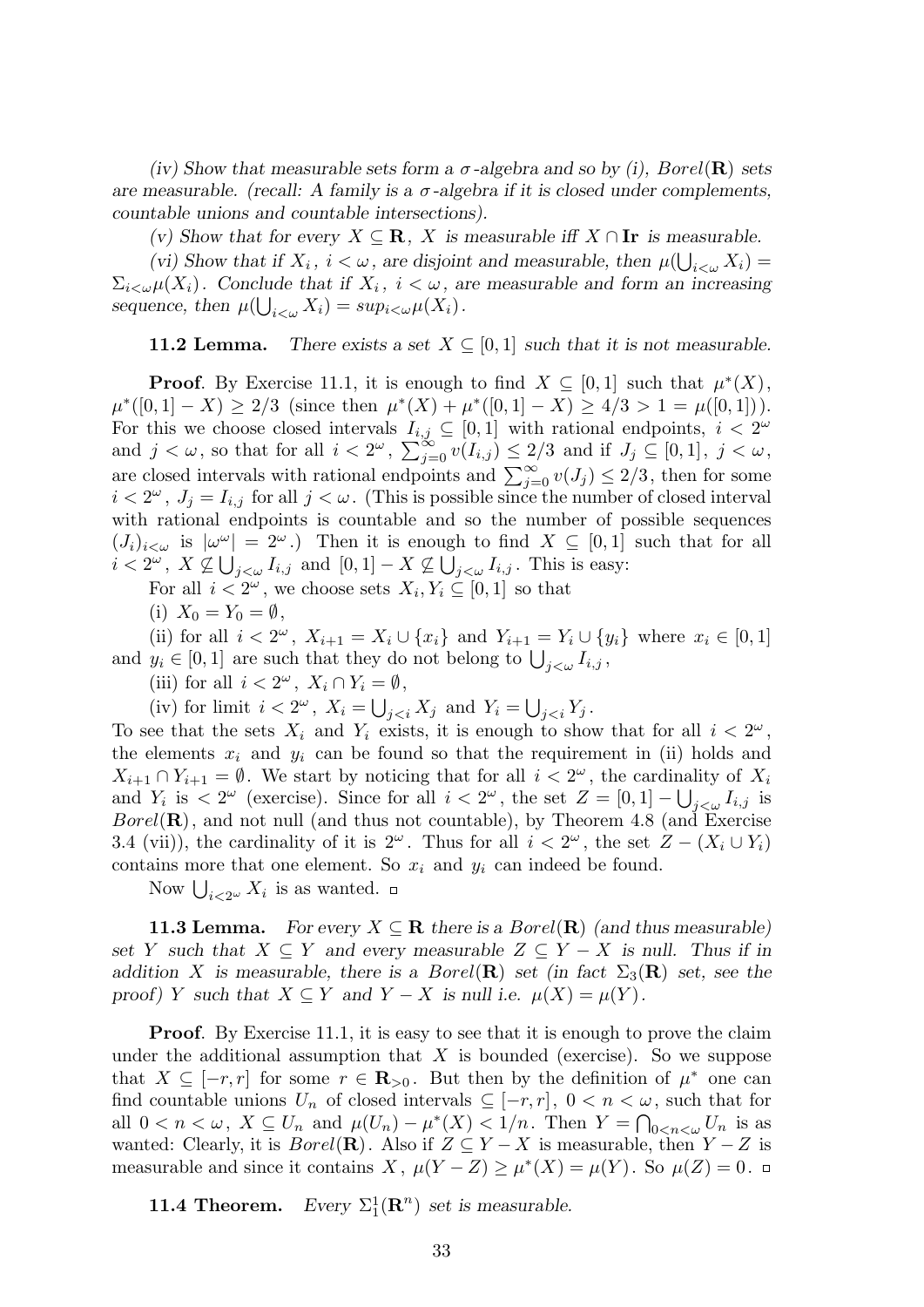**Proof**. We prove the claim for  $n = 1$ , the other cases are similar. Let  $X \subseteq \mathbb{R}$ be  $\Sigma_1^1(\mathbf{R})$  set. Since it is enough to show that  $X \cap \mathbf{I}$  is measurable, we may assume that  $X \subseteq \mathbf{Ir}$ . Then, as in the proof of Lemma 8.4, choose continuous  $F : \mathbf{B} \to \mathbf{Ir}$ so that  $X = F(B)$  and for all  $\eta \in \omega^{\leq \omega}$ , let  $X_{\eta} = F[N_{\eta}]$ . Then (by the proof of Lemma 8.4)

 $(X^*)$   $X = \mathcal{A}\{X_\eta | \eta \in \omega^{\langle \omega \rangle}\} = \mathcal{A}\{\overline{X}_\eta | \eta \in \omega^{\langle \omega \rangle}\}.$ Notice also that

 $(*^*)$  for all  $\eta \in \omega^n$ ,  $X_{\eta} = \cup \{X_{\xi} | \xi \in \omega^{n+1}, \eta \subseteq \xi\}.$ 

By Lemma 11.3 and since the sets  $\overline{X}_{\eta}$  are measurable, for every  $\eta \in \omega^{\leq \omega}$ , there is a measurable set  $Y_\eta$  such that  $X_\eta \subseteq Y_\eta \subseteq \overline{X}_\eta$  and every measurable  $Z \subseteq Y_\eta - X_\eta$  is null. By (\*),

$$
(***) X = \mathcal{A}\{Y_{\eta} | \eta \in \omega^{<\omega}\}.
$$

Since  $Y_{\emptyset}$  is measurable, it is enough to show that  $Y_{\emptyset} - X$  is measurable. For this it is enough to show that it is null.

**11.4.1 Claim.** For all  $n < \omega$  and  $\eta \in \omega^n$ , let  $Z_{\eta} = \bigcup \{Y_{\xi} | \xi \in \omega^{n+1}, \eta \subseteq \xi\}.$ *Then*  $Y_{\emptyset} - X \subseteq \bigcup_{n < \omega} \bigcup_{\eta \in \omega^n} (Y_{\eta} - Z_{\eta}).$ 

**Proof**. So suppose  $a \in Y_\emptyset$  but  $a \notin \bigcup_{n \leq \omega} \bigcup_{\eta \in \omega^n} (Y_\eta - Z_\eta)$ . We need to show that  $a \in X$ . For this, by (\*\*\*), it is enough to find  $f \in \omega^{\omega}$  such that for all  $n < \omega$ ,  $a \in Y_{f \upharpoonright n}$ . We choose the values  $f(n)$  by induction on  $n < \omega$  as follows: Since  $a \in Y_\emptyset$  but  $a \notin Y_\emptyset - Z_\emptyset$ , there is  $\xi \in \omega^1$  such that  $a \in Y_\xi$ . Let  $f(0) = \xi(0)$ (i.e.  $f \upharpoonright 1 = \xi$ ). Then we just keep on repeating this argument: Since  $a \in Y_{f \upharpoonright 1}$ but  $a \notin Y_{f\upharpoonright 1} - Z_{f\upharpoonright 1}$ , there is  $\xi' \in \omega^2$  such that  $a \in Y_{\xi'}$  and  $f \upharpoonright 1 \subseteq \xi'$ . Let  $f(1) = \xi'(1)$  (i.e.  $f \upharpoonright 2 = \xi'$ ) etc.

Thus to show that  $Y_{\emptyset} - X$  is null, it is enough to show that for all  $n < \omega$ and  $\eta \in \omega^n$ , the set  $Y_\eta - Z_\eta$  is null. But by (\*\*),  $Y_\eta - Z_\eta \subseteq Y_\eta - X_\eta$  and since *Y*<sup>*η*</sup> − *Z*<sup>*η*</sup> is measurable, it null by the choice of *Y*<sup>*n*</sup>. □

# **11.5 Fact.**

(*i*) *ZFC* does not prove that  $\Delta_2^1(\mathbf{R})$  sets are measurable (again assuming *ZFC is consistent).*

*(ii) If there are infinitely many Woodin cardinals, then every projective set is measurable (see Section 14).*

*(iii) If ZFC+"there is an inaccessible cardinal" is consistent, then so are ZF+ "every subset of reals is measurable" as well as ZFC+"every projective set is measurable".*

# **11.6 Exercise.**

*(i)* Show that there is  $X \subseteq [0,1]$  such that  $\mu^*(X) = \mu^*([0,1] - X) = 1$ .

*(ii)* Show that for all  $X \subseteq \mathbf{R}$ , there is  $Borel(\mathbf{R})$  set  $Y \subseteq X$  such that every *measurable*  $Z \subseteq X - Y$  *is null and that if in addition* X *is measurable, then*  $\mu(X) = \mu(Y)$ .

*(iii)* Suppose  $f: \mathbf{R} \to \mathbf{R}$  *is measurable i.e. for all open sets*  $U \subseteq \mathbf{R}$ *,*  $f^{-1}(U)$ *is measurable. Show that there exists a Borel*(**R**) *set X and a Borel function g* : **R** → **R** such that **R** − *X* is null and  $f \upharpoonright X = g \upharpoonright X$ . Hint: See the proof of *Corollary 3.13 and use Lemma 11.3.*

**11.7 Exercise.** Let  $V = \{(x, y) \in \mathbb{R}^2 | 0 < x, y < 1\}$ . Suppose  $X \subseteq V$ ,  $a \in X$  and  $b \in \mathbb{R}^2$ . We say that *a* is visible from *b* if the line segment  $(a, b)$  does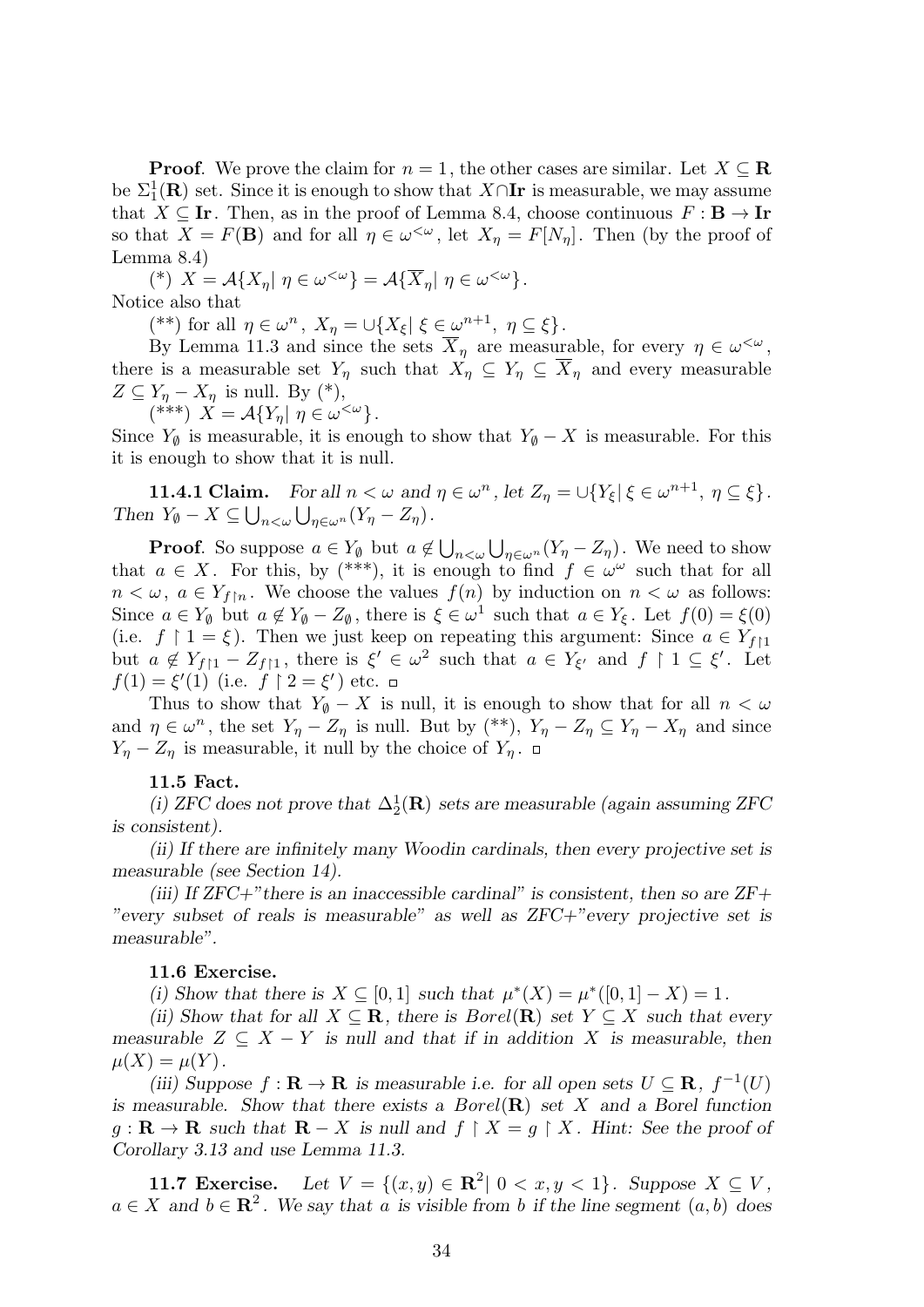*not contain points from X . By X<sup>b</sup> we denote the set of all points of X that are visible from b. Show that there is*  $X \subseteq V$  *such that for all*  $b = (x, y) \in \mathbb{R}^2$ , *if*  $y > 2$ , then  $\mu^*(X_b) = 1$  *(in particular,*  $X_b$  *has Hausdorff dimension* 2*). Hint: Use the idea from the proof of Lemma 11.2, Theorem A.1 from Appendix and Fubini's theorem.*

#### **12. Universal measurability**

As pointed out in the previous section, the proof of Theorem 11.4 goes through for many measures other than the Lebesgue measure. However, behind this there is a more general fact: measurability is a very robust notion, natural notions of measure tend to give roughly the same notion of measurability. In this section we look at this phenomenon. For simplicity we restrict to continuous Borel measures on **R** such that all bounded intervals get a finite measure.

**12.1 Definition.** *∗* : *Borel*(**R**) *→* [0*, ∞*] *is called a Borel* measure on **R** if  $\mu^*(\emptyset) = 0$  and  $\mu^*$  is  $\sigma$ -additive i.e.  $\mu^*(\bigcup_{i < \omega} X_i) = \sum_{i < \omega} \mu^*(X_i)$ *for any pairwise disjoint members*  $X_i$  *of Borel*( $\mathbb{R}$ ). If in addition all singletons *get measure* 0*, we say that*  $\mu^*$  *is continuous.* 

**12.2 Definition.** Let  $\mu^*$  be a Borel measure on **R**. We say that  $X \subseteq \mathbb{R}$  is  $\mu^*$ -null if there is a *Borel*(**R**) set Y such that  $X \subseteq Y$  and  $\mu^*(Y) = 0$ . We say that  $X \subseteq \mathbf{R}$  is  $\mu^*$ -measurable if there is a  $\mu^*$ -null set  $Y$  such that  $X \cup Y \in Borel(\mathbf{R})$ .

Let  $\mu$  be the Lebesgue measure from the previous section. Then from  $\mu$ , we get a continuous Borel measure  $\mu \restriction Borel(\mathbf{R})$  which we also denote by  $\mu$ .

# **12.3 Exercise.**

*(i)* Show that  $X \subseteq \mathbb{R}$  *is null (in the sense of Section 11) iff*  $X$  *is*  $\mu$ *-null.* 

*(ii)* Show that  $X \subseteq \mathbb{R}$  *is measurable (in the sense of Section 11) iff X is µ-measurable.*

**12.4 Theorem.** Suppose that  $\mu^*$  is a continuous Borel measure on **R** and  $x, y \in \mathbf{R}$  are such that  $x < y$  and  $\mu^*(x, y) < \infty$ . Then there is a continuous  $f: [x, y] \to [0, 1]$  *such that for all*  $X \subseteq [x, y]$ *,*  $X$  *is*  $\mu^*$ -measurable iff  $f(X)$  *is µ-measurable.*

**Proof.** As in Section 11, it is easy to see that it is enough to prove this claim for  $[x, y] = [0, 1]$ . Also we may assume that  $\mu^*([0, 1]) = 1$  (if  $\mu^*([0, 1]) = 0$ , there is nothing to prove, choose f to be constant 0). We define  $f : [0,1] \rightarrow [0,1]$  so that  $f(x) = \mu^*([0, x])$ .

**12.4.1 Exercise.** *Show that f is increasing (not necessarily properly), continuous and onto.*

Let *B* be the set of those  $y \in [0,1]$  such that  $f^{-1}(y)$  contains more than one point. We let  $Y = \bigcup_{y \in B} f^{-1}(y)$ .

# **12.4.2 Exercise.**

- *(i)* Show that *B* is countable, *Y* is Borel and  $\mu^*(Y) = 0$ .
- *(ii)* Show that  $f \restriction (0,1] Y$  is a homeomorphism onto  $[0,1] B$ .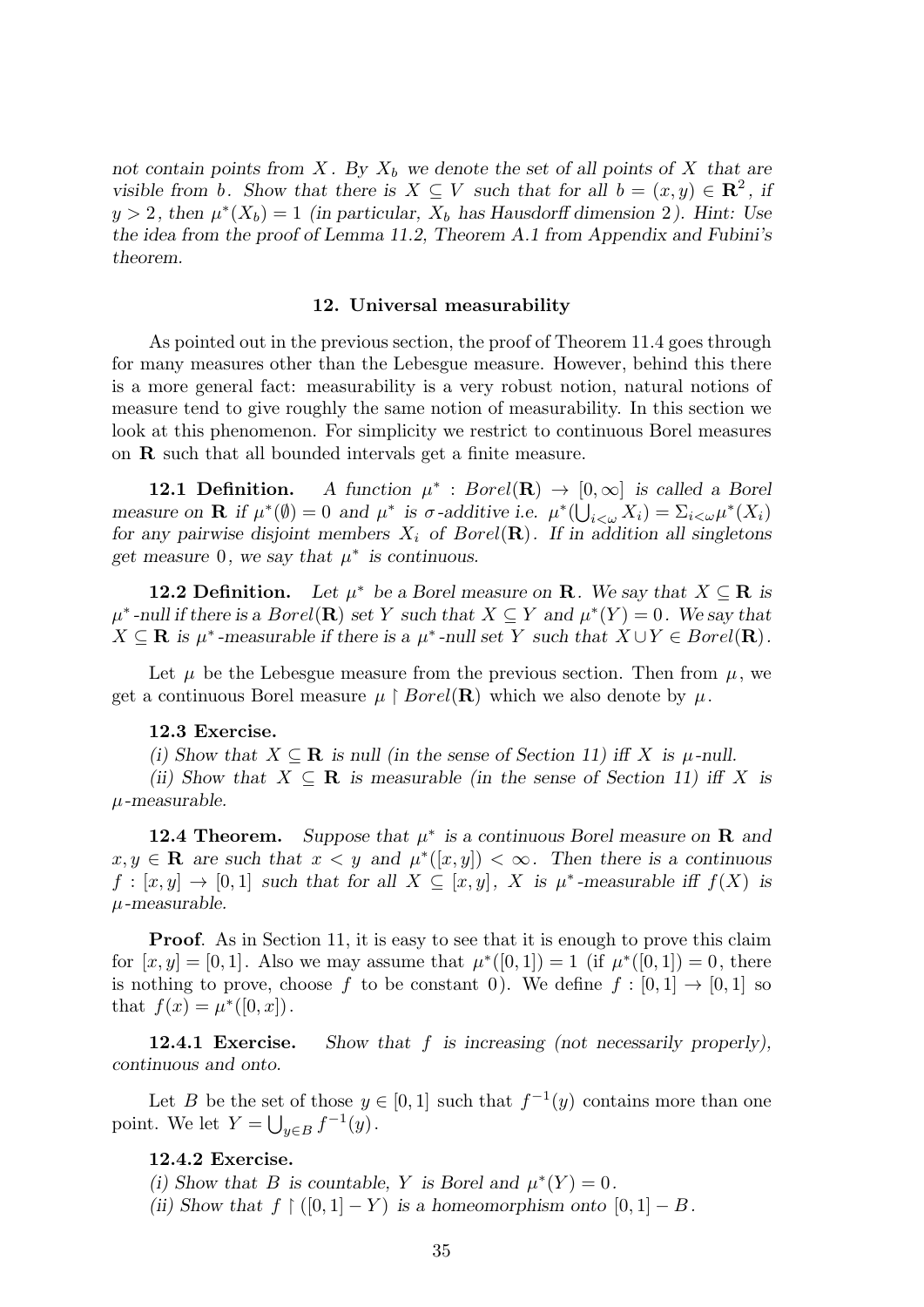#### **12.4.3 Exercise.**

*(i)* Show that *X* is  $\mu^*$ -measurable iff  $X - Y$  is  $\mu^*$ -measurable.

*(ii)* Show that  $f(X)$  is  $\mu$ -measurable iff  $f(X - Y)$  is  $\mu$ -measurable.

Thus it is enough to prove that  $X - Y$  is  $\mu^*$ -measurable iff  $f(X - Y)$  is  $\mu$ measurable. We notice first that for all  $x \in [0,1]$ ,  $\mu^*([0,x]) = f(x) = \mu([0, f(x)])$ . Thus for all intervals (closed or not)  $I \subseteq [0,1]$ ,  $\mu^*(I) = \mu(f(I))$  (exercise). Thus for all countable unions *U* of intervals,  $\mu^*(U) = \mu(f(U))$  (notice that we may assume that the intervals in the union are pairwise disjoint).

**12.4.5 Claim.** For all  $\Sigma_n([0,1]-Y)$  sets  $U, 0 < n < \omega, \mu^*(U) = \mu(f(U))$ .

**Proof.** We prove this by induction on  $n > 0$ . From what is above the claim follows for  $n = 1$ . So suppose it holds for *n*. We prove it for  $n + 1$ . Clearly from the induction assumption it follows that the claim holds for  $\Pi_n([0,1]-Y)$ sets. Since  $\Pi_n$  is closed under finite unions, it is enough to show that if the claim holds for  $\Pi_n([0,1]-Y)$  sets  $U_i \subseteq [0,1]-Y$  and  $(U_i)_{i<\omega}$  form an increasing sequence, then the claim holds for  $U = \bigcup_{i < \omega} U_i$ . But  $\mu^*(U) = \sup_{i < \omega} \mu^*(U_i) =$  $sup_{i < \omega} \mu(f(U_i)) = \mu(f(U))$ . Claim 12.4.5

# **12.4.6 Exercise.**

*(i)* Show that for all  $X \subseteq [0,1] - Y$ , X is  $\mu^*$ -null iff  $f(X)$  is  $\mu$ -null.

*(ii)* Show that for all  $X \subseteq [0,1] - Y$ , X is  $\mu^*$ -measurable iff  $f(X)$  is  $\mu$ *measurable.*

#### $\Box$

**12.5 Corollary.** Suppose that  $\mu^*$  is a continuous Borel measure on **R** *such that for all*  $x, y \in \mathbb{R}$ ,  $\mu^*([x, y]) < \infty$ . If  $X \subseteq \mathbb{R}$  is  $\Sigma_1^1(\mathbb{R})$ , then X is *µ ∗ -measurable.*

**Proof**. Exercise.

**12.6 Exercise.** *Prove Corollary 12.5.*

**12.7 Exercise.** *What changes one needs to make to the proof of Theorem 12.4 to prove the theorem without the assumption that*  $\mu^*$  is continuous?

# **13. The property of Baire revisited**

Often, in the context of topologically simple sets, if one can prove something on measurability (ideal of null sets) the same holds for the sets with PB (ideal of meager sets) and vice versa. And, in fact, the same proof works in both cases. (In the context of arbitrary sets this connection is broken.) In this section we give an example of this. We observe that the proof of Theorem 11.4 shows also that every  $\Sigma_1^1$  (and thus  $\Pi_1^1$ ) set has PB.

**13.1 Lemma.** For every  $X \subseteq B$  there is a set Y such that it has PB,  $X \subseteq Y$  *and every*  $Z \subseteq Y - X$  *with PB is meager.* 

**Proof.** If *X* is meager, there is nothing to prove (choose  $Y = X$ ). So we may assume that *X* is not meager. Let *X'* be the set of all  $\eta \in \mathbf{B}$  such that for all  $n < \omega$ ,  $X \cap N_{\eta \upharpoonright n}$  is not meager.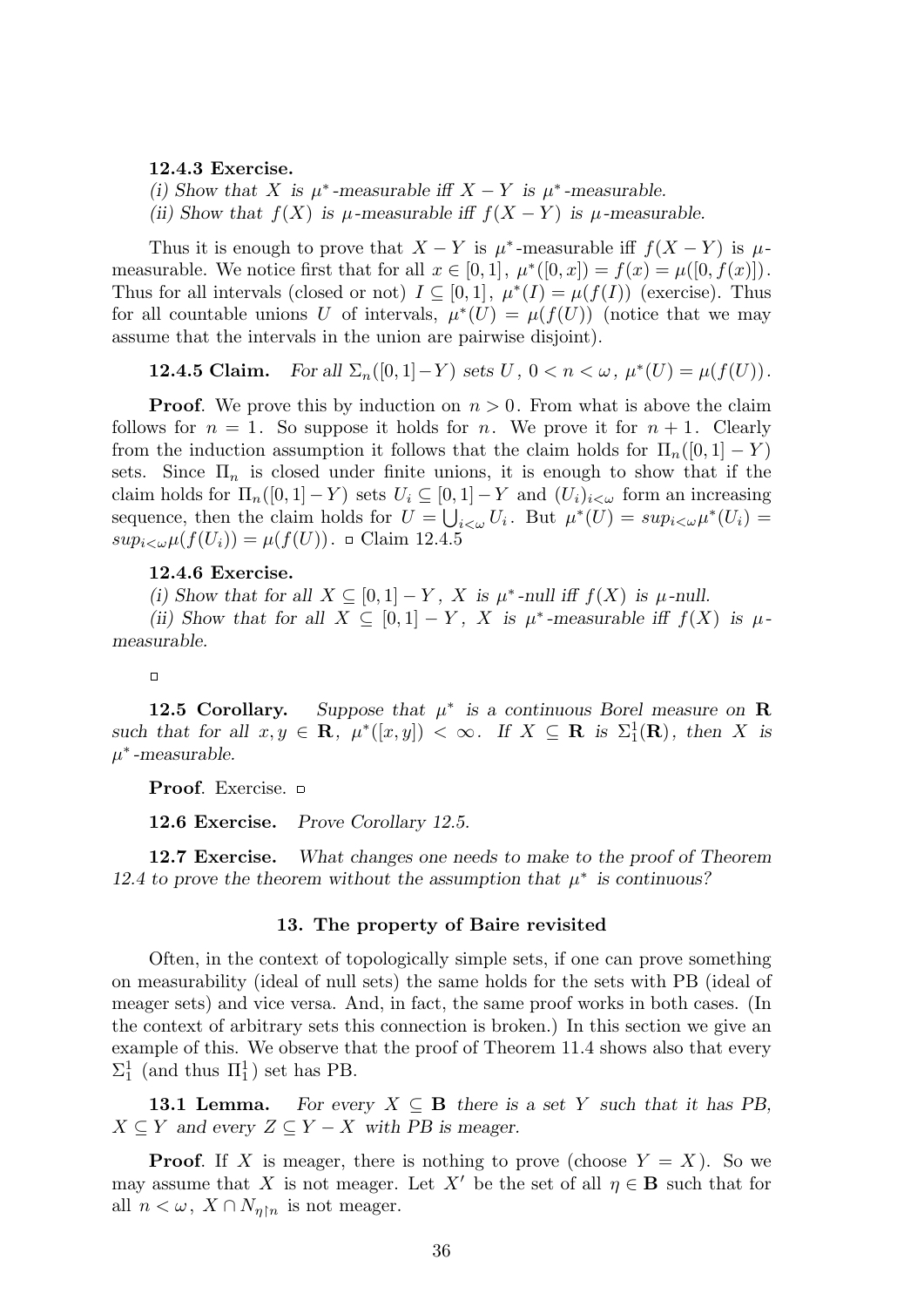**13.1.1 Exercise.** *is closed and*  $X - X'$  *is meager.* 

Let  $Y = X \cup X'$ . Then Y is a union of a closed set and a meager set and thus it has PB. Clearly  $X \subseteq Y$ .

Now suppose  $Z \subseteq Y - X$  has PB. For a contradiction suppose that  $Z$  is not meager. Since *Z* has PB, there is  $\xi \in \omega^{\leq \omega}$  such that  $N_{\xi} - Z$  is meager and so also  $N_{\xi} \cap X$  is meager. Also since  $N_{\xi} - Z$  is meager,  $N_{\xi} \cap Z \neq \emptyset$  and so there is  $\eta \in \mathbf{B}$  such that  $\xi \subseteq \eta$  and for all  $n < \omega$ ,  $N_{\eta \upharpoonright n} \cap X$  is not meager. In particular,  $N_{\xi} \cap X$  is not meager, a contradiction.  $\Box$ 

**13.2 Theorem.** *Every*  $\Sigma_1^1$  *set has PB.* 

**Proof.** Let  $X \subseteq \mathbf{B}$  be  $\Sigma_1^1$  set. Then as in the proof of Lemma 8.4, choose continuous  $F: \mathbf{B} \to \mathbf{B}$  so that  $X = F(\mathbf{B})$  and for all  $\eta \in \omega^{\langle \omega \rangle}$ , let  $X_{\eta} = F[N_{\eta}]$ . Then (by the proof of Lemma 8.4)

 $(X^*)$   $X = \mathcal{A}\{X_\eta | \eta \in \omega^{\langle \omega \rangle}\} = \mathcal{A}\{\overline{X}_\eta | \eta \in \omega^{\langle \omega \rangle}\}.$ Notice also that

 $(*^*)$  for all  $\eta \in \omega^n$ ,  $X_{\eta} = \cup \{X_{\xi} | \xi \in \omega^{n+1}, \eta \subseteq \xi\}.$ 

By Lemma 13.1 and since the sets  $\overline{X}_{\eta}$  have PB, for every  $\eta \in \omega^{\leq \omega}$ , there is a set  $Y_\eta$  such that it has PB,  $X_\eta \subseteq Y_\eta \subseteq \overline{X}_\eta$  and every  $Z \subseteq Y_\eta - X_\eta$  with PB is meager. By  $(*)$ ,

 $(***)$   $X = \mathcal{A}\lbrace Y_{\eta} | \eta \in \omega^{\langle \omega \rangle} \rbrace$ .

Since  $Y_{\emptyset}$  has PB, it is enough to show that  $Y_{\emptyset} - X$  has PB. For this it is enough to show that it is meager.

**13.2.1 Claim.** For all  $n < \omega$  and  $\eta \in \omega^n$ , let  $Z_{\eta} = \cup \{Y_{\xi} | \xi \in \omega^{n+1}, \eta \subseteq \omega\}$ *ξ*})*. Then*  $Y_{\emptyset} - X \subseteq \bigcup_{n < \omega} \bigcup_{\eta \in \omega^n} (Y_{\eta} - Z_{\eta})$ *.* 

**Proof.** See the proof of Claim 11.4.1. □

Thus to show that  $Y_{\emptyset} - X$  is meager, it is enough to show that for all  $n < \omega$ and  $\eta \in \omega^n$ , the set  $Y_\eta - Z_\eta$  is meager. But by (\*\*),  $Y_\eta - Z_\eta \subseteq Y_\eta - X_\eta$  and since  $Y_{\eta} - Z_{\eta}$  has PB, it is meager by the choice of  $Y_{\eta}$ .  $\Box$ 

**13.3 Exercise.** Show that there is a null set  $Z \subseteq \mathbb{R}$  such that  $\mathbb{R} - Z$  is *meager. Hint: Show that for all*  $n < \omega$ , there is an open and dense subset D of **R** such that  $\mu(D) < 1/n$ .

#### **14. Determinacy**

In this section we study determinacy. We start with a consequence of  $\Sigma_1^1$ determinacy, namely that  $\Sigma_1^1$ -determinacy implies that all  $\Sigma_2^1$  sets are Lebesgue measurable. And then we show that the existence of a Ramsey type cardinal implies  $\Sigma_1^1$ -determinacy.

# **14.1 Definition.**

*(i)* Let  $X \subseteq \mathbf{B}$ . The game  $G(X)$  is defined as follows: At each move  $i < \omega$ , *first the player I chooses*  $a_i \in \omega$  *and then II chooses*  $b_i \in \omega$ *. The outcome of this play is the function*  $\eta \in \mathbf{B}$  *such that for all*  $i < \omega$ ,  $\eta(2i) = a_i$  *and*  $\eta(2i+1) = b_i$ . *I* wins if  $\eta \in X$ .

*(ii) The winning strategies in this game are defined as before and we say that*  $X \subseteq \mathbf{B}$  *is determined if either one of the players has a winning strategy in the game*  $G(X)$ .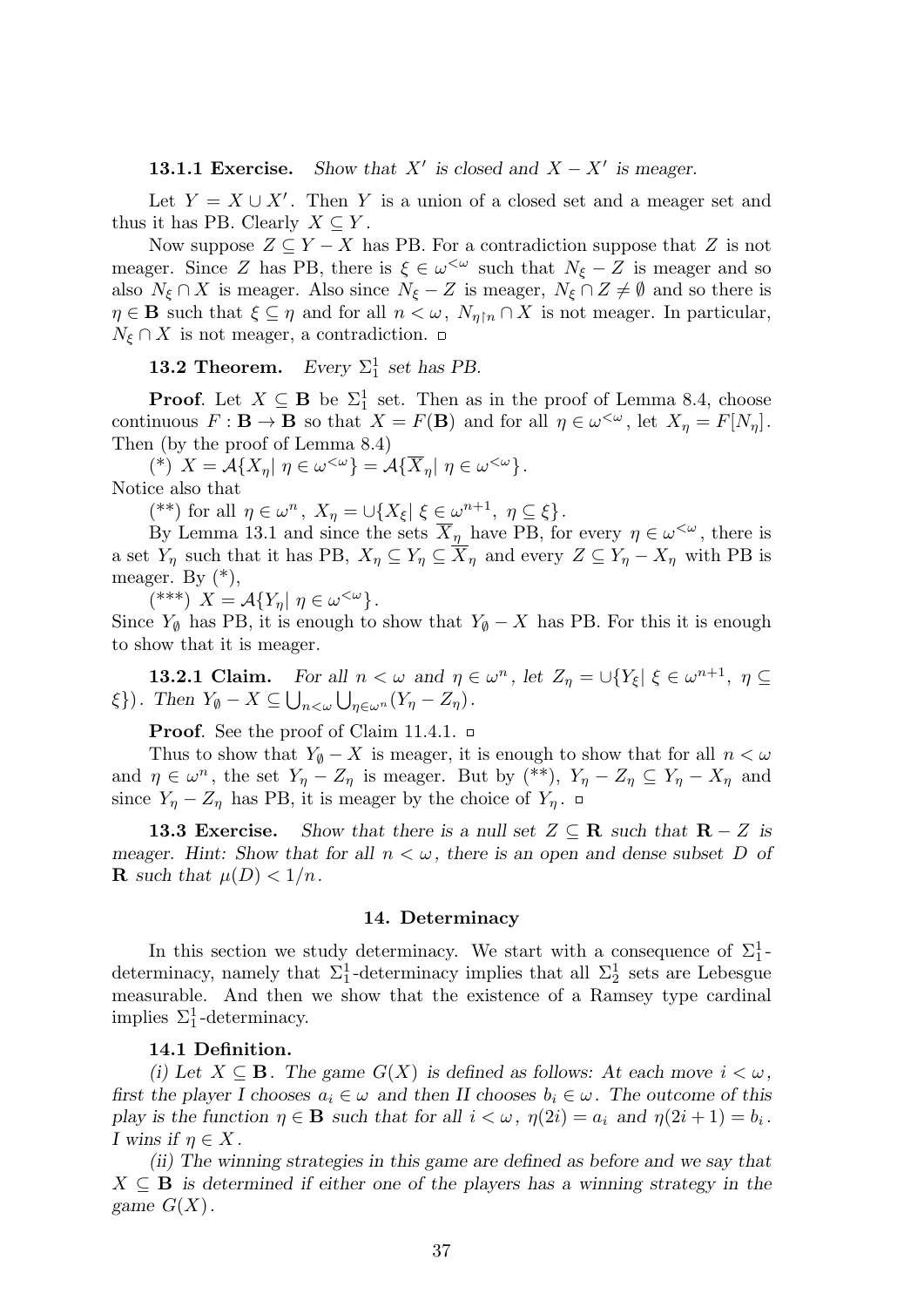(*iii*)  $\Sigma_n^1$ -determinacy is the assumption that every  $\Sigma_n^1$  set  $X \subseteq \mathbf{B}$  is deter*mined.*

*(iv) Projective determinacy (PD) is the assumption that every projective*  $X \subseteq \mathbf{B}$  *is determined.* 

Item (i) in the following exercise is known as Gale-Steward theorem.

#### **14.2 Exercise.**

*(i) Show that every closed set is determined. Hint: Suppose that II does not have a winning strategy and show that I can play so that after each of his move, the player II still does not have a winning strategy in the rest of the play and that this is a winning strategy.*

(ii) Show that  $\Sigma_1^1$ -determinacy implies that every  $\Pi_1^1$  set is determined. Hint: *Notice that*  $N_{\eta}$  *is homeomorphic with* **B** *for all*  $\eta \in \omega^{\leq \omega}$ *.* 

*(iii) Show that there is a non-determined set. Hint: See the proof of Lemma 11.2.*

#### **14.3 Fact.** *Every Borel set is determined.*

In the proof of the next theorem, it is convenient to work in the Cantor space. We start by defining a (Haar) measure to **C**: We define an outer measure as in the case of Lebesgue measure letting the outer measure of basic open sets  $N^c_\eta$  be  $1/(2^{dom(\eta)})$ . Then measurability and measure are defined exactly as in the case of Lebesgue measure. We denote this measure also by  $\mu$ , it will be clear from the context whether we mean this measure or the Lebesgue measure. By repeating proofs from the case of Lebesgue measure, one can see that  $\mu$  is  $\sigma$ -additive, all Borel sets are measurable and that Lemma 11.3 holds also for this  $\mu$  and so we may think  $\mu$  also as a continuous Borel measure.

**14.4 Lemma.** *Denote*  $\mathbf{Ir}^* = \mathbf{Ir} \cap (0,1)$ *. Then there is*  $F : \mathbf{Ir}^* \to \mathbf{C}$  *such that the following holds:*

*(i) F* is a homeomorphism between  $\mathbf{Ir}^*$  and  $rng(F)$ .

*(ii)*  $\mathbf{C}$  *− rng*(*F*) *is countable.* 

*(iii)* For all  $X \subseteq \mathbf{Ir}^*$ , *X* is measurable iff  $F(X)$  is measurable. (In fact, if X *is measurable, then*  $\mu(X) = \mu(F(X))$ .)

**Proof**. For all  $\eta \in 2^{<\omega}$ , define  $q_{\eta} \in \mathbf{Q}$  by recursion on  $dom(\eta)$  as follows: If  $dom(\eta) = 0$ , then  $q_{\eta} = 0$  and if  $dom(\eta) = n + 1$ , then  $q_{\eta} = q_{\eta \upharpoonright n}$  if  $\eta(n) = 0$ and otherwise  $q_{\eta} = q_{\eta \upharpoonright n} + 1/2^{n+1}$ . Then for every  $x \in \textbf{Ir}^*$ , there is unique  $\eta \in \mathbf{C}$ such that  $x = \sup\{q_{\eta \restriction n} | n < \omega\}$ . We let this  $\eta$  be  $F(x)$ .

# **14.4.1 Exercise.**

*(i)* Show that the set  $\{q_{\eta} | \eta \in 2^{<\omega}\}\)$  is dense in  $[0,1]$ .

- *(ii) Show that F is one-to-one.*
- *(iii) Show that F is continuous.*
- *(iv)* Show that  $F^{-1}: rng(F) \to \mathbf{Ir}^*$  is continuous.
- *(v)* Show that  $\mathbf{C}$  −  $rng(F)$  is countable.

We define a linear order  $\langle \cdot \rangle$  to  $2^{\leq \omega}$  as follows:  $\eta \leq \xi$  if  $\eta \subsetneq \xi$  or there is  $n \in dom(\eta) \cap dom(\xi)$  such that  $\eta \restriction n = \xi \restriction n$  and  $\eta(n) < \xi(n)$ .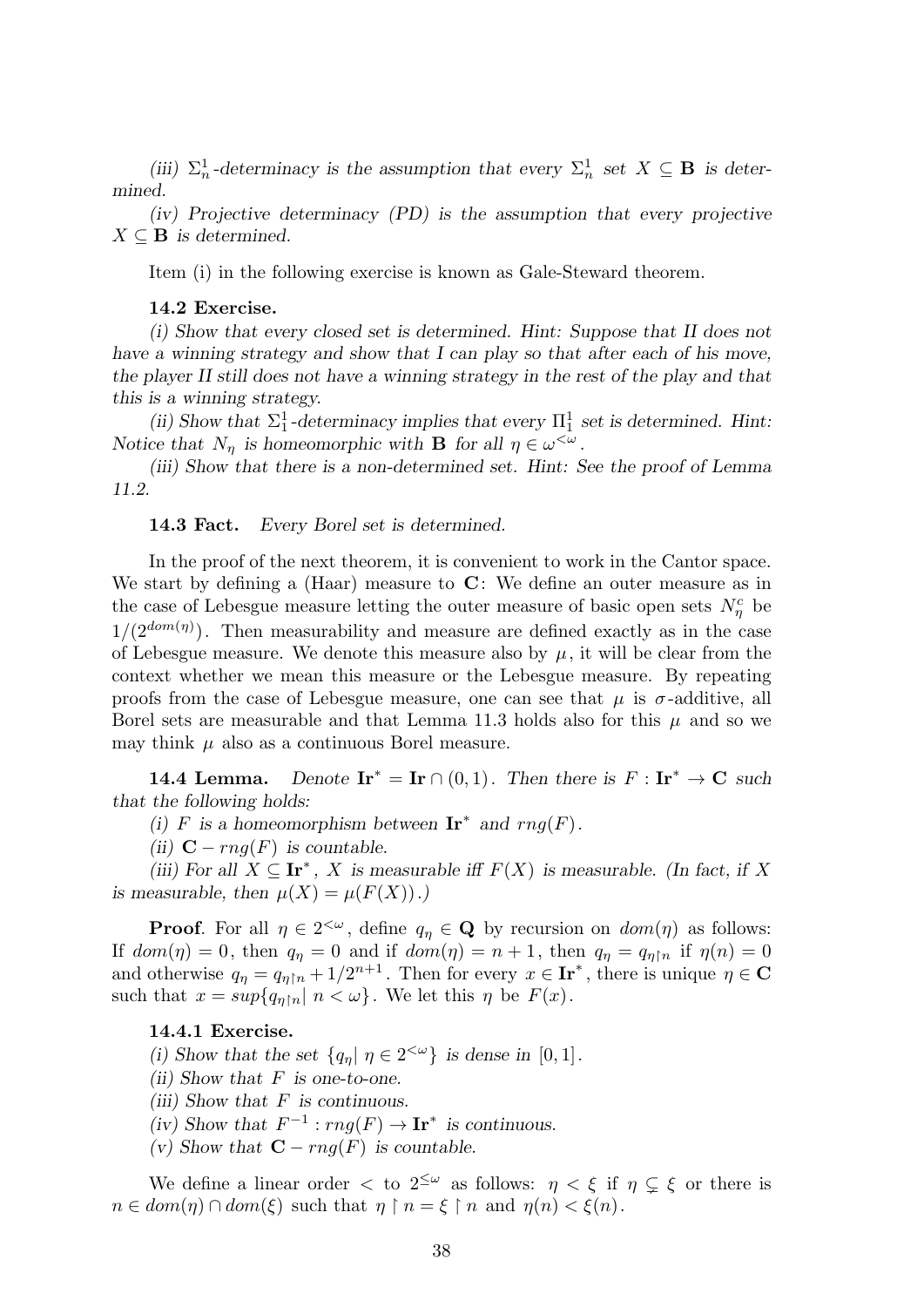**14.4.2 Exercise.** *Show that*  $\lt$  *is a linear order and that for all*  $x, y \in \mathbf{Ir}^*$ ,  $x < y$  *iff*  $F(x) < F(y)$ .

By Exercise 14.4.1, for all  $X \subseteq [0,1]$ , *X* is *Borel*(**R**) iff  $F(X \cap \mathbf{Ir}^*)$  is *Borel*(**C**) and so we can define a Borel measure  $\mu^*$  to [0,1] by letting  $\mu^*(X)$  =  $\mu(F(X \cap \mathbf{Ir}^*))$ .

### **14.4.3 Exercise.**

*(i)* Show that for all  $\eta, \xi \in 2^{<\omega}$ ,  $\eta < \xi$ , the set  $\{\nu \in \mathbb{C} \mid \eta < \nu < \xi\}$  is a *(countable) union of basic open sets.*

(ii) Show that for all  $\eta, \xi \in 2^{<\omega}$ ,  $\eta < \xi$ ,  $\mu^*(\{x \in \mathbf{I}r^* | q_{\eta} < x < q_{\xi}\}) = q_{\xi} - q_{\eta}$ . *(iii)* Show that for all  $X \subseteq \mathbf{Ir}^*$ , X is Lebesgue measurable iff it is  $\mu^*$ 

*measurable. Hint: The proof of Theorem 12.4.*

*(iv)* Show that for all  $X \subseteq \mathbf{Ir}^*$ , *X* is Lebesgue measurable iff  $F(X)$  is  $\mu$ *measurable (in* **C***).*

 $\Box$ 

Also the following exercise is needed in the proof of the next theorem.

**14.5 Exercise.** *Show with an easy proof, that* **Ir***<sup>∗</sup> is homeomorphic with* **B** *(i.e.* **Ir***).*

Notice that from the proof of the following theorem, it follows that for all  $n \geq 1$ ,  $\Sigma_n^1$ -determinacy implies that every  $\Sigma_{n+1}^1$  set is measurable.

**14.6 Theorem.** <sup>1</sup><sub>1</sub>-determinacy implies that every  $\Sigma^1_2$  subset of  $\mathbb{R}^n$ , *n < ω, is Lebesgue measurable.*

**Proof.** We prove the claim for  $n = 1$ , the other cases are similar. Clearly it is enough to show that every  $\Sigma_2^1$  subset  $X^*$  of  $Ir^*$  is Lebesgue measurable. Then there is a  $\Pi_1^1$  subset  $Y^* \subseteq \mathbf{Ir}^* \times \mathbf{Ir}^*$  such that  $X^* = pr(Y^*)$ . Let F be as in Lemma 14.4. By *F* we denote also the function  $(x, y) \mapsto (F(x), F(y))$  from  $\mathbf{Ir}^2$  to **C**<sup>2</sup>. Let  $X = F(X^*)$  and  $Y = F(Y^*) = \{(F(\eta), F(\xi)) | (\eta, \xi) \in Y\}$ . By Lemma 14.4, it is enough to show that *X* is  $\mu$ -measurable.

For all  $A \subseteq \mathbf{C}$ , let

$$
\mu_b(A) = \sup \{ \mu(B) | B \subseteq A \text{ Borel} \}
$$

and

$$
\mu^{b}(A) = \inf \{ \mu(B) | A \subseteq B \text{ Borel} \}.
$$

Now choose a Borel set  $B \subseteq X$  such that  $\mu(B) = \mu_b(X)$ . Let  $A = X - B$ . Now if  $\mu^{b}(A) = 0$ , X is measurable since then there is a Borel set C such that  $B \subseteq X \subseteq C$  and  $\mu(B) = \mu(C)$ . Since  $F^{-1}(A)$  is still  $\Sigma_2^1$ , it is enough to prove that if  $\mu_b(X) = 0$ , then  $\mu^b(X) = 0$ .

For this, let us define the following game  $GC(Y, \epsilon)$  for  $\epsilon > 0$  (C is for covering): For all  $i < \omega$ , let  $W_i$  be the set of all finite unions of basic open sets *U* such that  $\mu(U) < \epsilon/(2^{3i})$  and for all  $i < \omega, n \mapsto U_n^i$  be an enumeration of  $W_i$ . Then at each move *i*, first I chooses a pair  $(a_i, b_i) \in 2 \times 2$  and then II chooses  $c_i < \omega$ . Let  $\eta, \xi \in \mathbf{C}$  be such that for all  $i < \omega, \eta(i) = a_i$  and  $\xi(i) = b_i$ . Then II wins if either  $(\eta, \xi) \notin Y$  or  $\eta \in \bigcup_{i < \omega} U_{c_i}^i$ .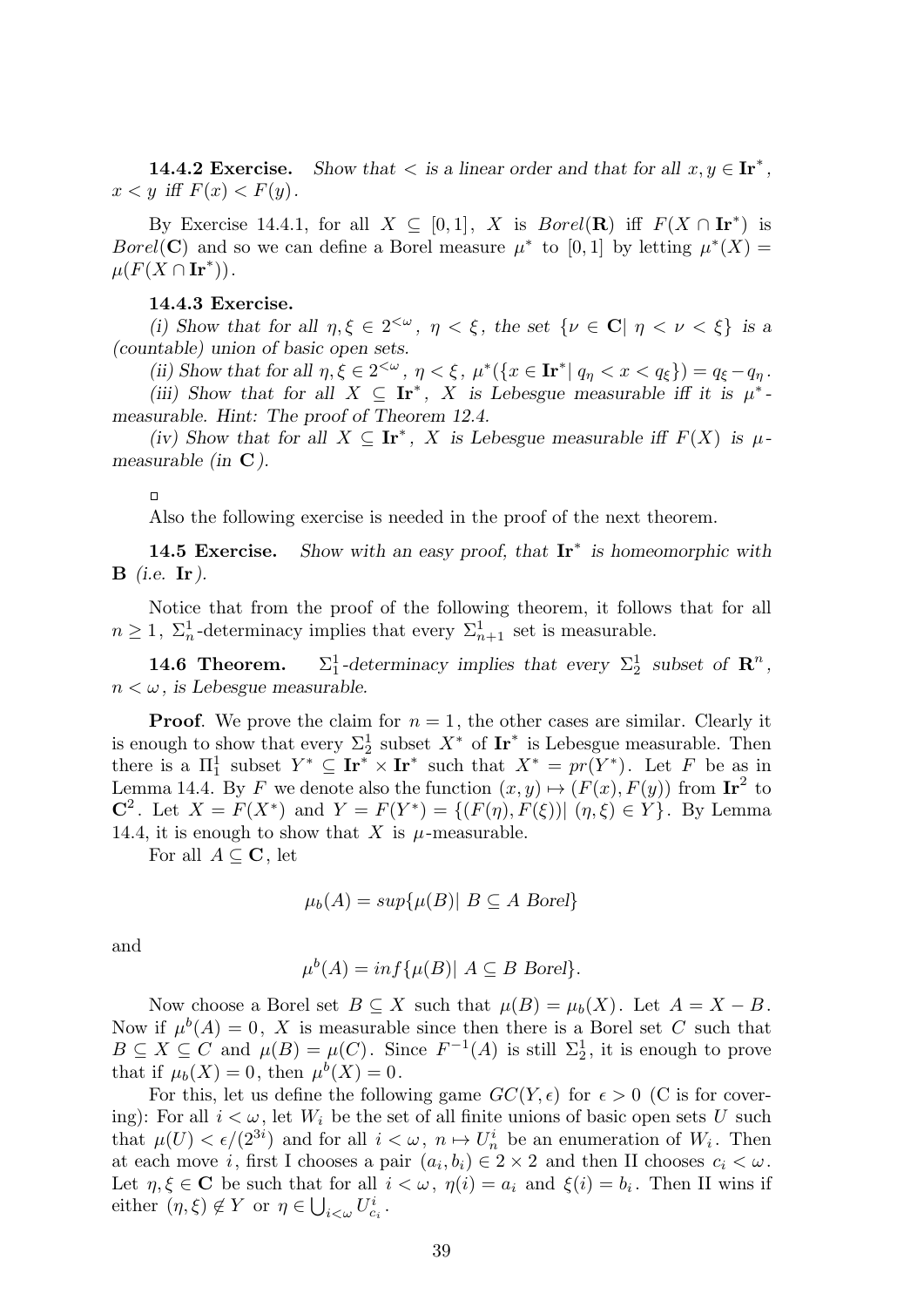**14.6.1 Exercise.** Show that  $GC(Y, \epsilon)$  is determined. Hint: Find a  $\Sigma_1^1$ -set  $A \subseteq \mathbf{B}$  *such that I has a winning strategy in*  $GC(Y, \epsilon)$  *iff II has it in*  $G(A)$  *and II has a winning strategy in*  $GC(Y, \epsilon)$  *iff* I has it in  $G(A)$ .

We show that II has a winning strategy in the game  $GC(Y, \epsilon)$ . Suppose not. Then by Exercise 14.6.1, I has a winning strategy  $\tau$ . Define a function  $f: \mathbf{B} \to \mathbf{C} \times \mathbf{C}$  as follows:  $f(h) = (\eta, \xi)$  if for all  $i < \omega$ ,  $(\eta(i), \xi(i)) = \tau(h)$ *i*). Clearly *f* is continuous and  $rng(f) \subseteq Y$  and thus  $A = pr(rng(f)) \subseteq X$ . Since  $pr(F^{-1}(rng(f))) = pr((F^{-1} \circ f)(\mathbf{B}))$ ,  $pr(F^{-1}(rng(f)))$  is  $\Sigma_1^1$  and thus by Theorem 11.4, it is Lebesgue measurable and so also  $A = F(pr(F^{-1}(rng(f))))$  is *µ*-measurable by Lemma 14.4. So  $C−A$  is *µ*-measurable and thus by Lemma 11.3 for  $\mu$ , there is a *Borel*(**C**) set *B* such that  $\mathbf{C} - A \subseteq B$  and  $\mu(B) = \mu(\mathbf{C} - A)$ . So letting  $D = \mathbf{C} - B$ ,  $D$  is  $Borel(\mathbf{C})$ ,  $D \subseteq A \subseteq X$  and  $\mu(D) = \mu(A)$ . So  $\mu(pr(rng(f))) = \mu(D) \leq \mu_b(X) = 0$ . Thus there are  $c_i < \omega$ ,  $i < \omega$ , such that  $rng(f) \subseteq \bigcup_{i<\omega} U_{c_i}^i$  (exercise). But then II wins  $\tau$  by playing  $c_i$  at each move  $i < \omega$ , a contradiction.

So II has a winning strategy  $\sigma$ . For all  $n < \omega$  and  $(\eta, \xi) \in 2^{n+1} \times 2^{n+1}$ , let *U*<sub>*n*</sub>, $\xi = U_c^n$ , where  $c = \sigma((\eta(0), \xi(0)), ..., (\eta(n), \xi(n)))$ . Now

$$
X \subseteq Z = \bigcup_{n < \omega} \bigcup_{(\eta,\xi) \in 2^{n+1} \times 2^{n+1}} U_{\eta,\xi}
$$

and an easy calculation shows that  $\mu(Z) \leq 8\epsilon$  and thus  $\mu^b(X) \leq 8\epsilon$ . Since this happens with every  $\epsilon > 0$ ,  $\mu^{b}(X) = 0$ .

By combining Theorem 14.6 with Fact 11.5 (i), one gets:

**14.7 Fact.** *ZFC* does not prove  $\Sigma_1^1$ -determinacy.

By taking a closer look at the proof of Theorem 14.6, one gets the item (i) below:

#### **14.8 Fact.**

(i) As pointed out above, PD implies that all projective subsets of  $\mathbb{R}^n$  are *Lebesgue measurable.*

(*ii*)  $\Sigma_1^1$ -determinacy implies that  $\Sigma_2^1$  subsets of  $\mathbb{R}^n$  have PB and PD implies *that projective subsets of*  $\mathbb{R}^n$  *have PB.* 

*(iii) PD implies that all projective subsets of*  $\mathbb{R}^n$  are either countable or *contain a perfect set.*

Let us now turn to look when  $\Sigma_1^1$ -determinacy holds. For a set *X* and  $n < \omega$ , we write  $[X]^n$  for the set all subsets of X of size (i.e. cardinality) *n*. Notice that if *X* is a linearly ordered set, then  $[X]^n$  is essentially the same set as the set of all strictly increasing functions from *n* to *X* . And, indeed, for all subsets *X* of *On*, by  $[X]^\omega$  we mean the set of all strictly increasing functions from  $\omega$  to X.

For cardinals  $\kappa, \lambda, \mu$  and  $\xi$ , we write  $\kappa \to^{\lambda} (\mu)_{\xi}^{\leq \omega}$ *ξ* if the following holds: If *f<sub>i</sub>*,  $i < \lambda$ , are functions from  $[\kappa]^{n_i}$ ,  $n_i < \omega$ , to  $\xi$ , then there is  $X \subseteq \kappa$  of power  $\mu$  such that for all  $i < \lambda$ ,  $f_i \restriction [X]^{n_i}$  is constant. E.g. by Ramsey's theorem, for all  $n, m < \omega$ ,  $\omega \to^n (\omega)_m^{\omega}$  and e.g. so called measurable cardinals  $\kappa$  have the property  $\kappa \to^{\lambda} (\kappa)_{\mu}^{<\omega}$  for any  $\lambda, \mu < \kappa$ .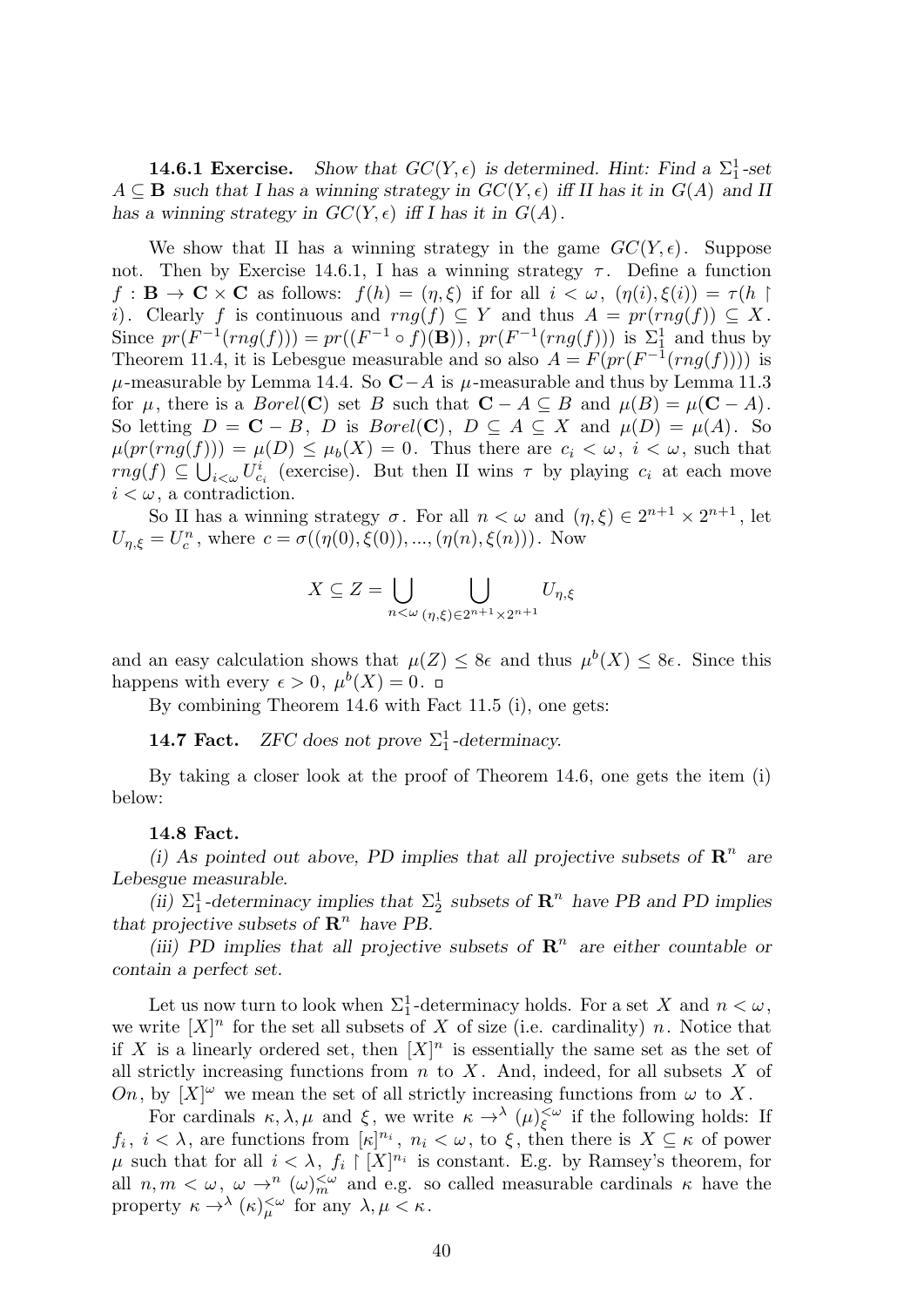**14.9 Exercise.** Show that for all infinite cardinals  $\kappa$ ,  $\kappa \to^1 (\omega)_2^{\omega}$  fails *i.e.* that there is  $F : [\kappa]^\omega \to 2$  such that for no infinite  $X \subseteq \kappa$ ,  $F \upharpoonright [X]^\omega$  is *constant.* Hint: Look at the following equivalence relation E on  $[\kappa]^\omega$ : gEh if *rng*(*g*)∆*rng*(*h*) *is finite. For each*  $g \in [\kappa]^\omega$  *pick*  $h_g \in [\kappa]^\omega$  *so that*  $gEh_g$  *and for* all  $g, g' \in [\kappa]^{\omega}$ ,  $gEg'$  iff  $h_g = h_{g'}$ . Now define  $F(g) = 0$  iff  $rng(g)\Delta rng(h_g)$  is *even.*

To the tree  $\omega^{\leq \omega}$  we define the following ordering:  $\eta \lt^* \xi$  if  $\xi \subsetneq \eta$  or there is  $n \in dom(\eta) \cap dom(\xi)$  such that  $\eta \restriction n = \xi \restriction n$  and  $\eta(n) < \xi(n)$ . Notice the difference between this definition and the definition for the ordering we defined to  $2^{\leq \omega}$  above.

# **14.10 Exercise.**

*(i)*  $\langle \cdot \cdot \cdot \rangle$  *is a linear ordering of*  $\omega^{\langle \omega \rangle}$ .

*(ii)* For every  $X \subseteq \omega^{\leq \omega}$ , if X is downward closed (i.e.  $\xi \subseteq \eta \in X$  implies *ξ ∈ X ), then the following are equivalent:*

*(a)* there is no  $\eta_i \in X$ ,  $i < \omega$ , such that for all  $i < \omega$ ,  $\eta_i \subsetneq \eta_{i+1}$ ,

(b) restricted to  $X$ ,  $\lt^*$  is a well-ordering of  $X$ .

*(iii)* Suppose  $X \subseteq \omega^{\lt \omega}$  *is finite,*  $\kappa$  *is a cardinal and*  $f : X \to \kappa$  *is orderpreserving i.e. for all*  $\eta, \xi \in X$ , *if*  $\eta <^* \xi$ , *then*  $f(\eta) < f(\xi)$ *. Then f is uniquely determined by rng*(*f*)*.*

**14.11 Theorem.** If there exists a cardinal  $\kappa$  such that  $\kappa \to^{\omega} (\omega_1)_{\omega}^{<\omega}$ , then  $\Sigma_1^1$ -determinacy holds.

**Proof**. Let  $X \subseteq \mathbf{B}$  be  $\Sigma_1^1$ . So there is a closed  $X^* \subseteq \mathbf{B}^2$  such that  $X =$ *pr*( $X^*$ ). For all  $\eta \in \mathbf{B}$ ,  $X_{\eta}$  is defined as in the proof of Theorem 7.3. Thus  $\eta \in X$ iff  $X_n$  contains an  $\omega$ -branch, which by Exercises 14.10 (ii), 1.4.17 (iii) and 1.3.7 is the same as saying that there is no order preserving  $f: X_\eta \to \kappa$ , where the ordering of  $X_{\eta}$  is  $\lt^*$   $\mid$   $X_{\eta}$  (see above).

Fix an enumeration  $\eta_i$ ,  $i < \omega$ , of  $\omega^{<\omega}$  so that for all  $i < \omega$ ,  $dom(\eta_i) \leq i$ .

Let us look at the following game  $GO(X^*)$ : At each move  $i < \omega$ , first I chooses  $a_i < \omega$  and then II chooses  $b_i < \omega$  and  $c_i \in \kappa \cup \{-1\}$ . When all  $\omega$  moves are played the winner is determined as follows: Let  $\eta \in \mathbf{B}$  be such that for all  $i < \omega, \eta(2i) = a_i$  and  $\eta(2i+1) = b_i$  and  $f: X_\eta \to \kappa \cup \{-1\}$  be such that for all  $\xi \in X_\eta$ ,  $f(\xi) = c_i$  if  $\xi = \eta_i$ . Then II wins if  $rng(f) \subseteq \kappa$  and f is order preserving.

**14.11.1 Exercise.** Show that  $GO(X^*)$  is determined i.e. one of the players *has a winning strategy. Hint: See the hint for Exercise 14.2 (i).*

So it is enough to show that if I has a winning strategy in  $GO(X^*)$  then he has it is  $G(X)$  and if II has a winning strategy in  $GO(X^*)$  then she has it is *G*(*X*).

**14.11.2 Exercise.** Show that if II has a winning strategy in  $GO(X^*)$  then *she has it in*  $G(X)$ .

So we are left to prove the following claim.

**14.11.3 Claim.** If I has a winning strategy in  $GO(X^*)$  then he has it in *G*(*X*)*.*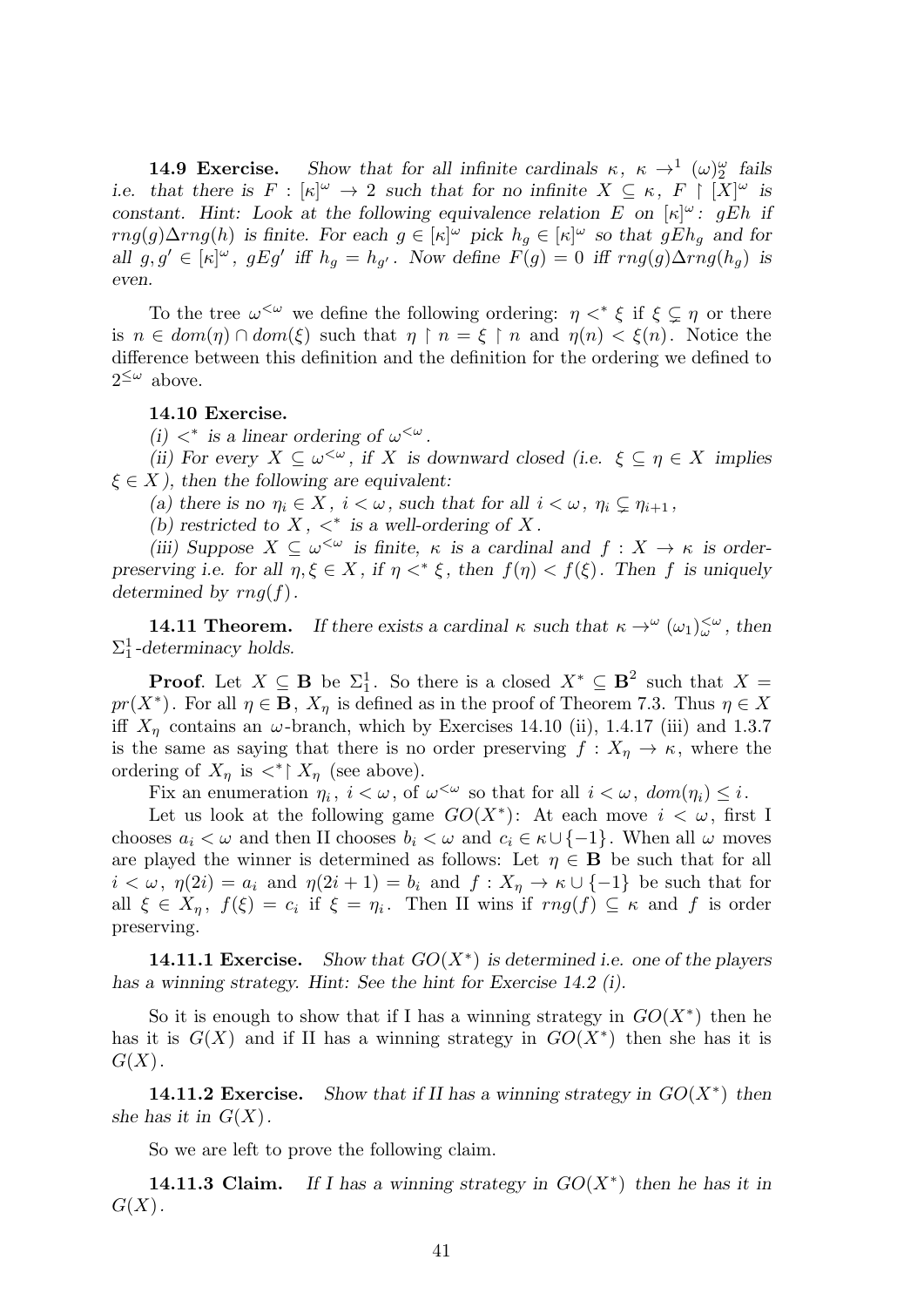**Proof**. Let  $\tau$  be the winning strategy. For  $\eta \in \omega^{2n}$ ,  $n < \omega$ , by  $X(\eta)$  we denote the set of those  $\eta_i$  such that  $i < n$  and  $\eta_i \in X_{\xi}$ , where  $\xi$  is some element of **B** such that  $\eta \subseteq \xi$ . Notice that by our choice of the enumeration of  $\omega^{\leq \omega}$ , *X*(*η*) does not depend on the choice of *ξ*. For all  $η ∈ ω^{2n}$ ,  $n < ω$ , let  $nη$  be the cardinality of  $X(\eta)$ . Also for all  $a_0, b_0, a_1, ..., b_n < \omega$ , by  $X(a_0, b_0, a_1, ..., b_n)$ we mean  $X(\eta)$ , where  $\eta \in \omega^{2n+1}$  is such that for all  $i \leq n, \eta(2i) = a_i$  and  $\eta(2i + 1) = b_i$ .

For  $n < \omega$ ,  $a \in [\kappa]^m$ ,  $m < \omega$ , and  $X \subseteq {\eta_i | i < n}$ , if  $m = |X|$ , then by  $a^*(n, X)$  we mean the function from  $\{\eta_i | i \leq n\}$  to  $\kappa \cup \{-1\}$  such that  $a^*(n, X)$  | *X* is order preserving and onto *a* and for  $x \in {\eta_i | i < n} - X$ ,  $a^*(n, X)(x) = -1$ . If *n* and *X* are clear from the context, we drop them from the notation.

For all  $\eta \in \omega^{2n}$ ,  $n < \omega$ , we define a coloring  $F_{\eta}: [\kappa]^{n_{\eta}} \to \omega$  as follows: let  $a \in [\kappa]^{n_{\eta}}$  and let  $a^* = a^*(n, X(\eta))$ . Then  $F_{\eta}(a) = \tau((\eta(2i+1), a^*(\eta_i))_{i \leq n})$ . Since  $\kappa \to^{\omega} (\omega_1)_{\omega}^{\leq \omega}$ , there is uncountable  $Y \subseteq \kappa$  such that every  $F_{\eta}$  is constant on  $[Y]^{n_{\eta}}$ .

**14.11.3.1 Subclaim.** For all  $n < \omega$  and  $b_0, ..., b_{n-1} < \omega$  (i.e. if  $n = 0$ ) *then there are no*  $b_i$  *'s*), there are  $a_0, ..., a_n < \omega$  such that  $(*) (n, b_0, ..., b_{n-1})$  holds, *where*

 $({*})(n, b_0, ..., b_{n-1})$ : letting  $\eta \in \omega^{2n}$  be such that for all  $i < n, \eta(2i) = a_i$ *and*  $\eta(2i + 1) = b_i$ , the following holds: For any  $a \in [Y]^{n_{\eta}}$  and  $i \leq n$ ,  $a_i =$  $\tau((b_0, a^*(\eta_0)), ..., (b_{i-1}, a^*(\eta_{i-1})))$ , where  $a^* = a^*(n, X(\eta))$ .

*Furthermore, if*  $a'_i < \omega$ ,  $i \leq k \leq n$ , are elements such that they satisfy the *condition*  $({}^*)$  $(k, b_0, ..., b_{k-1})$ *, then*  $a'_i = a_i$  *for all*  $i \leq k$ *.* 

**Proof**. We prove this by induction on *n*.

*n* = 0: We let  $a_0 = \tau(\emptyset)$  (I chooses first). Clearly this is as wanted.

 $n = k + 1$ : Let  $a_0, ..., a_k$  be such that they satisfy  $({}^*)(k, b_0, ..., b_{k-1})$ . Let  $\eta \in \omega^{2k}$  be such that for all  $i < k$ ,  $\eta(2i) = a_i$  and  $\eta(2i+1) = b_i$ . We notice that  $dom(\eta_k) \leq 2k$  by the choice of our enumeration and so

(\*\*)  $\eta_k \in X(\eta)$  iff  $\eta_n \in X(\xi)$  for some (any)  $\xi \in \omega^{2n}$  such that  $\eta \subseteq \xi$ . There are two cases: the case when  $\eta_k \notin X(\eta)$  and the case when  $\eta_k \in X(\eta)$ . We leave the former case as an exercise and give the proof in the latter case.

Let  $p = n<sub>\eta</sub> + 1$  and  $a \subseteq [Y]^p$ . Let  $x \in a$  be such that  $|\{y \in a | y \leq a\}|$  $|x\rangle = |\{\xi \in X(\eta)| \eta_i \leq^* \eta_k\}|$  and  $b = a - \{x\}$ . Let  $a^* = a(n, X(\eta) \cup \{\eta_k\})$ and  $b^* = b(k, X(\eta))$ . Notice that for all  $i < k$ ,  $a^*(\eta_i) = b^*(\eta_i)$ . Now we let  $a_n = \tau((b_0, a^*(\eta_0)), ..., (b_k, a^*(\eta_k)))$ 

Now by the induction assumption for every  $i < n$ ,

$$
a_i = \tau((b_0, b^*(\eta_0)), ..., (b_{i-1}, b^*(\eta_{i-1})) = \tau((b_0, a^*(\eta_0)), ..., (b_{i-1}, a^*(\eta_{i-1}))
$$

and so by the induction assumption and the choice of *Y*, for every  $i \leq n$  and  $a \in [Y]^p$ ,  $a_i = \tau((b_0, a^*(\eta_0)), ..., (b_{i-1}, a^*(\eta_{i-1}))$ . Finally, since by  $(*^*)$   $p = n_{\xi}$ , where  $\xi \in \omega^{2n}$  is such that  $\eta \subseteq \xi$ ,  $\xi(2k) = a_k$  and  $\xi(2k+1) = b_k$ , the elements  $a_0, \ldots, a_n$  satisfy  $(*) (n, b_0, \ldots, b_{n-1})$ . The furthermore part follows from our choice of  $a_0, ..., a_k$  (notice that if  $a'_0, ..., a'_{k-1}$  satisfy  $({}^*) (k, b_0, ..., b_{k-1})$ , then for all  $i < k$ ,  $a'_i = a_i$ ).  $\Box$  Subclaim 14.11.3.1.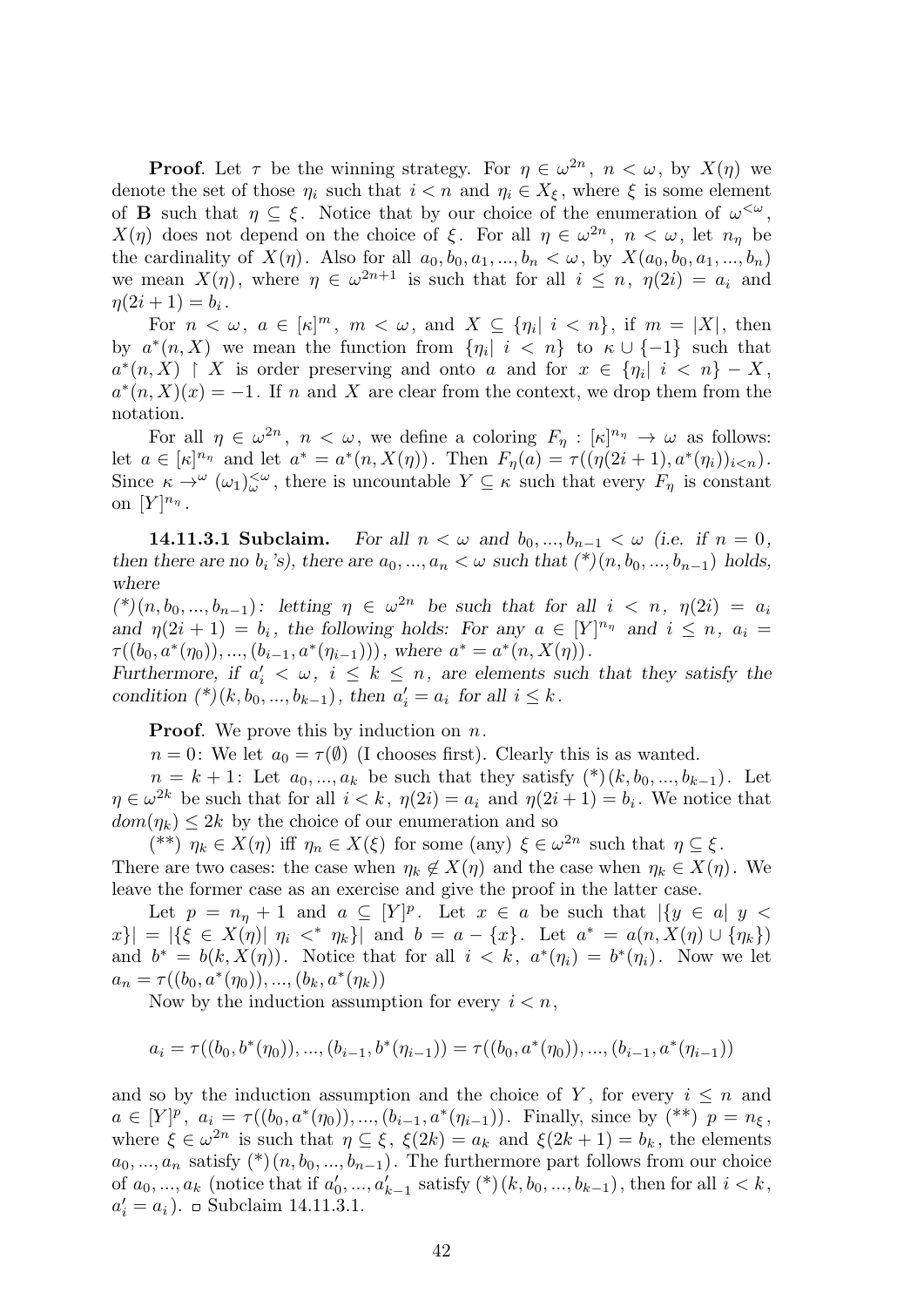Now we can define a strategy  $\tau^*$  for I in the game  $G(X)$ . At each move *n*, if II has played on earlier move  $b_0, ..., b_{n-1}$ , then I chooses  $a_0, ..., a_n$  so that they satisfy  $({}^*)$  ( $n, b_0, ..., b_{n-1}$ ) and then I plays  $a_n$ .

We are left to show that  $\tau^*$  is winning. For a contradiction suppose that by choosing  $b_i$ ,  $i < \omega$ , II can beat  $\tau^*$ . Let  $\eta \in \mathbf{B}$  be such that for all  $i < \omega$ ,  $\eta(2i) =$  $\tau^*(b_0, ..., b_{2i-1})$  and  $\eta(2i+1) = b_i$ . Then  $\eta \notin X$  and thus  $X_{\eta}$  is well-ordered by  $\langle f \rangle$ . So there is an order preserving *g* :  $X_{\eta} \to Y$ . But then in the game *GO*(*X*<sup>\*</sup>) II can beat  $\tau$  by choosing at every move  $i < \omega$ ,  $b_i$  and  $g(\eta_i)$  if  $\eta_i \in X_{\eta}$  and if  $\eta_i \notin X_n$ , then II chooses  $b_i$  and  $-1$ . This is a win for II, because by Subclaim 14.11.3.1, for every  $i < \omega$ ,  $\tau((b_0, g(\eta_0)), ..., (b_{i-1}, g(\eta_{i-1}))) = \tau^*(b_0, ..., b_{i-1}),$  a contradiction.  $\Box$  Claim 14.11.3

 $\Box$ 

**14.12 Corollary.** If there exists a cardinal  $\kappa$  such that  $\kappa \to^{\omega} (\omega_1)_{\omega}^{<\omega}$ , then every  $\Sigma_2^1$  (and thus  $\Pi_2^1$ ) subset of  $\mathbb{R}^n$  is Lebesgue measurable.

Item (i) in the following fact follows from Corollary 14.12 together with Fact 14.7.

# **14.13 Fact.**

*(i) ZFC does not prove the existence of a cardinal*  $\kappa$  with the property  $\kappa \rightarrow \omega$  $(\omega_1)_{\omega}^{\leq \omega}$ .

*(ii) If there are infinitely many Woodin cardinals, then PD holds.*

# **15. Borel model classes and** *L<sup>ω</sup>*1*<sup>ω</sup>*

In this section we look at the connection between being Borel and being definable in the infinitary language  $L_{\omega_1\omega}$ . We fix a language L i.e. a collection of relation, function and constant symbols. We could let *L* be any countable language but for simplicity we let  $L = \{R\}$ , where R is a binary relation symbol (i.e. just some symbol with a fancy name). An *L*-structure is a pair  $M = (U(M), R^M)$ , where  $U(M)$  is a non-empty set and  $R^M \subseteq U(M)^2$ . In this section we look only those *L*-structure *M* in which  $U(M) = \omega$ . We fix a one-to-one and onto function  $F: \omega^2 \to \omega$  such that

 $(*)$  for all  $i, j \in \omega$ ,  $F(i, j) \geq max\{i, j\}.$ 

Then every  $\eta \in \mathbf{B}$  codes a model  $M_{\eta} = (\omega, R^{M_{\eta}})$ , where  $R^{M_{\eta}}$  is such that  $(n, m) \in R^{M_{\eta}}$  if  $\eta(F(n, m)) > 0$ . Also for every  $M = (\omega, R^M)$ , there is  $\eta \in \mathbf{B}$ such that  $M = M_n$ .

We pick some symbols  $v_i$ ,  $i < \omega$ , and call them variables.

In the item (iii) in Definition 15.1 below, one usually requires that  $(\bigwedge_{i<\omega}\phi_i)$ contains only finitely many free variables (see Definition 15.2). However, we will look only sentences and their subformulas and in these cases the requirement is automatically satisfied.

**15.1 Definition.** The set of  $L_{\omega_1\omega}$ -formulas is defined by recursion as fol*lows:*

*(i)*  $R(v_i, v_j)$  and  $v_i = v_j$  are  $L_{\omega_1\omega}$ -formulas (these are called atomic formu*las),*

*(ii) if*  $\phi$  *is an*  $L_{\omega_1\omega}$  *-formula, then*  $\neg \phi$  *is an*  $L_{\omega_1\omega}$  *-formula,* 

(*iii*) *if*  $\phi_i$ ,  $i < \omega$ , are  $L_{\omega_1\omega}$ -formulas, then  $(\bigwedge_{i<\omega}\phi_i)$  *is an*  $L_{\omega_1\omega}$ -formula,

*(iv) if*  $\phi$  *is an*  $L_{\omega_1\omega}$  *-formula, then*  $\exists v_i\phi$  *is an*  $L_{\omega_1\omega}$  *-formula.*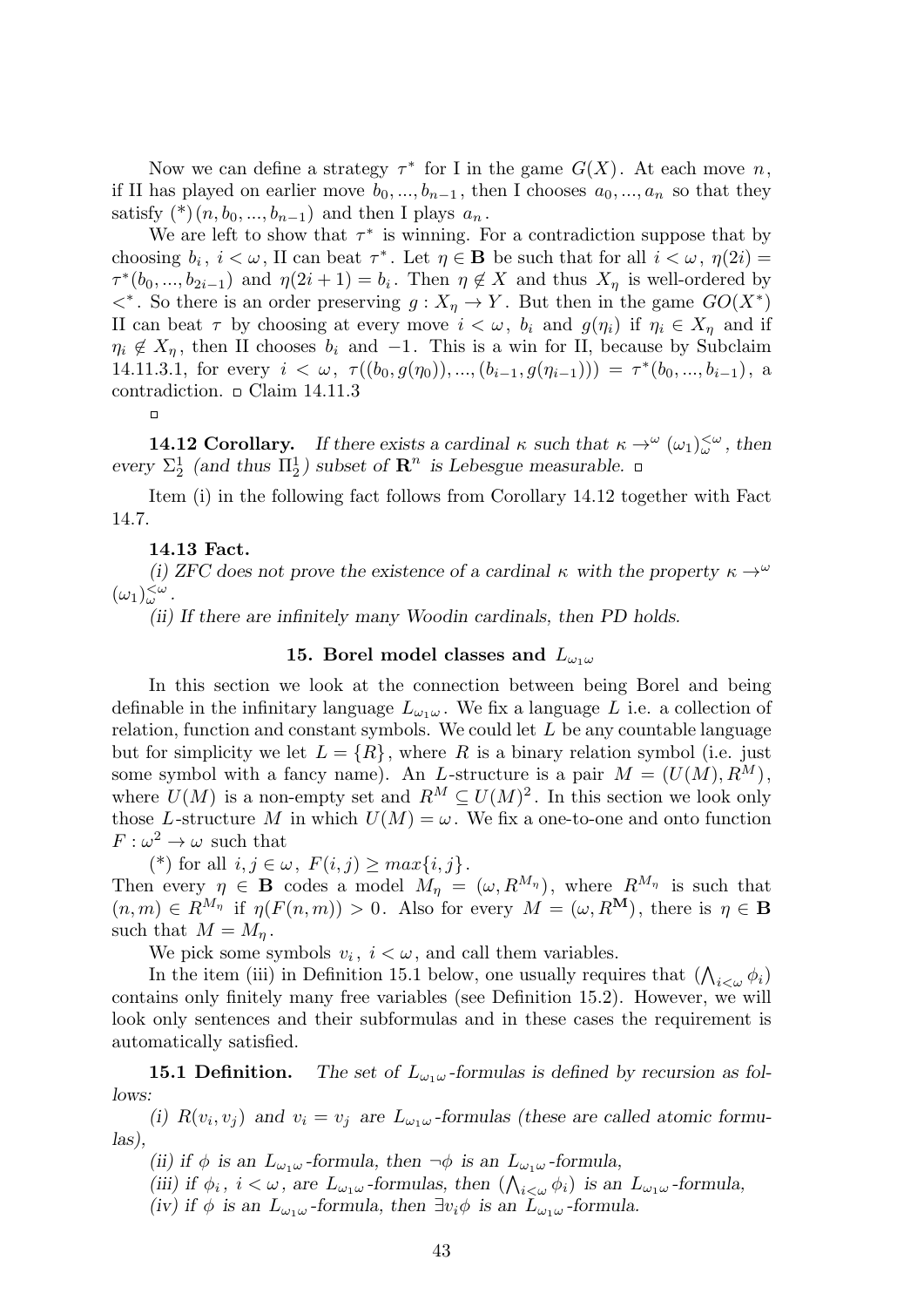Since all the formulas we look, are  $L_{\omega_1\omega}$ -formulas, we call them just formulas. The following notation is used:

$$
\bigvee_{i < \omega} \phi_i = \neg(\bigwedge_{i < \omega} \neg \phi_i)
$$

$$
\forall v_i \phi = \neg \exists v_i \neg \phi.
$$

**15.2 Definition.** The notion  $v_i$  is free in  $\phi$  is defined as follows:

(i)  $\phi$  is atomic:  $v_i$  is free in  $\phi$  if  $v_i$  appears in  $\phi$ , (ii)  $\phi = -\psi$ : *v<sub>i</sub>* is free in  $\phi$  if it is free in  $\psi$ , (iii)  $\phi = \bigwedge_{i < \omega} \psi_i$ : *v<sub>i</sub>* is free in  $\phi$  if it is free in some  $\psi_i$ ,  $(iv)$   $\phi = \exists v_j \psi : v_i$  *is free in*  $\phi$  *if it is free in*  $\psi$  *and*  $i \neq j$ .

We say that a formula  $\phi$  is a sentence if no  $v_i$  appear free in  $\phi$ . Now we are ready to define the truth of a formula in a structure with an interpretation:

**15.3 Definition.** For a formula  $\phi$ ,  $s : \omega \to \omega$  and a structure M with  $U(M) = \omega, M \models_s \phi$  *is defined as follows:* 

 $(i) \phi = v_i = v_j$ :  $M \models_s \phi$  if  $s(i) = s(j)$ ,  $(iii) \phi = R(v_i, v_j)$ :  $M \models_s \phi \text{ if } (s(i), s(j)) \in R^M$ ,  $(iii)$   $\phi = \neg \psi$ :  $M \models_s \phi$  *if*  $M \not\models_s \psi$ ,  $f(iv)$   $\phi = \bigwedge_{i < \omega} \psi_i$ :  $M \models_s \phi$  if  $M \models_s \psi_i$  for all  $i < \omega$ ,  $(v)$   $\phi = \exists v_i \psi : M \models_s \phi$  *if there is*  $b \in \omega$  *such that*  $\mathbf{M} \models_{s(b/i)} \psi$  *where*  $s(b/i): \omega \to \omega$  is such that  $s(b/i)(j) = b$  if  $j = i$  and otherwise  $s(b/i)(j) = s(j)$ .

**15.4 Exercise.** Show that if  $\phi$  and  $s, s' : \omega \to \omega$  are such that  $s(i) = s'(i)$ *for all*  $i < \omega$  *such that*  $v_i$  *appears free in*  $\phi$ *, then*  $M \models_s \phi$  *iff*  $M \models_{s'} \phi$ *.* 

So if  $\phi$  is a sentence, the truth does not depend on the choice of *s*, and thus we write just  $\mathbf{M} \models \phi$  meaning that for some (every) *s*,  $M \models_s \phi$ . And if this is the case we say that **M** is a model of  $\phi$ . Similarly, if  $X \subseteq \omega$  contains all *i* such that  $v_i$  is free in  $\phi$  and  $u: X \to \omega$ , we write  $M \models_u \phi$  for some (every)  $s \supseteq u$ ,  $M \models_s \phi$ .

# **15.5 Exercise.**

(i) Let  $\phi$  be a formula and  $X_{\phi}$  be the set of those  $(\eta, \xi) \in \mathbf{B}^2$  such that  $M_{\mathcal{D}} \models_{\xi} \phi$ . Show that  $X_{\phi}$  is Borel. Hint: For all  $n, i < \omega$ , the function  $S_n^i : \mathbf{B}^2 \to \mathbf{B}$  $\mathbf{B}^2$ ,  $S_n^i(\eta, \xi) = (\eta, \xi(n/i))$  *is continuous.* 

*(ii)* Let  $\phi$  *be a sentence and*  $Y_{\phi} \subseteq \mathbf{B}$  *be the set of those*  $\eta$  *such that*  $M_{\eta} \models \phi$ . *Show that*  $Y_{\phi}$  *is Borel.* 

We will look at an alternative way of defining the semantics for sentences and an alternative way of showing that  $Y_{\phi}$  is Borel.

**15.6 Definition.** *Semantic game*  $GS(M, \phi, v)$  *for an L-structure*  $M =$  $(\omega, R^M)$ ,  $L_{\omega_1\omega}$ -formula  $\phi$  and  $v: X \to \omega$  where X is such that it contains all *i* such that  $v_i$  is free in  $\phi$ , is defined the following way: The game start at the *position*  $(II, v, \phi)$ *. At each round n,* if the position is  $(X, u, \psi)$ *, then the players moves as follows (by Y we denote the element*  $Y \in \{I, II\} - \{X\}$ *):* 

*(i)* if  $\psi = -\theta$ , then the players do nothing and the game continues from the *position*  $(Y, u, \theta)$ *,*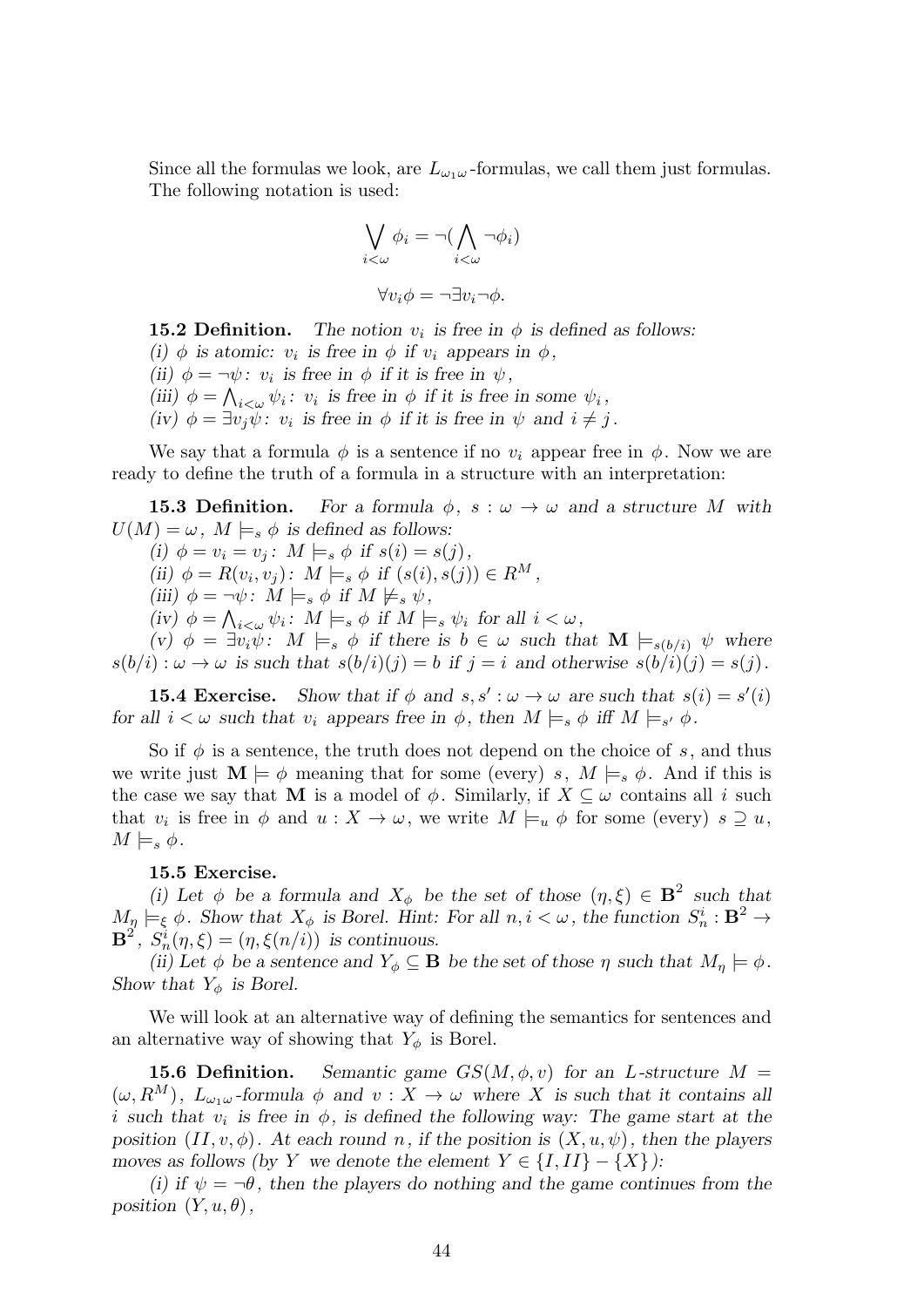*(ii)* if  $\psi = \bigwedge_{i < \omega} \psi_i$ , then *Y* chooses some  $i < \omega$  and the game continues from *the position*  $(X, u, \psi_i)$ *,* 

*(iii)* if  $\psi = \exists v_i \theta$ , then *X* chooses  $i < \omega$  and the game continues from the *position*  $(X, u(i/j), \theta)$ *,* 

 $(iv)$  if  $\psi = R(v_i, v_j)$ , then the game ends and *II* wins if either  $(u(i), u(j)) \in$  $R^M$  *and*  $X = II$  *or*  $(u(i), u(j)) \notin R^M$  *and*  $X = I$ *,* 

 $(v)$  *if*  $\psi = v_i = v_j$ , then the game ends and II wins if either  $u(i) = u(j)$  and  $X = II$  or  $u(i) \neq u(j)$  and  $X = I$ .

**15.7 Exercise.** Show that  $M \models_s \phi$  iff II has a winning strategy for  $GS(M, \phi, s)$ .

Now fix an  $L_{\omega_1\omega}$ -sentence  $\phi$ . For all  $n < \omega$ , we define sets  $T_n \subseteq (\omega \times \omega)^n$ and a labeling  $L_n$  the following way:  $T_0 = {\emptyset}$  and  $L_0(\emptyset) = (II, \emptyset, \phi)$ . Then suppose that  $T_n$  and  $L_n$  are defined. Then the elements of  $T_{n+1}$  are got as follows: Suppose  $\eta \in T_n$  and  $L_n(\eta) = (X, u, \psi)$ .

(i) If  $\psi = \neg \theta$ , then for all  $i, j < \omega$ ,  $\xi = \eta \cup \{(n, (i, j))\} \in T_{n+1}$  and  $L_{n+1}(\xi) =$  $(Y, u, \theta)$  where  $Y \in \{I, II\} - \{X\},$ 

(ii) if  $\psi = \bigwedge_{i < \omega} \psi_i$ , then for all  $i, j < \omega$ ,  $\xi = \eta \cup \{(n, (i, j))\} \in T_{n+1}$ and  $L_{n+1}(\eta \cup \{(n,(i,j))\}) = (X, u, \psi_i)$  if  $X = II$  and otherwise  $L_{n+1}(\eta \cup$  $\{(n, (i, j))\}) = (X, u, \psi_j),$ 

(iii) if  $\psi = \exists v_k \theta$ , then for all  $i, j < \omega$ ,  $\xi = \eta \cup \{(n, (i, j))\} \in T_{n+1}$  and  $L_{n+1}(\eta \cup \{(n,(i,j))\}) = (X, u(j/k), \theta)$ , if  $X = II$  and otherwise  $L_{n+1}(\eta \cup$  $\{(n, (i, j))\}) = (X, u(i/k), \theta).$ 

If none of (i)-(iii) hold, then no  $\xi \in T_{n+1}$  extend  $\eta$ . We let  $T = \bigcup_{n \leq \omega} T_n$ .

**15.8 Exercise.** *Show that there is no branch in*  $T$  *of length*  $\omega$ *.* 

Now we define a labeling  $\pi$  to the leafs of *T*. Let  $\eta \in (\omega \times \omega)^n$  be a leaf of *T* and let  $L_n(\eta) = (X, u, \psi)$ . Then  $\psi$  must be atomic and thus there are two possibilities:

(i)  $\psi = R(v_i, v_j)$ : if  $X = II$ , then we let  $\pi(\eta)$  be the set of all  $\xi \in \mathbf{B}$  such that  $\xi(F(u(i), u(j))) \geq 1$  and otherwise we let  $\pi(\eta)$  be the set of all  $\xi \in \mathbf{B}$  such that  $\xi(F(u(i), u(j))) = 0$ ,

(ii)  $\psi = v_i = v_j$ ; we let  $\pi(\eta)$  be **B** if either  $X = II$  and  $u(i) = u(j)$  or  $X = I$  and  $u(i) \neq u(j)$  and otherwise we let  $\pi(\eta) = \emptyset$ .

**15.9 Exercise.** Show that  $(T, \pi)$  is a *Borel*<sup>\*</sup>-code for  $Y_{\phi}$  (see Exercise *15.5 (ii)).*

# **15.10 Definition.**

*(i) Suppose M and N are L-structures. We say that M and N are isomorphic, if there is a one-to-one function f from M onto N such that for all*  $a, b \in M$ ,  $(a, b) \in R^M$  *iff*  $(f(a), f(b)) \in R^N$ .

*(ii)* We say that  $\eta, \xi \in \mathbf{B}$  are isomorphic if  $M_n$  and  $M_\xi$  are isomorphic.

*(iii)* We say that  $X \subseteq \mathbf{B}$  is closed under isomorphisms if for all isomorphic  $\eta, \xi \in \mathbf{B}$ ,  $\eta \in X$  *iff*  $\xi \in X$ *.* 

**15.11 Exercise.** Let  $\phi$  be a sentence. Show that  $Y_{\phi}$  is closed under *isomorphisms.* (For  $Y_{\phi}$ , see Exercise 15.5.)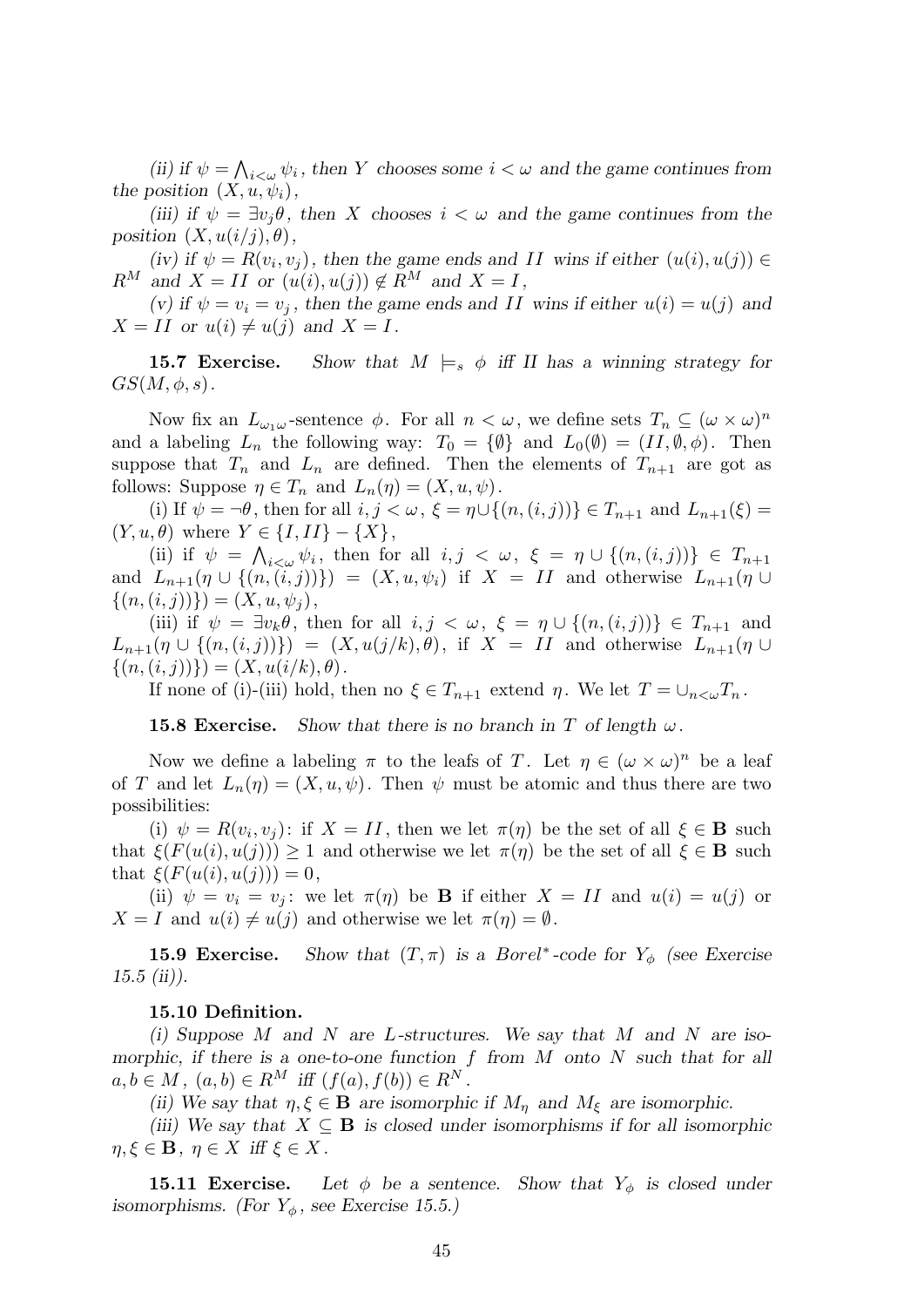**15.12 Theorem.** Suppose  $X \subseteq \mathbf{B}$  is closed under isomorphisms. Then X *is Borel iff there is an*  $L_{\omega_1\omega}$  *-sentence*  $\phi$  *such that X is the set off all*  $\eta \in \mathbf{B}$  *such that*  $M_{\eta} \models \phi$ .

**Proof.** From right to left, the claim is proved in Exercise 15.5 (ii). So we prove the other direction.

**15.12.1 Exercise.** *Show that the set*  $S_\omega$  *of those*  $\eta \in \mathbf{B}$ *, which are permutations of*  $\omega$  *(i.e. one-to-one and onto), is Borel but not dense.* 

For all  $u \in \omega^{\leq \omega}$ , by  $S_u$  we mean the set  $\{p \in S_\omega | u \subseteq p^{-1}\}\$ . Then  $S_u$  is a topological space with the induced topology. Notice that if *u* is not one-to-one, then  $S_u = \emptyset$ . Since we do not want to keep repeating all the time that *u* is one-to-one, we use in this proof a convention, that when we talk about elements *u, v* etc. from  $\omega^{\langle \omega \rangle}$ , we mean those elements of  $\omega^{\langle \omega \rangle}$  that are one-to-one.

**15.12.2 Exercise.** *Show that Baire's theorem (Lemma 3.6) holds for*  $S_u$ .

So when we say that  $Y \subseteq S_u$  is co-meager, we mean that it is co-meager in  $S_u$  (by Exercise 15.12.1, it can not be co-meager in any other sense).

We notice that for all  $\eta \in \mathbf{B}$ , there is  $\xi \in \mathbf{C}$  such that  $M_{\xi}$  is isomorphic with  $M_n$ . Thus it is enough to show that if  $A \subseteq \mathbf{C}$  is  $Borel(\mathbf{C})$  and closed under isomorphisms, then there is a sentence  $\phi$  such that for all  $\eta \in \mathbb{C}$ ,  $\eta \in A$  iff  $M_n \models \phi$ .

*S*<sup>*w*</sup> acts on **C** by  $p\eta = \xi$ ,  $p \in S$ <sup>*w*</sup> and  $\eta, \xi \in \mathbf{C}$ , if *p* is an isomorphism from *M*<sup>*η*</sup> onto *M*<sub>ξ</sub> (i.e. if *F*(*i, j*) = *n*, then  $\xi(n) = \eta(F(p^{-1}(i), p^{-1}(j)))$ ). For every  $A \subseteq \mathbf{C}$  and  $u \in \omega^{\leq \omega}$ , by  $A^{*u}$  we mean the set of those  $\eta \in \mathbf{C}$  such that the set  ${p \in S_u | p\eta \in A}$  is co-meager. We say that  $A^{*u}$  is  $L_{\omega_1\omega}$ -definable if there is a formula  $\phi$  in which only  $v_i$ ,  $i < dom(u)$  appear free and for all  $\eta \in \mathbb{C}$ ,  $\eta \in A^{*u}$ iff  $M_n \models_u \phi$ .

Let *Z* be the set of all Borel sets  $A \subseteq \mathbb{C}$  such that  $A^{*u}$  is  $L_{\omega_1\omega}$ -definable for all  $u \in \omega^{\lt \omega}$ .

# **15.12.3 Exercise.** Show that it suffices to show that  $Z = Borel(C)$ .

We prove that  $Z = Borel(C)$  by induction i.e. that  $Z$  contains all basic open sets, is closed under complements and countable intersections. To keep the induction going, we prove a bit stronger claim: We show that for all Borel sets  $A \subseteq \mathbf{C}$ , the formulas  $\phi_u^A$  that define  $A^{*u}$  can be chosen so that if  $dom(u)$  $dom(u')$ , then  $\phi_u^A = \phi_{u'}^A$  i.e. that the formula depends on *u* only upto  $dom(u)$ . So we denote  $\phi_u^A$  also by  $\phi_n^A$ , where  $n = dom(u)$ .

We start by showing that every basic open set  $N_w$ ,  $w \in 2^{<\omega}$ , is in *Z*: Fix some  $u \in \omega^{\leq \omega}$ . We need to show that  $(N_w)^{*u}$  is  $L_{\omega_1\omega}$ -definable (with the extra requirement). For all  $n < dom(w)$ , let *i, j* be such that  $F(i, j) = n$  and  $\psi_n$ be  $R(v_i, v_j)$  if  $w(n) = 1$  and otherwise  $\psi_n = \neg R(v_i, v_j)$ . Let *I* the set of all  $i < \omega$  such that for some  $j < \omega$ ,  $F(i, j) < dom(w)$  or  $F(j, i) < dom(w)$ . Let  $J = I - dom(u)$ .

#### **15.12.4 Exercise.**

*(i)* Show that  $\eta \in (N_w)^{*u}$  iff for all distinct  $a_i \in \omega - rng(u), i \in J$ , the *following holds:* If  $s \in \omega^{\omega}$  *is such that*  $u \subseteq s$  *and for all*  $i \in J$ ,  $s(i) = a_i$ , then *for all*  $n < dom(w)$ ,  $M_n \models_s \psi_n$ .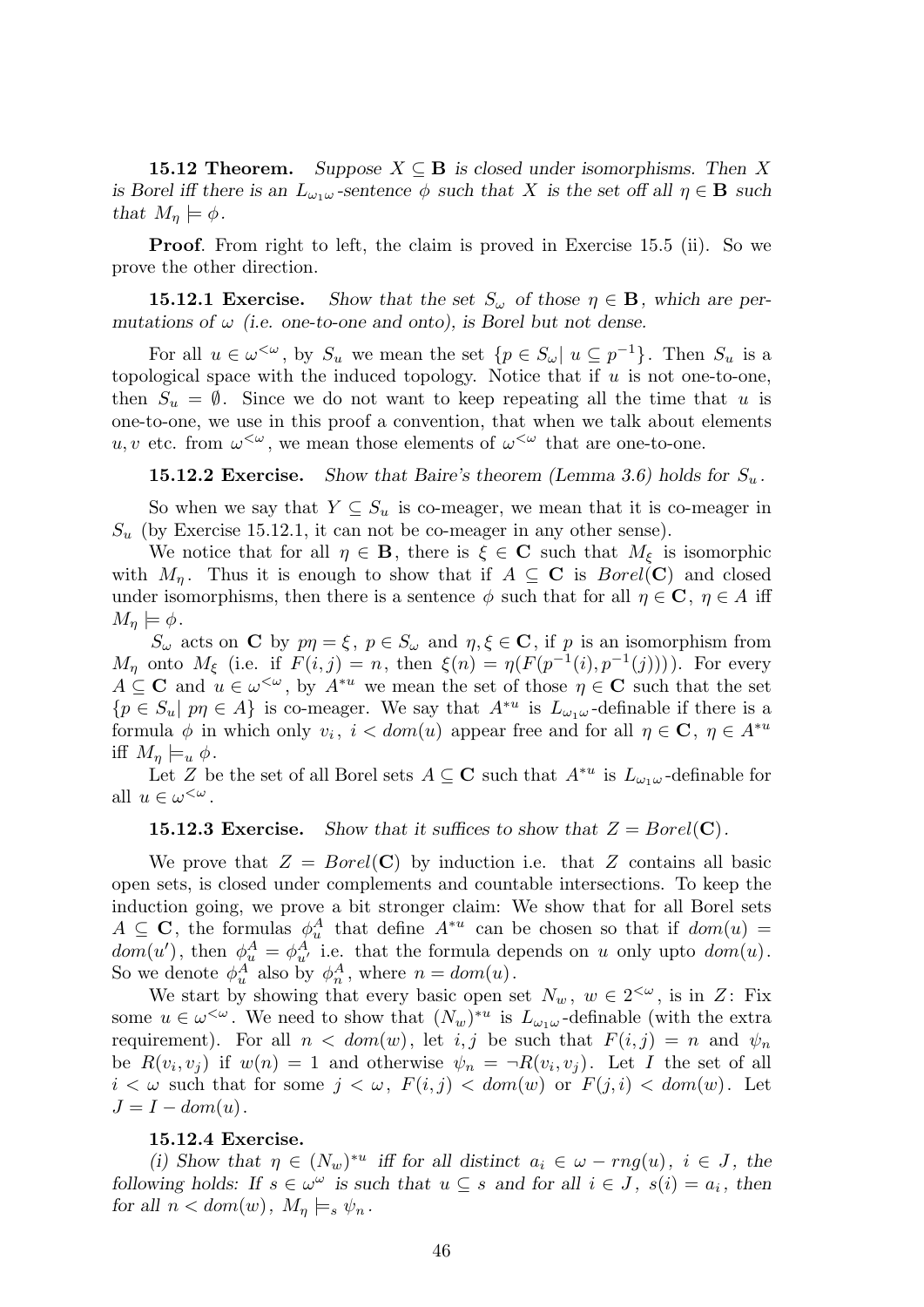# *(ii)* Show that the required  $\phi_u^A$  exists.

Let us then look at the case when  $A = \bigcap_{i < \omega} A_i$  and each  $A_i \in \mathbb{Z}$  satisfies our claim. Let  $u \in \omega^{\leq \omega}$  be arbitrary. Clearly it suffices to show that  $A^{*u} =$  $\bigcap_{i<\omega}(A_i)^{*u}.$ 

By the definition of  $A^{*u}$ , for all  $\eta \in 2^{\omega}$ ,  $\eta \in A^{*u}$  iff

(1)  $\{p \in S_u | p\eta \in \bigcap_{i < \omega} A_i\}$  is co-meager.

Since countable intersections of co-meager sets are co-meager and the set of comeager sets is closed upwards, (1) is equivalents with

(2) for all  $i < \omega$ ,  $\{p \in S_u | p\eta \in A_i\}$  is co-meager.

By the definition of  $(A_i)^{*u}$ ,  $(2)$  is equivalent with

(3) for all  $i < \omega, \eta \in (A_i)^{*u}$ 

i.e.  $\eta \in \bigcap_{i < \omega} (A_i)^{*u}$ .

Finally, suppose that  $A = 2^{\omega} - B$  and  $B \in \mathbb{Z}$  satisfies our claim. Let  $u \in \omega^{\leq \omega}$ . For all  $X \subseteq 2^{\omega}$ , we will write  $X^{c}$  for  $2^{\omega} - X$ . With this notation, we will prove that

(4)  $A^{*u} = \bigcap_{u \subseteq v \in \omega} \leq \omega} (B^{*v})^c$ .

**15.12.5 Exercise.** *Show that it is enough to prove (4).*

We start by noticing that for all  $\eta \in 2^{\omega}$ , the function  $p \mapsto p\eta$  is a continuous function from  $S_u$  to  $2^\omega$ . Thus, since *B* is *Borel*(**C**), the set  $\{p \in S_u | p\eta \in B\}$  is *Borel*(*Su*), in particular

**15.12.6 Exercise.** Show that the set  $X = \{p \in S_u | p \in B\}$  has PB in the *space*  $S_u$  *i.e.* there is an open  $U \subseteq S_u$  such that  $X \Delta U$  is meager in  $S_u$ .

Suppose first that  $\eta \notin A^{*u}$  i.e. the set  $\{p \in S_u | p\eta \in B\}$  is not meager (in *S*<sup>*u*</sup>). By Exercise 15.12.6, there is  $v \in \omega^{\leq \omega}$  such that  $S_v - \{p \in S_u | p\eta \in B\}$  is meager (in  $S_u$ ) i.e.  $\{p \in S_v | p\eta \in B\}$  is co-meager (in  $S_v$ ). So  $\eta \in B^{*v}$  and thus  $\eta \notin \bigcap_{u \subseteq v \in \omega} \subset \omega} (B^{*v})^c$ .

Suppose then that  $\eta \in A^{*u}$  i.e.  $\{p \in S_u | p\eta \in B\}$  is meager. But then for all  $u \subseteq v \in \omega^{\leq \omega}$ ,  $\{p \in S_v | p\eta \in B\}$  is also meager (in  $S_v$ ) i.e.  $\eta \notin B^{*v}$  and so  $\eta \in \bigcap_{u \subseteq v \in \omega} \subset \omega} (B^{*v})^c$ .

**15.13 Exercise.** Let  $X \subseteq \mathbf{B}^2$  be closed and  $W \subseteq \mathbf{B}$  be the set of all  $\eta \in \mathbf{B}$ *such that*  $M_{\eta}$  *is isomorphic with*  $(T, \subseteq)$  *for some tree*  $T \subseteq \omega^{\omega}$  *such that it does not contain an ω-branch. By*  $X^*_{\eta}$  *we mean*  $X_{\eta} \cup \omega^{\leq 1}$ .

*(i)* Show that there is a continuous  $f : \mathbf{B} \to \mathbf{B}$  such that for all  $\eta \in \mathbf{B}$ , if  $\xi = f(\eta)$ *, then*  $M_{\xi}$  *is isomorphic with*  $(X_{\eta}^{*}, \subseteq)$ *.* 

*(ii) Show that W is not Borel and thus not*  $L_{\omega_1\omega}$ -definable.

*(iii)* Why in *(i)* we used  $X^*_{\eta}$  instead of  $X_{\eta}$ ?

*(iv)* Show that the set  $W\acute{O}$  of those  $\eta \in \mathbf{B}$  such that  $M_{\eta}$  is a well-order, is *not*  $L_{\omega_1\omega}$  *-definable.* 

**15.14 Exercise.** *Show that there is*  $E \subseteq \mathbf{B}^2$  *such that it is an equivalence relation,*  $\Sigma_1^1$  and the number of *E -equivalence classes is*  $\omega_1$ *. Hint: Think countable ordinals.*

**15.15 Fact.** *If*  $E \subseteq \mathbf{B}^2$  *is a*  $\Sigma_1^1$  *equivalence relation, then the number of E* -equivalence classes is either  $\leq \omega_1$  or  $2^{\omega}$ .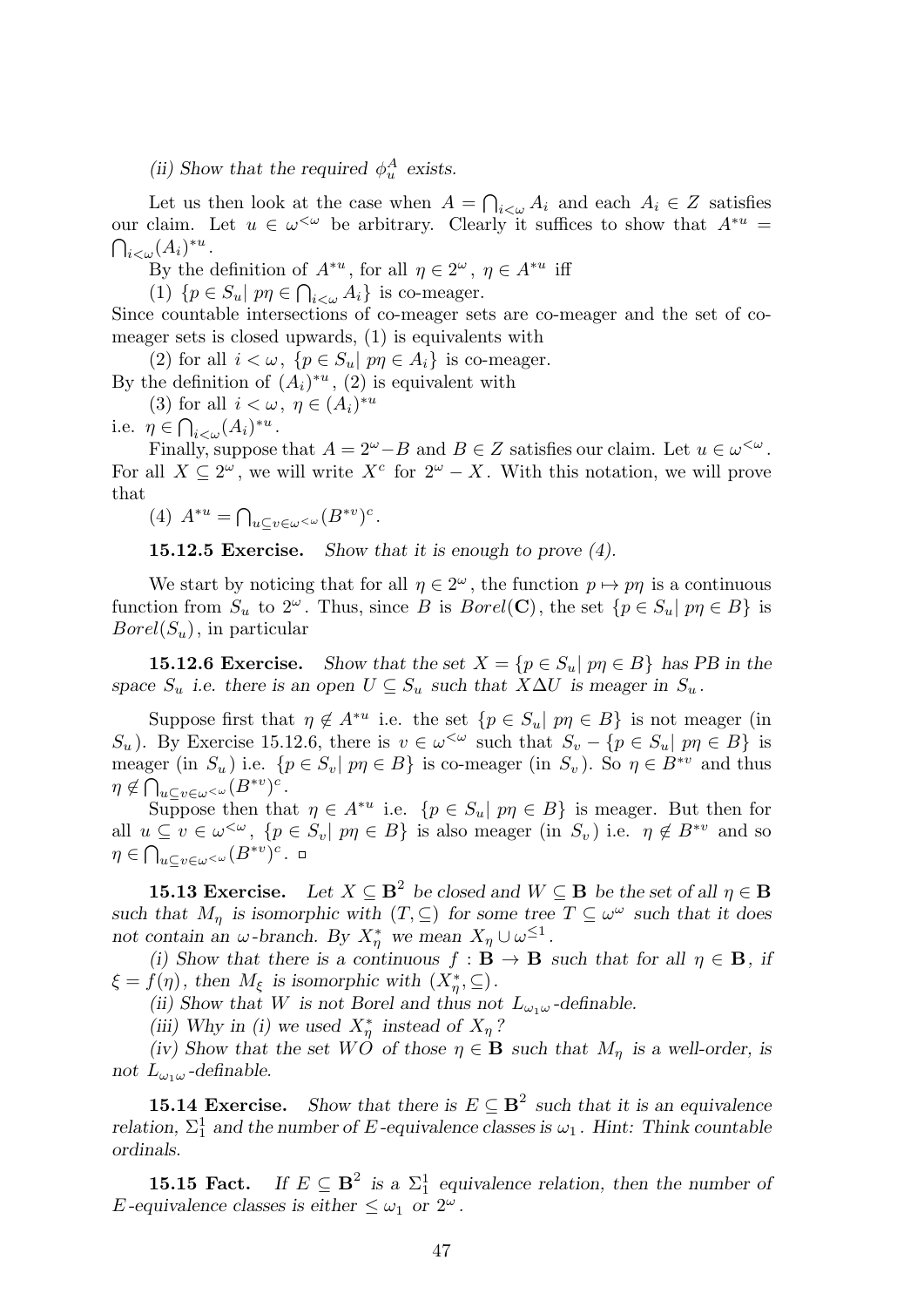A famous open question asks, is it true that the number of countable models of an  $L_{\omega_1\omega}$ -sentence is up to isomorphism always either  $\leq \omega$  or  $2^{\omega}$ ? By Fact 15.15, the number is always either  $\leq \omega_1$  or  $2^{\omega}$ . If in this question one replaces  $L_{\omega_1\omega}$ . sentence by a countable complete first-order theory, one gets even more famous open question known as Vaught's conjecture.

## **Appendix: Cardinals revisited**

**A.1 Theorem.** *For all non-empty sets a and b, if one of them is infinite, then*  $|a \times b| = max\{|a|, |b|\}.$ 

**Proof**. Clearly, it is enough to prove that for all infinite cardinals  $\kappa$ ,  $|\kappa \times \kappa|$  = *κ*. For this it is enough to find a one-to-one function from *κ × κ* to *κ*. We order the elements of  $On \times On$  so that  $(\alpha, \beta) < (\gamma, \delta)$  if one of the following holds:

 $\{i\}$  *max* $\{\alpha, \beta\}$  < *max* $\{\gamma, \delta\},$ 

(ii)  $\alpha < \gamma \leq max\{\alpha, \beta\} = max\{\gamma, \delta\},\$ 

(iii)  $\alpha = \max\{\alpha, \beta\} = \max\{\gamma, \delta\} = \gamma$  and  $\beta < \delta$ .

**A.1.1 Exercise.** *Show that*  $\lt$  *is a well-ordering of*  $On \times On$ .

Using Theorem 1.2.3, define  $\Gamma: On \times On \to On$  so that for all  $x \in On \times On$ ,  $\Gamma(x)$  is the least ordinal (strictly) greater than every element in *rng*(Γ | (On ×  $On(x)$  (for this notation, see Theorem 1.2.3).

**A.1.2 Exercise.** *Show that F* is strictly increasing and that if  $\Gamma(\alpha, \beta) = \gamma$ *and*  $\gamma' < \gamma$ , then there is  $(\alpha', \beta') < (\alpha, \beta)$  such that  $\Gamma(\alpha', \beta') = \gamma'$ .

By Exercise A.1.2, it is enough to show that for infinite cardinals  $\kappa$ , *rng*(Γ)  $(\kappa \times \kappa)$ )  $\subseteq \kappa$ . We do this by induction. The case when  $\kappa = \omega$  is left as an exercise. So suppose  $\kappa > \omega$ . For a contradiction suppose that there are  $\alpha, \beta < \kappa$ such that  $\Gamma(\alpha, \beta) \geq \kappa$ . Let  $\lambda = max\{|\alpha|, |\beta|\} < \kappa$ . Then by Exercise A.1.2,  $\Gamma^{-1}$  |  $\kappa$  :  $\kappa \to (On \times On)_{(\alpha,\beta)}$  is one-to-one and by the induction assumption (from which it follows that if  $|a|, |b| \leq \lambda$ , then  $|a \times b| \leq \lambda$ ),  $|(On \times On)_{(\alpha,\beta)}| \leq$ *|max{α, β}* × *max{α, β}*  $| = |λ × λ| = λ$ , a contradiction. □

#### **A.2 Exercise.**

*(i)* Suppose  $\kappa$  *is an infinite cardinal and a is a set of cardinality*  $\leq \kappa$  *such that also every element of it is of cardinality*  $\leq \kappa$ *. Show that*  $| \cup a | \leq \kappa$ *. In particular, for all sets a and b,* if one of them is infinite, then  $|a \cup b| = max\{|a|, |b|\}$ *.* 

*(ii)* For all infinite cardinals  $\kappa$ , show that there are sets  $X_i \subseteq \kappa$ ,  $i \in \kappa$ , such *that for all i*, the cardinality of  $X_i$  is  $\kappa$  and for all  $i \neq j$ ,  $X_i \cap X_j = \emptyset$ .

**A.3 Lemma.** *For all cardinals*  $\kappa$ *,*  $|P(\kappa)| = |2^{\kappa}|$  *and if*  $\kappa$  *is infinite, then*  $|2^{\kappa}| = |(2^{\kappa})^{\kappa}| = |2^{(\kappa \times \kappa)}| = |\kappa^{\kappa}|.$ 

**Proof**. As in the case  $\kappa = \omega$ .

**A.4 Theorem.** *For all sets*  $a$ *,*  $|P(a)| > |a|$ *.* 

**Proof.** Clearly it is enough to prove the claim in the cases when *a* is some cardinal  $\kappa$ , i.e. that  $2^{\kappa} > \kappa$ . For finite cardinals the claim is clear and for infinite this can be proved as in the case  $\kappa = \omega$ .